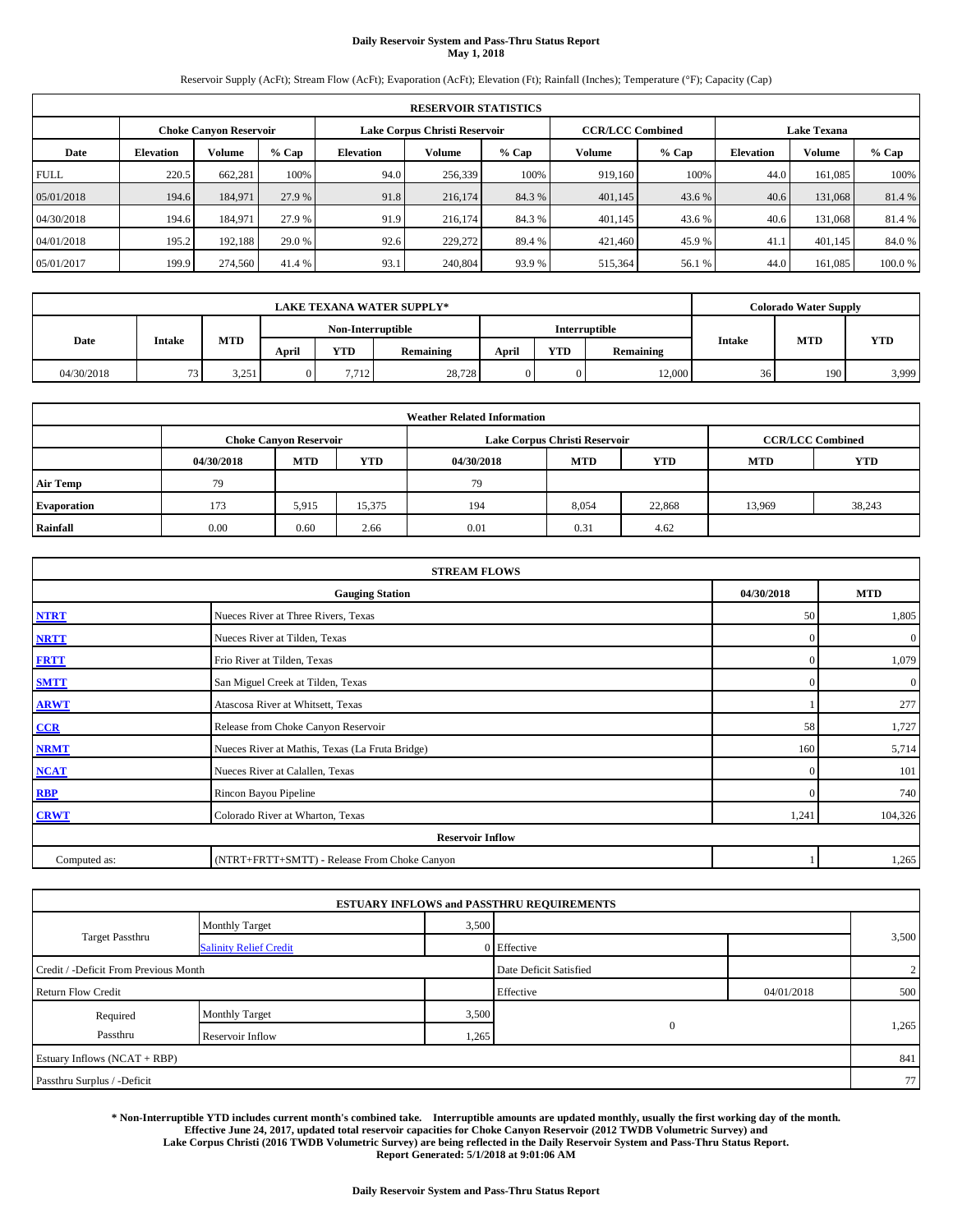## **May 2, 2018**

Reservoir Supply (AcFt); Stream Flow (AcFt); Evaporation (AcFt); Elevation (Ft); Rainfall (Inches); Temperature (°F); Capacity (Cap)

|             | <b>RESERVOIR STATISTICS</b> |                               |         |                  |                               |         |                         |         |                  |                    |        |  |
|-------------|-----------------------------|-------------------------------|---------|------------------|-------------------------------|---------|-------------------------|---------|------------------|--------------------|--------|--|
|             |                             | <b>Choke Canyon Reservoir</b> |         |                  | Lake Corpus Christi Reservoir |         | <b>CCR/LCC Combined</b> |         |                  | <b>Lake Texana</b> |        |  |
| Date        | <b>Elevation</b>            | Volume                        | $%$ Cap | <b>Elevation</b> | Volume                        | $%$ Cap | Volume                  | $%$ Cap | <b>Elevation</b> | Volume             | % Cap  |  |
| <b>FULL</b> | 220.5                       | 662,281                       | 100%    | 94.0             | 256,339                       | 100%    | 919,160                 | 100%    | 44.0             | 161,085            | 100%   |  |
| 05/02/2018  | 194.5                       | 183,785                       | 27.7 %  | 91.8             | 216,174                       | 84.3%   | 399,959                 | 43.5 %  | 40.6             | 131,068            | 81.4%  |  |
| 05/01/2018  | 194.6                       | 184,971                       | 27.9 %  | 91.8             | 216,174                       | 84.3%   | 401,145                 | 43.6 %  | 40.6             | 131,068            | 81.4 % |  |
| 04/02/2018  | 195.1                       | 190,973                       | 28.8%   | 92.5             | 227,383                       | 88.7%   | 418,356                 | 45.5 %  | 41.1             | 399,959            | 84.0%  |  |
| 05/02/2017  | 199.9                       | 274,105                       | 41.4 %  | 93.1             | 240,804                       | 93.9%   | 514,909                 | 56.0%   | 44.0             | 161.085            | 100.0% |  |

|            | <b>LAKE TEXANA WATER SUPPLY*</b> |            |       |                   |           |       |            |               |               | <b>Colorado Water Supply</b> |            |
|------------|----------------------------------|------------|-------|-------------------|-----------|-------|------------|---------------|---------------|------------------------------|------------|
|            |                                  |            |       | Non-Interruptible |           |       |            | Interruptible |               |                              |            |
| Date       | Intake                           | <b>MTD</b> | April | <b>YTD</b>        | Remaining | April | <b>YTD</b> | Remaining     | <b>Intake</b> | <b>MTD</b>                   | <b>YTD</b> |
| 05/01/2018 | 52<br>ے ر                        | 52         | 3,250 | 10,703            | 25,737    |       |            | 12,000        | 56            | 56                           | 3,865      |

|                    | <b>Weather Related Information</b> |                               |            |            |                               |                         |            |            |  |  |  |  |
|--------------------|------------------------------------|-------------------------------|------------|------------|-------------------------------|-------------------------|------------|------------|--|--|--|--|
|                    |                                    | <b>Choke Canyon Reservoir</b> |            |            | Lake Corpus Christi Reservoir | <b>CCR/LCC Combined</b> |            |            |  |  |  |  |
|                    | 05/01/2018                         | <b>MTD</b>                    | <b>YTD</b> | 05/01/2018 | <b>MTD</b>                    | <b>YTD</b>              | <b>MTD</b> | <b>YTD</b> |  |  |  |  |
| <b>Air Temp</b>    | 85                                 |                               |            | 83         |                               |                         |            |            |  |  |  |  |
| <b>Evaporation</b> | 110                                | 110                           | 15.485     | 162        | 162                           | 23,030                  | 272        | 38,515     |  |  |  |  |
| Rainfall           | 0.00                               | 0.00                          | 2.66       | 0.00       | 0.00                          | 4.62                    |            |            |  |  |  |  |

|              | <b>STREAM FLOWS</b>                             |                |                  |
|--------------|-------------------------------------------------|----------------|------------------|
|              | <b>Gauging Station</b>                          | 05/01/2018     | <b>MTD</b>       |
| <b>NTRT</b>  | Nueces River at Three Rivers, Texas             | 49             | 49               |
| <b>NRTT</b>  | Nueces River at Tilden, Texas                   | 0              | $\overline{0}$   |
| <b>FRTT</b>  | Frio River at Tilden, Texas                     | $\overline{0}$ | $\overline{0}$   |
| <b>SMTT</b>  | San Miguel Creek at Tilden, Texas               | $\mathbf{0}$   | $\boldsymbol{0}$ |
| <b>ARWT</b>  | Atascosa River at Whitsett, Texas               |                |                  |
| $CCR$        | Release from Choke Canyon Reservoir             | 58             | 58               |
| <b>NRMT</b>  | Nueces River at Mathis, Texas (La Fruta Bridge) | 159            | 159              |
| <b>NCAT</b>  | Nueces River at Calallen, Texas                 | $\theta$       | $\overline{0}$   |
| <b>RBP</b>   | Rincon Bayou Pipeline                           | $\Omega$       | $\overline{0}$   |
| <b>CRWT</b>  | Colorado River at Wharton, Texas                | 1,088          | 1,088            |
|              | <b>Reservoir Inflow</b>                         |                |                  |
| Computed as: | (NTRT+FRTT+SMTT) - Release From Choke Canyon    |                |                  |

|                                       |                               |        | <b>ESTUARY INFLOWS and PASSTHRU REQUIREMENTS</b> |              |                |  |
|---------------------------------------|-------------------------------|--------|--------------------------------------------------|--------------|----------------|--|
|                                       | <b>Monthly Target</b>         | 23,500 |                                                  |              |                |  |
| Target Passthru                       | <b>Salinity Relief Credit</b> |        | 0 Effective                                      |              | 23,500         |  |
| Credit / -Deficit From Previous Month |                               |        | Date Deficit Satisfied                           |              | 77             |  |
| <b>Return Flow Credit</b>             |                               |        | Effective                                        | 05/01/2018   | 500            |  |
| Required                              | <b>Monthly Target</b>         | 23,500 |                                                  |              |                |  |
| Passthru                              | Reservoir Inflow              |        |                                                  | $\mathbf{0}$ |                |  |
| Estuary Inflows (NCAT + RBP)          |                               |        |                                                  |              | $\overline{0}$ |  |
| Passthru Surplus / -Deficit           |                               |        |                                                  |              | $\overline{0}$ |  |

**\* Non-Interruptible YTD includes current month's combined take. Interruptible amounts are updated monthly, usually the first working day of the month. Effective June 24, 2017, updated total reservoir capacities for Choke Canyon Reservoir (2012 TWDB Volumetric Survey) and Lake Corpus Christi (2016 TWDB Volumetric Survey) are being reflected in the Daily Reservoir System and Pass-Thru Status Report. Report Generated: 5/2/2018 at 9:05:23 AM**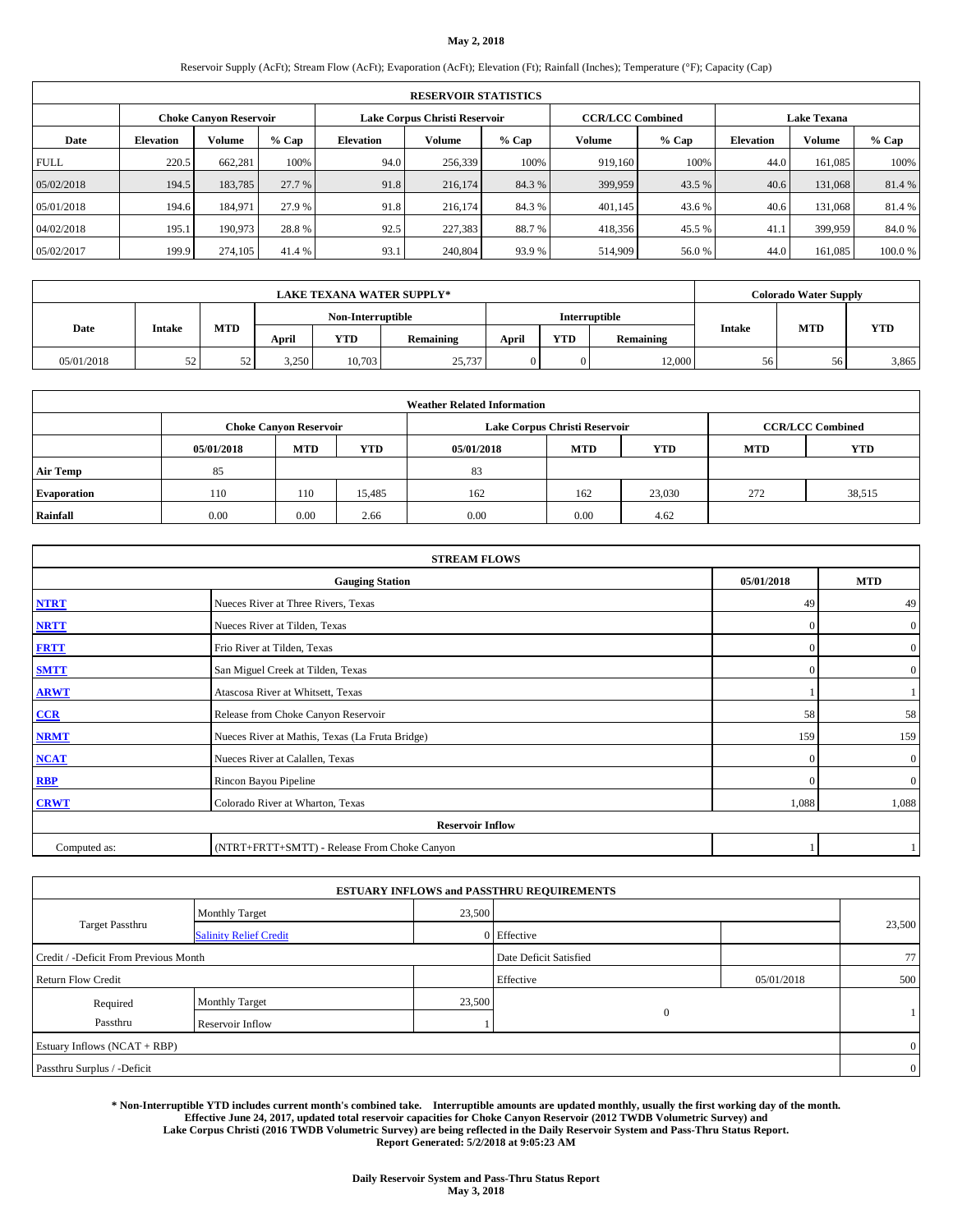# Reservoir Supply (AcFt); Stream Flow (AcFt); Evaporation (AcFt); Elevation (Ft); Rainfall (Inches); Temperature (°F); Capacity (Cap)

|             | <b>RESERVOIR STATISTICS</b> |                               |        |                  |                               |         |                                               |         |                  |               |        |  |
|-------------|-----------------------------|-------------------------------|--------|------------------|-------------------------------|---------|-----------------------------------------------|---------|------------------|---------------|--------|--|
|             |                             | <b>Choke Canyon Reservoir</b> |        |                  | Lake Corpus Christi Reservoir |         | <b>Lake Texana</b><br><b>CCR/LCC Combined</b> |         |                  |               |        |  |
| Date        | <b>Elevation</b>            | Volume                        | % Cap  | <b>Elevation</b> | Volume                        | $%$ Cap | Volume                                        | $%$ Cap | <b>Elevation</b> | <b>Volume</b> | % Cap  |  |
| <b>FULL</b> | 220.5                       | 662.281                       | 100%   | 94.0             | 256,339                       | 100%    | 919,160                                       | 100%    | 44.0             | 161,085       | 100%   |  |
| 05/03/2018  | 194.5                       | 183,785                       | 27.7 % | 91.8             | 214,326                       | 83.6%   | 398,111                                       | 43.3 %  | 40.4             | 129,400       | 80.3%  |  |
| 05/02/2018  | 194.5                       | 183.785                       | 27.7 % | 91.8             | 216.174                       | 84.3%   | 399,959                                       | 43.5 %  | 40.6             | 131,068       | 81.4 % |  |
| 04/03/2018  | 195.1                       | 190,973                       | 28.8%  | 92.5             | 227,383                       | 88.7%   | 418,356                                       | 45.5 %  | 41.3             | 398,111       | 85.0%  |  |
| 05/03/2017  | 199.8                       | 272,264                       | 41.1 % | 93.1             | 240,446                       | 93.8%   | 512,710                                       | 55.8%   | 43.9             | 160,156       | 99.4 % |  |

|            | <b>LAKE TEXANA WATER SUPPLY*</b> |            |       |                   |           |       |            |               |               |            | <b>Colorado Water Supply</b> |
|------------|----------------------------------|------------|-------|-------------------|-----------|-------|------------|---------------|---------------|------------|------------------------------|
|            |                                  |            |       | Non-Interruptible |           |       |            | Interruptible |               |            |                              |
| Date       | Intake                           | <b>MTD</b> | April | <b>YTD</b>        | Remaining | April | <b>YTD</b> | Remaining     | <b>Intake</b> | <b>MTD</b> | <b>YTD</b>                   |
| 05/02/2018 | 74                               | 126        | 3,250 | 10,777            | 25.663    |       | 0          | 12,000        | 35            | 91         | 3,900                        |

|                    |            |                               |            | <b>Weather Related Information</b> |                                        |                         |     |        |  |  |
|--------------------|------------|-------------------------------|------------|------------------------------------|----------------------------------------|-------------------------|-----|--------|--|--|
|                    |            | <b>Choke Canvon Reservoir</b> |            |                                    | Lake Corpus Christi Reservoir          | <b>CCR/LCC Combined</b> |     |        |  |  |
|                    | 05/02/2018 | <b>MTD</b>                    | <b>YTD</b> | 05/02/2018                         | <b>MTD</b><br><b>YTD</b><br><b>MTD</b> |                         |     |        |  |  |
| Air Temp           | 90         |                               |            | 89                                 |                                        |                         |     |        |  |  |
| <b>Evaporation</b> | 235        | 345                           | 15.720     | 365                                | 527                                    | 23,395                  | 872 | 39,115 |  |  |
| Rainfall           | 0.00       | 0.00                          | 2.66       | 0.00                               | 0.00                                   | 4.62                    |     |        |  |  |

| <b>STREAM FLOWS</b> |                                                 |              |                |  |  |  |  |
|---------------------|-------------------------------------------------|--------------|----------------|--|--|--|--|
|                     | <b>Gauging Station</b>                          |              |                |  |  |  |  |
| <b>NTRT</b>         | Nueces River at Three Rivers, Texas             | 58           | 107            |  |  |  |  |
| <b>NRTT</b>         | Nueces River at Tilden, Texas                   | $\mathbf{0}$ | $\overline{0}$ |  |  |  |  |
| <b>FRTT</b>         | Frio River at Tilden, Texas                     | $\mathbf{0}$ | $\overline{0}$ |  |  |  |  |
| <b>SMTT</b>         | San Miguel Creek at Tilden, Texas               | $\mathbf{0}$ | $\mathbf{0}$   |  |  |  |  |
| <b>ARWT</b>         | Atascosa River at Whitsett, Texas               |              |                |  |  |  |  |
| CCR                 | Release from Choke Canyon Reservoir             | 58           | 115            |  |  |  |  |
| <b>NRMT</b>         | Nueces River at Mathis, Texas (La Fruta Bridge) | 156          | 315            |  |  |  |  |
| <b>NCAT</b>         | Nueces River at Calallen, Texas                 | $\Omega$     | $\mathbf{0}$   |  |  |  |  |
| <b>RBP</b>          | Rincon Bayou Pipeline                           | $\Omega$     | $\overline{0}$ |  |  |  |  |
| <b>CRWT</b>         | Colorado River at Wharton, Texas                | 993          | 2,080          |  |  |  |  |
|                     | <b>Reservoir Inflow</b>                         |              |                |  |  |  |  |
| Computed as:        | (NTRT+FRTT+SMTT) - Release From Choke Canyon    | $\mathbf{0}$ |                |  |  |  |  |

|                                       |                               |        | <b>ESTUARY INFLOWS and PASSTHRU REQUIREMENTS</b> |            |                |
|---------------------------------------|-------------------------------|--------|--------------------------------------------------|------------|----------------|
|                                       | <b>Monthly Target</b>         | 23,500 |                                                  |            |                |
| Target Passthru                       | <b>Salinity Relief Credit</b> |        | 0 Effective                                      |            | 23,500         |
| Credit / -Deficit From Previous Month |                               |        | Date Deficit Satisfied                           |            | 77             |
| <b>Return Flow Credit</b>             |                               |        | Effective                                        | 05/01/2018 | 500            |
| Required                              | Monthly Target                | 23,500 |                                                  |            |                |
| Passthru                              | Reservoir Inflow              |        | $\mathbf{0}$                                     |            |                |
| Estuary Inflows (NCAT + RBP)          |                               |        |                                                  |            | $\overline{0}$ |
| Passthru Surplus / -Deficit           |                               |        |                                                  |            | $\overline{0}$ |

**\* Non-Interruptible YTD includes current month's combined take. Interruptible amounts are updated monthly, usually the first working day of the month. Effective June 24, 2017, updated total reservoir capacities for Choke Canyon Reservoir (2012 TWDB Volumetric Survey) and Lake Corpus Christi (2016 TWDB Volumetric Survey) are being reflected in the Daily Reservoir System and Pass-Thru Status Report. Report Generated: 5/3/2018 at 9:14:42 AM**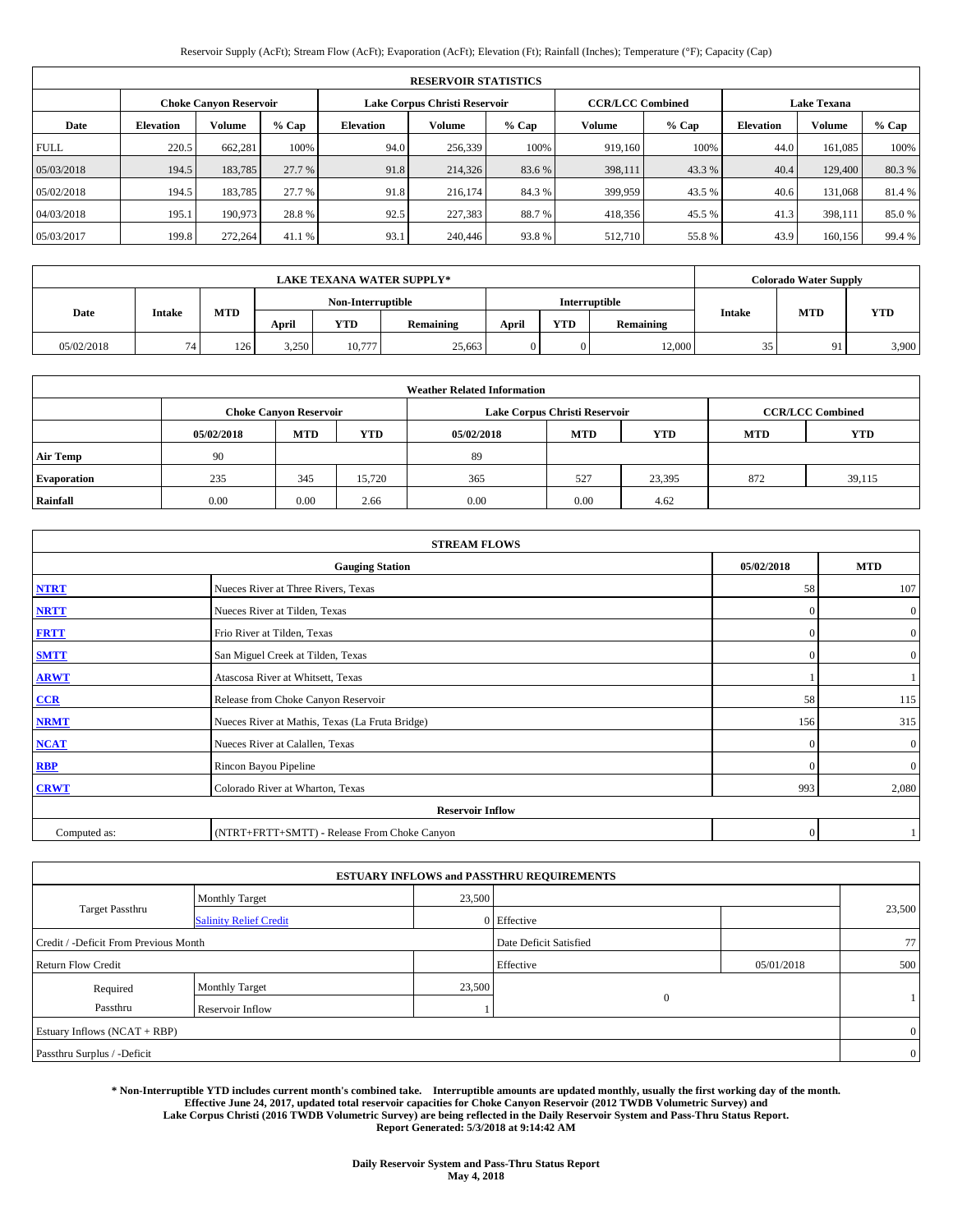| Reservoir Supply (AcFt); Stream Flow (AcFt); Evaporation (AcFt); Elevation (Ft); Rainfall (Inches); Temperature (°F); Capacity (Cap) |  |  |  |
|--------------------------------------------------------------------------------------------------------------------------------------|--|--|--|
|--------------------------------------------------------------------------------------------------------------------------------------|--|--|--|

|             | <b>RESERVOIR STATISTICS</b> |                               |         |                  |                               |         |                         |         |                    |               |        |  |  |
|-------------|-----------------------------|-------------------------------|---------|------------------|-------------------------------|---------|-------------------------|---------|--------------------|---------------|--------|--|--|
|             |                             | <b>Choke Canyon Reservoir</b> |         |                  | Lake Corpus Christi Reservoir |         | <b>CCR/LCC Combined</b> |         | <b>Lake Texana</b> |               |        |  |  |
| Date        | <b>Elevation</b>            | <b>Volume</b>                 | $%$ Cap | <b>Elevation</b> | Volume                        | $%$ Cap | Volume                  | $%$ Cap | <b>Elevation</b>   | <b>Volume</b> | % Cap  |  |  |
| <b>FULL</b> | 220.5                       | 662.281                       | 100%    | 94.0             | 256,339                       | 100%    | 919,160                 | 100%    | 44.0               | 161.085       | 100%   |  |  |
| 05/04/2018  | 194.5                       | 183,785                       | 27.7 %  | 91.8             | 214,326                       | 83.6 %  | 398,111                 | 43.3 %  | 40.4               | 129,400       | 80.3%  |  |  |
| 05/03/2018  | 194.5                       | 183,785                       | 27.7 %  | 91.8             | 214,326                       | 83.6%   | 398,111                 | 43.3 %  | 40.4               | 129,400       | 80.3%  |  |  |
| 04/04/2018  | 195.1                       | 190,973                       | 28.8%   | 92.6             | 229,272                       | 89.4%   | 420,245                 | 45.7 %  | 41.2               | 398.111       | 84.5 % |  |  |
| 05/04/2017  | 199.8                       | 272,112                       | 41.1 %  | 93.1             | 241.521                       | 94.2 %  | 513,633                 | 55.9%   | 43.9               | 160.156       | 99.4 % |  |  |

| <b>LAKE TEXANA WATER SUPPLY*</b> |        |     |       |                   |           |       |            |               |               | <b>Colorado Water Supply</b> |            |
|----------------------------------|--------|-----|-------|-------------------|-----------|-------|------------|---------------|---------------|------------------------------|------------|
|                                  |        |     |       | Non-Interruptible |           |       |            | Interruptible |               |                              |            |
| Date                             | Intake | MTD | April | YTD               | Remaining | April | <b>YTD</b> | Remaining     | <b>Intake</b> | <b>MTD</b>                   | <b>YTD</b> |
| 05/03/2018                       | 109    | 236 | 3,250 | 10,887            | 25,553    |       | 0          | 12,000        |               | 91                           | 3,900      |

|                    |            |                               |            | <b>Weather Related Information</b> |                               |                         |            |            |
|--------------------|------------|-------------------------------|------------|------------------------------------|-------------------------------|-------------------------|------------|------------|
|                    |            | <b>Choke Canyon Reservoir</b> |            |                                    | Lake Corpus Christi Reservoir | <b>CCR/LCC Combined</b> |            |            |
|                    | 05/03/2018 | <b>MTD</b>                    | <b>YTD</b> | 05/03/2018                         | <b>MTD</b>                    | <b>YTD</b>              | <b>MTD</b> | <b>YTD</b> |
| <b>Air Temp</b>    | 94         |                               |            | 92                                 |                               |                         |            |            |
| <b>Evaporation</b> | 269        | 614                           | 15,989     | 398                                | 925                           | 23,793                  | 1,539      | 39,782     |
| Rainfall           | 0.00       | 0.00                          | 2.66       | 0.00                               | 0.00                          | 4.62                    |            |            |

|              | <b>STREAM FLOWS</b>                             |            |                |  |  |  |  |  |  |
|--------------|-------------------------------------------------|------------|----------------|--|--|--|--|--|--|
|              | 05/03/2018                                      | <b>MTD</b> |                |  |  |  |  |  |  |
| <b>NTRT</b>  | Nueces River at Three Rivers, Texas             | 57         | 164            |  |  |  |  |  |  |
| <b>NRTT</b>  | Nueces River at Tilden, Texas                   | -0         | $\overline{0}$ |  |  |  |  |  |  |
| <b>FRTT</b>  | Frio River at Tilden, Texas                     | $\Omega$   | $\overline{0}$ |  |  |  |  |  |  |
| <b>SMTT</b>  | San Miguel Creek at Tilden, Texas               | $\Omega$   | $\overline{0}$ |  |  |  |  |  |  |
| <b>ARWT</b>  | Atascosa River at Whitsett, Texas               |            | $\overline{2}$ |  |  |  |  |  |  |
| CCR          | Release from Choke Canyon Reservoir             | 58         | 173            |  |  |  |  |  |  |
| <b>NRMT</b>  | Nueces River at Mathis, Texas (La Fruta Bridge) | 189        | 504            |  |  |  |  |  |  |
| <b>NCAT</b>  | Nueces River at Calallen, Texas                 | $\Omega$   | $\overline{0}$ |  |  |  |  |  |  |
| <b>RBP</b>   | Rincon Bayou Pipeline                           | $\Omega$   | $\overline{0}$ |  |  |  |  |  |  |
| <b>CRWT</b>  | Colorado River at Wharton, Texas                | 927        | 3,007          |  |  |  |  |  |  |
|              | <b>Reservoir Inflow</b>                         |            |                |  |  |  |  |  |  |
| Computed as: | (NTRT+FRTT+SMTT) - Release From Choke Canyon    |            | $\overline{2}$ |  |  |  |  |  |  |

|                                       |                               |        | <b>ESTUARY INFLOWS and PASSTHRU REQUIREMENTS</b> |            |                |
|---------------------------------------|-------------------------------|--------|--------------------------------------------------|------------|----------------|
|                                       | <b>Monthly Target</b>         | 23,500 |                                                  |            |                |
| Target Passthru                       | <b>Salinity Relief Credit</b> |        | 0 Effective                                      |            | 23,500         |
| Credit / -Deficit From Previous Month |                               |        | Date Deficit Satisfied                           |            | 77             |
| <b>Return Flow Credit</b>             |                               |        | Effective                                        | 05/01/2018 | 500            |
| Required                              | <b>Monthly Target</b>         | 23,500 |                                                  |            |                |
| Passthru                              | Reservoir Inflow              | $\sim$ | $\mathbf{0}$                                     |            | 2              |
| Estuary Inflows $(NCAT + RBP)$        |                               |        |                                                  |            | $\overline{0}$ |
| Passthru Surplus / -Deficit           |                               |        |                                                  |            | $\overline{0}$ |

**\* Non-Interruptible YTD includes current month's combined take. Interruptible amounts are updated monthly, usually the first working day of the month. Effective June 24, 2017, updated total reservoir capacities for Choke Canyon Reservoir (2012 TWDB Volumetric Survey) and Lake Corpus Christi (2016 TWDB Volumetric Survey) are being reflected in the Daily Reservoir System and Pass-Thru Status Report. Report Generated: 5/4/2018 at 8:41:20 AM**

> **Daily Reservoir System and Pass-Thru Status Report May 5, 2018**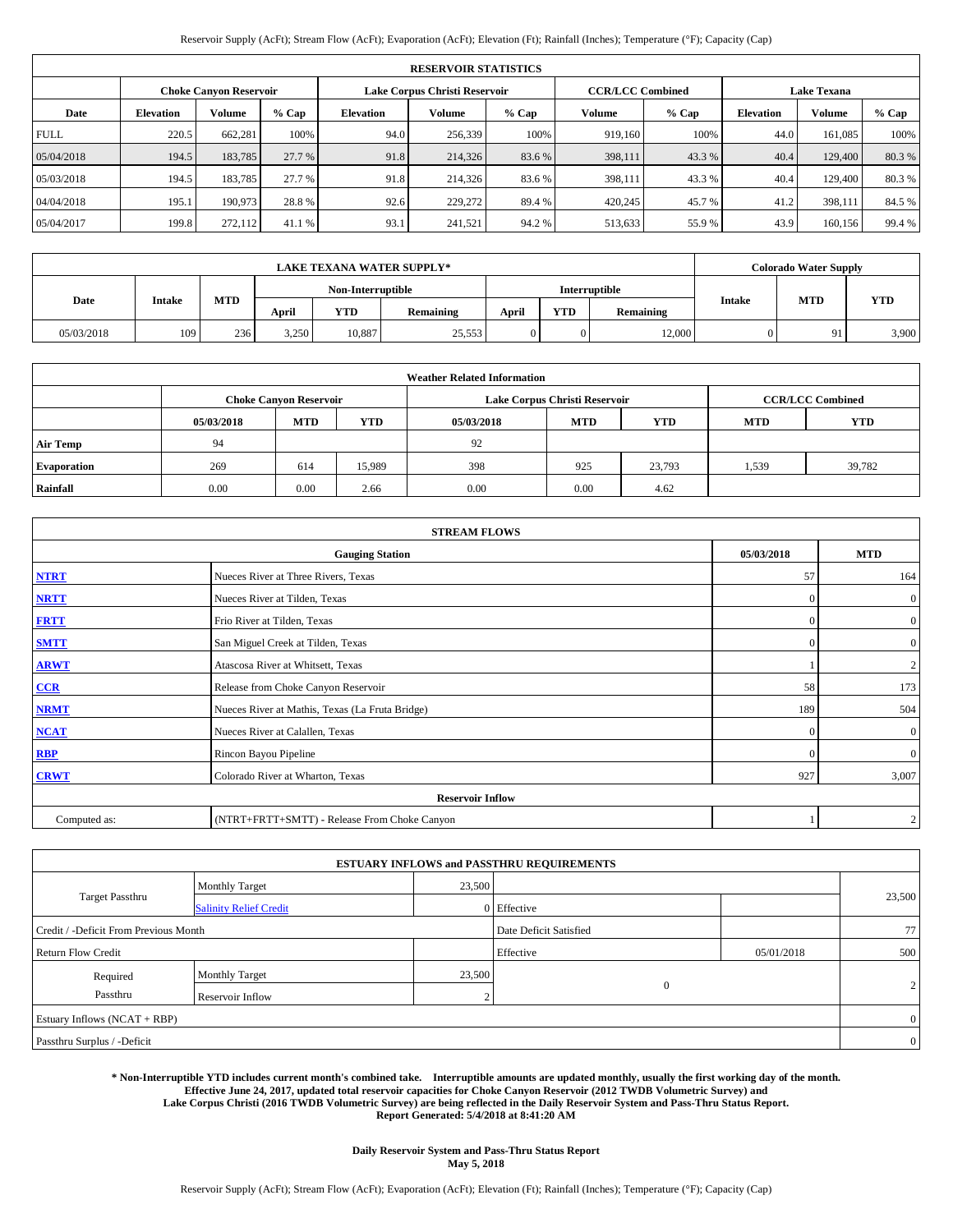|             | <b>RESERVOIR STATISTICS</b> |                               |        |                  |                               |         |                         |         |                    |               |         |  |  |
|-------------|-----------------------------|-------------------------------|--------|------------------|-------------------------------|---------|-------------------------|---------|--------------------|---------------|---------|--|--|
|             |                             | <b>Choke Canyon Reservoir</b> |        |                  | Lake Corpus Christi Reservoir |         | <b>CCR/LCC Combined</b> |         | <b>Lake Texana</b> |               |         |  |  |
| Date        | <b>Elevation</b>            | Volume                        | % Cap  | <b>Elevation</b> | Volume                        | $%$ Cap | Volume                  | $%$ Cap | <b>Elevation</b>   | <b>Volume</b> | $%$ Cap |  |  |
| <b>FULL</b> | 220.5                       | 662,281                       | 100%   | 94.0             | 256,339                       | 100%    | 919.160                 | 100%    | 44.0               | 161.085       | 100%    |  |  |
| 05/05/2018  | 194.7                       | 186,162                       | 28.1 % | 91.8             | 216,174                       | 84.3%   | 402,336                 | 43.8%   | 40.4               | 129,400       | 80.3%   |  |  |
| 05/04/2018  | 194.5                       | 183.785                       | 27.7 % | 91.8             | 214,326                       | 83.6%   | 398,111                 | 43.3 %  | 40.4               | 129,400       | 80.3%   |  |  |
| 04/05/2018  | 195.1                       | 190.973                       | 28.8%  | 92.5             | 227,383                       | 88.7%   | 418,356                 | 45.5 %  | 41.3               | 402,336       | 85.0%   |  |  |
| 05/05/2017  | 199.7                       | 271,657                       | 41.0 % | 93.1             | 240,266                       | 93.7 %  | 511,923                 | 55.7%   | 43.8               | 159,229       | 98.8%   |  |  |

| <b>LAKE TEXANA WATER SUPPLY*</b> |               |     |       |                   |           |       |            |               |  | <b>Colorado Water Supply</b> |       |
|----------------------------------|---------------|-----|-------|-------------------|-----------|-------|------------|---------------|--|------------------------------|-------|
|                                  |               |     |       | Non-Interruptible |           |       |            | Interruptible |  | <b>YTD</b>                   |       |
| Date                             | <b>Intake</b> | MTD | April | <b>YTD</b>        | Remaining | April | <b>YTD</b> | Remaining     |  | <b>MTD</b><br><b>Intake</b>  |       |
| 05/04/2018                       | 109           | 344 | 3,250 | 10,995            | 25.445    | 0     | 0          | 12.000        |  | 91                           | 3,900 |

|                    |            |                               |            | <b>Weather Related Information</b> |                               |                         |       |        |
|--------------------|------------|-------------------------------|------------|------------------------------------|-------------------------------|-------------------------|-------|--------|
|                    |            | <b>Choke Canyon Reservoir</b> |            |                                    | Lake Corpus Christi Reservoir | <b>CCR/LCC Combined</b> |       |        |
|                    | 05/04/2018 | <b>MTD</b>                    | <b>YTD</b> | 05/04/2018                         | <b>YTD</b>                    |                         |       |        |
| <b>Air Temp</b>    | 87         |                               |            | 92                                 |                               |                         |       |        |
| <b>Evaporation</b> | 139        | 753                           | 16.128     | 194                                | 1.119                         | 23.987                  | 1.872 | 40,115 |
| Rainfall           | 1.91       | 1.91                          | 4.57       | 0.43                               | 0.43                          | 5.05                    |       |        |

| <b>STREAM FLOWS</b> |                                                 |                |                  |  |  |  |  |  |  |  |
|---------------------|-------------------------------------------------|----------------|------------------|--|--|--|--|--|--|--|
|                     | <b>Gauging Station</b>                          |                |                  |  |  |  |  |  |  |  |
| <b>NTRT</b>         | Nueces River at Three Rivers, Texas             | 59             | 223              |  |  |  |  |  |  |  |
| <b>NRTT</b>         | Nueces River at Tilden, Texas                   | $\Omega$       | $\boldsymbol{0}$ |  |  |  |  |  |  |  |
| <b>FRTT</b>         | Frio River at Tilden, Texas                     | 3              | 3                |  |  |  |  |  |  |  |
| <b>SMTT</b>         | San Miguel Creek at Tilden, Texas               | $\mathbf{0}$   | $\overline{0}$   |  |  |  |  |  |  |  |
| <b>ARWT</b>         | Atascosa River at Whitsett, Texas               |                | 3                |  |  |  |  |  |  |  |
| $CCR$               | Release from Choke Canyon Reservoir             | 58             | 230              |  |  |  |  |  |  |  |
| <b>NRMT</b>         | Nueces River at Mathis, Texas (La Fruta Bridge) | 216            | 721              |  |  |  |  |  |  |  |
| <b>NCAT</b>         | Nueces River at Calallen, Texas                 | $\Omega$       | $\mathbf{0}$     |  |  |  |  |  |  |  |
| RBP                 | Rincon Bayou Pipeline                           | $\Omega$       | $\mathbf{0}$     |  |  |  |  |  |  |  |
| <b>CRWT</b>         | Colorado River at Wharton, Texas                | 907            | 3,914            |  |  |  |  |  |  |  |
|                     | <b>Reservoir Inflow</b>                         |                |                  |  |  |  |  |  |  |  |
| Computed as:        | (NTRT+FRTT+SMTT) - Release From Choke Canyon    | $\overline{4}$ | 5                |  |  |  |  |  |  |  |

|                                       |                               |                        | <b>ESTUARY INFLOWS and PASSTHRU REQUIREMENTS</b> |     |                |  |
|---------------------------------------|-------------------------------|------------------------|--------------------------------------------------|-----|----------------|--|
|                                       | <b>Monthly Target</b>         | 23,500                 |                                                  |     |                |  |
| <b>Target Passthru</b>                | <b>Salinity Relief Credit</b> |                        | 0 Effective                                      |     | 23,500         |  |
| Credit / -Deficit From Previous Month |                               | Date Deficit Satisfied |                                                  | 77  |                |  |
| <b>Return Flow Credit</b>             |                               | Effective              | 05/01/2018                                       | 500 |                |  |
| Required                              | <b>Monthly Target</b>         | 23,500                 |                                                  |     |                |  |
| Passthru                              | Reservoir Inflow              |                        | $\mathbf{0}$                                     |     |                |  |
| Estuary Inflows (NCAT + RBP)          |                               |                        |                                                  |     | $\overline{0}$ |  |
| Passthru Surplus / -Deficit           |                               |                        |                                                  |     | $\overline{0}$ |  |

**\* Non-Interruptible YTD includes current month's combined take. Interruptible amounts are updated monthly, usually the first working day of the month. Effective June 24, 2017, updated total reservoir capacities for Choke Canyon Reservoir (2012 TWDB Volumetric Survey) and Lake Corpus Christi (2016 TWDB Volumetric Survey) are being reflected in the Daily Reservoir System and Pass-Thru Status Report. Report Generated: 5/5/2018 at 8:36:29 AM**

> **Daily Reservoir System and Pass-Thru Status Report May 6, 2018**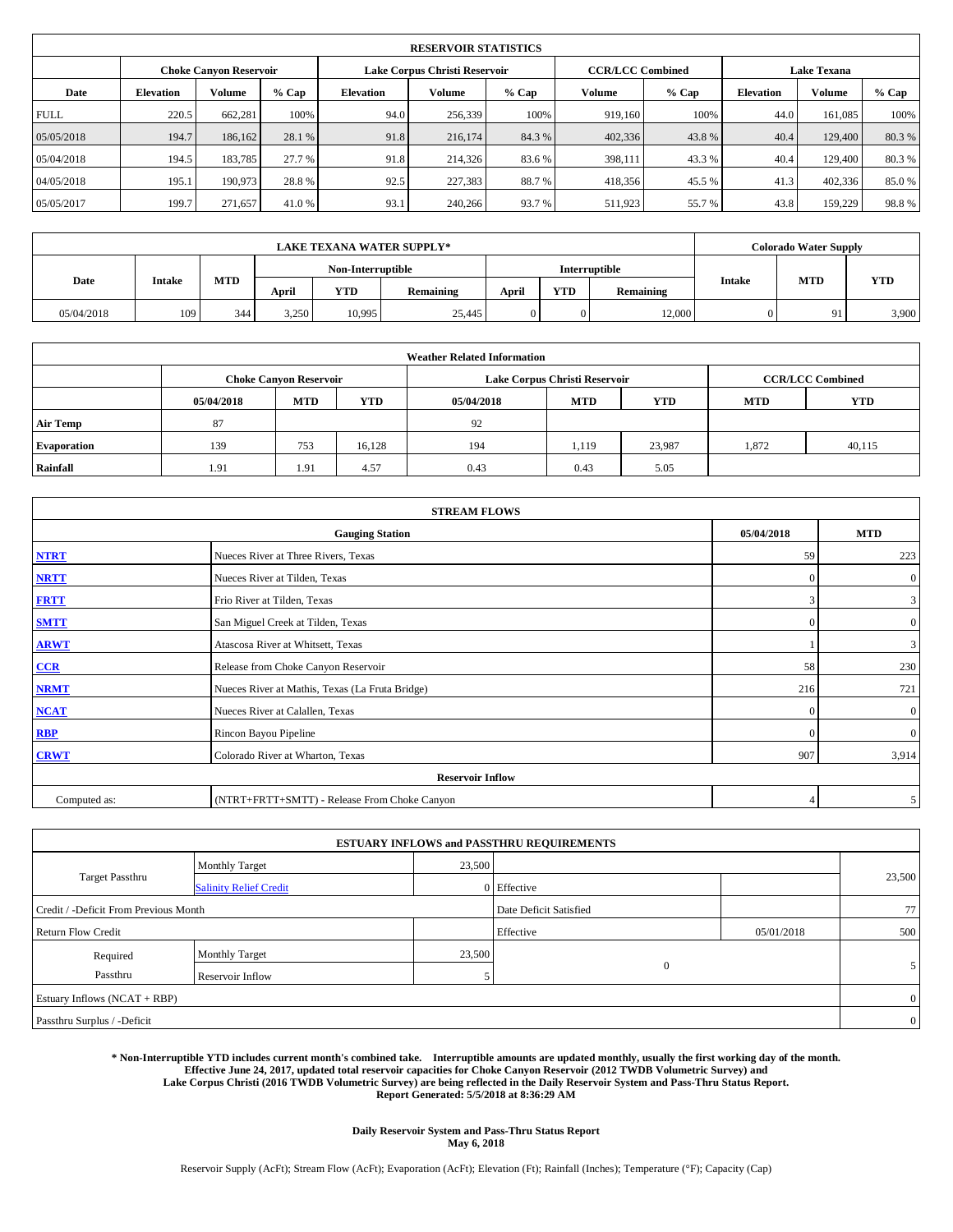|             | <b>RESERVOIR STATISTICS</b> |                               |        |                  |                               |         |                         |         |                  |                    |         |  |  |
|-------------|-----------------------------|-------------------------------|--------|------------------|-------------------------------|---------|-------------------------|---------|------------------|--------------------|---------|--|--|
|             |                             | <b>Choke Canyon Reservoir</b> |        |                  | Lake Corpus Christi Reservoir |         | <b>CCR/LCC Combined</b> |         |                  | <b>Lake Texana</b> |         |  |  |
| Date        | <b>Elevation</b>            | Volume                        | % Cap  | <b>Elevation</b> | Volume                        | $%$ Cap | Volume                  | $%$ Cap | <b>Elevation</b> | <b>Volume</b>      | $%$ Cap |  |  |
| <b>FULL</b> | 220.5                       | 662,281                       | 100%   | 94.0             | 256,339                       | 100%    | 919.160                 | 100%    | 44.0             | 161.085            | 100%    |  |  |
| 05/06/2018  | 194.7                       | 186,162                       | 28.1 % | 91.8             | 214,326                       | 83.6%   | 400,488                 | 43.6 %  | 40.4             | 129,400            | 80.3%   |  |  |
| 05/05/2018  | 194.7                       | 186.162                       | 28.1 % | 91.8             | 216,174                       | 84.3%   | 402,336                 | 43.8%   | 40.4             | 129,400            | 80.3%   |  |  |
| 04/06/2018  | 195.1                       | 190.973                       | 28.8%  | 92.5             | 227,383                       | 88.7%   | 418,356                 | 45.5 %  | 41.2             | 400,488            | 84.5 %  |  |  |
| 05/06/2017  | 199.7                       | 271,506                       | 41.0 % | 93.0             | 239,551                       | 93.5%   | 511,057                 | 55.6 %  | 43.8             | 159,229            | 98.8%   |  |  |

| <b>LAKE TEXANA WATER SUPPLY*</b> |                   |     |               |        |        |               |            |           | <b>Colorado Water Supply</b> |            |           |               |            |            |
|----------------------------------|-------------------|-----|---------------|--------|--------|---------------|------------|-----------|------------------------------|------------|-----------|---------------|------------|------------|
|                                  | Non-Interruptible |     |               |        |        | Interruptible |            |           |                              |            |           |               |            |            |
| Date                             |                   |     | <b>Intake</b> |        | MTD    | April         | <b>YTD</b> | Remaining | April                        | <b>YTD</b> | Remaining | <b>Intake</b> | <b>MTD</b> | <b>YTD</b> |
| 05/05/2018                       | 110               | 454 | 3,250         | 11,105 | 25,335 |               | 0          | 12.000    |                              | 91         | 3,900     |               |            |            |

| <b>Weather Related Information</b> |                                                                                                |                               |        |      |                               |                         |            |        |  |  |  |
|------------------------------------|------------------------------------------------------------------------------------------------|-------------------------------|--------|------|-------------------------------|-------------------------|------------|--------|--|--|--|
|                                    |                                                                                                | <b>Choke Canyon Reservoir</b> |        |      | Lake Corpus Christi Reservoir | <b>CCR/LCC Combined</b> |            |        |  |  |  |
|                                    | <b>YTD</b><br><b>MTD</b><br><b>MTD</b><br><b>MTD</b><br><b>YTD</b><br>05/05/2018<br>05/05/2018 |                               |        |      |                               |                         | <b>YTD</b> |        |  |  |  |
| <b>Air Temp</b>                    | 86                                                                                             |                               |        | 86   |                               |                         |            |        |  |  |  |
| <b>Evaporation</b>                 | 202                                                                                            | 955                           | 16,330 | 236  | 1,355                         | 24.223                  | 2.310      | 40,553 |  |  |  |
| <b>Rainfall</b>                    | 0.00                                                                                           | 1.91                          | 4.57   | 0.00 | 0.43                          | 5.05                    |            |        |  |  |  |

| <b>STREAM FLOWS</b> |                                                 |              |                  |  |  |  |  |  |  |
|---------------------|-------------------------------------------------|--------------|------------------|--|--|--|--|--|--|
|                     | <b>Gauging Station</b>                          |              |                  |  |  |  |  |  |  |
| <b>NTRT</b>         | Nueces River at Three Rivers, Texas             |              |                  |  |  |  |  |  |  |
| <b>NRTT</b>         | Nueces River at Tilden, Texas                   | $\mathbf{0}$ | $\boldsymbol{0}$ |  |  |  |  |  |  |
| <b>FRTT</b>         | Frio River at Tilden, Texas                     |              | 4                |  |  |  |  |  |  |
| <b>SMTT</b>         | San Miguel Creek at Tilden, Texas               | $\mathbf{0}$ | $\overline{0}$   |  |  |  |  |  |  |
| <b>ARWT</b>         | Atascosa River at Whitsett, Texas               |              | 4                |  |  |  |  |  |  |
| $CCR$               | Release from Choke Canyon Reservoir             | 58           | 288              |  |  |  |  |  |  |
| <b>NRMT</b>         | Nueces River at Mathis, Texas (La Fruta Bridge) | 212          | 933              |  |  |  |  |  |  |
| <b>NCAT</b>         | Nueces River at Calallen, Texas                 | $\mathbf{0}$ | $\mathbf{0}$     |  |  |  |  |  |  |
| RBP                 | Rincon Bayou Pipeline                           | $\Omega$     | $\mathbf{0}$     |  |  |  |  |  |  |
| <b>CRWT</b>         | Colorado River at Wharton, Texas                | 840          | 4,754            |  |  |  |  |  |  |
|                     | <b>Reservoir Inflow</b>                         |              |                  |  |  |  |  |  |  |
| Computed as:        | 8                                               | 14           |                  |  |  |  |  |  |  |

|                                       |                               |                        | <b>ESTUARY INFLOWS and PASSTHRU REQUIREMENTS</b> |     |                |
|---------------------------------------|-------------------------------|------------------------|--------------------------------------------------|-----|----------------|
|                                       | <b>Monthly Target</b>         | 23,500                 |                                                  |     |                |
| <b>Target Passthru</b>                | <b>Salinity Relief Credit</b> |                        | 0 Effective                                      |     | 23,500         |
| Credit / -Deficit From Previous Month |                               | Date Deficit Satisfied |                                                  | 77  |                |
| <b>Return Flow Credit</b>             |                               | Effective              | 05/01/2018                                       | 500 |                |
| Required                              | <b>Monthly Target</b>         | 23,500                 |                                                  |     |                |
| Passthru                              | Reservoir Inflow              | 14                     | $\mathbf{0}$                                     |     | 14             |
| Estuary Inflows (NCAT + RBP)          |                               |                        |                                                  |     | $\overline{0}$ |
| Passthru Surplus / -Deficit           |                               |                        |                                                  |     | $\overline{0}$ |

**\* Non-Interruptible YTD includes current month's combined take. Interruptible amounts are updated monthly, usually the first working day of the month. Effective June 24, 2017, updated total reservoir capacities for Choke Canyon Reservoir (2012 TWDB Volumetric Survey) and Lake Corpus Christi (2016 TWDB Volumetric Survey) are being reflected in the Daily Reservoir System and Pass-Thru Status Report. Report Generated: 5/6/2018 at 8:47:54 AM**

> **Daily Reservoir System and Pass-Thru Status Report May 7, 2018**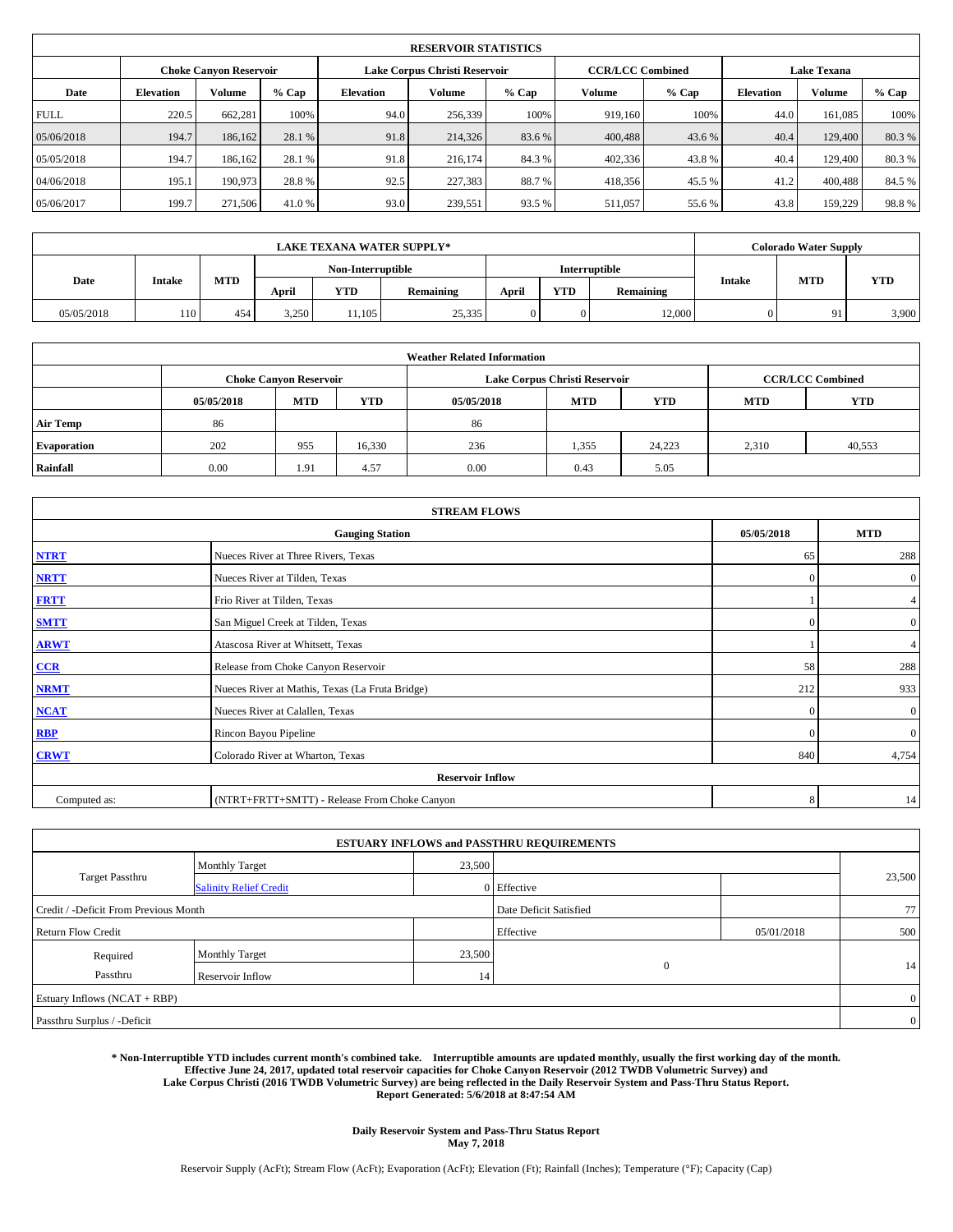|             | <b>RESERVOIR STATISTICS</b> |                               |        |                  |                               |         |                         |         |                    |               |         |  |  |
|-------------|-----------------------------|-------------------------------|--------|------------------|-------------------------------|---------|-------------------------|---------|--------------------|---------------|---------|--|--|
|             |                             | <b>Choke Canyon Reservoir</b> |        |                  | Lake Corpus Christi Reservoir |         | <b>CCR/LCC Combined</b> |         | <b>Lake Texana</b> |               |         |  |  |
| Date        | <b>Elevation</b>            | Volume                        | % Cap  | <b>Elevation</b> | Volume                        | $%$ Cap | Volume                  | $%$ Cap | <b>Elevation</b>   | <b>Volume</b> | $%$ Cap |  |  |
| <b>FULL</b> | 220.5                       | 662,281                       | 100%   | 94.0             | 256,339                       | 100%    | 919.160                 | 100%    | 44.0               | 161.085       | 100%    |  |  |
| 05/07/2018  | 194.7                       | 186,162                       | 28.1 % | 91.8             | 214,326                       | 83.6%   | 400,488                 | 43.6 %  | 40.4               | 129,400       | 80.3%   |  |  |
| 05/06/2018  | 194.7                       | 186.162                       | 28.1 % | 91.8             | 214,326                       | 83.6%   | 400,488                 | 43.6 %  | 40.4               | 129,400       | 80.3%   |  |  |
| 04/07/2018  | 195.0                       | 189,763                       | 28.6%  | 92.5             | 227,383                       | 88.7%   | 417.146                 | 45.4 %  | 41.2               | 400,488       | 84.5 %  |  |  |
| 05/07/2017  | 199.8                       | 271,961                       | 41.0 % | 93.0             | 239,193                       | 93.3%   | 511,154                 | 55.6 %  | 43.8               | 159,229       | 98.8%   |  |  |

| <b>LAKE TEXANA WATER SUPPLY*</b> |     |     |               |                   |        |               |            |           | <b>Colorado Water Supply</b> |            |           |               |            |            |
|----------------------------------|-----|-----|---------------|-------------------|--------|---------------|------------|-----------|------------------------------|------------|-----------|---------------|------------|------------|
|                                  |     |     |               | Non-Interruptible |        | Interruptible |            |           |                              |            |           |               |            |            |
| Date                             |     |     | <b>Intake</b> |                   | MTD    | April         | <b>YTD</b> | Remaining | April                        | <b>YTD</b> | Remaining | <b>Intake</b> | <b>MTD</b> | <b>YTD</b> |
| 05/06/2018                       | 110 | 564 | 3,250         | 11.215            | 25.225 |               | 0          | 12.000    |                              | 91         | 3,900     |               |            |            |

| <b>Weather Related Information</b> |            |                               |            |            |                               |                         |            |            |  |  |
|------------------------------------|------------|-------------------------------|------------|------------|-------------------------------|-------------------------|------------|------------|--|--|
|                                    |            | <b>Choke Canyon Reservoir</b> |            |            | Lake Corpus Christi Reservoir | <b>CCR/LCC Combined</b> |            |            |  |  |
|                                    | 05/06/2018 | <b>MTD</b>                    | <b>YTD</b> | 05/06/2018 | <b>MTD</b>                    | <b>YTD</b>              | <b>MTD</b> | <b>YTD</b> |  |  |
| <b>Air Temp</b>                    | 91         |                               |            | 89         |                               |                         |            |            |  |  |
| <b>Evaporation</b>                 | 243        | 1,198                         | 16,573     | 226        | 1,581                         | 24,449                  | 2,779      | 41,022     |  |  |
| Rainfall                           | 0.00       | 1.91                          | 4.57       | 0.00       | 0.43                          | 5.05                    |            |            |  |  |

| <b>STREAM FLOWS</b> |                                                 |              |                  |  |  |  |  |  |  |
|---------------------|-------------------------------------------------|--------------|------------------|--|--|--|--|--|--|
|                     | <b>Gauging Station</b>                          |              |                  |  |  |  |  |  |  |
| <b>NTRT</b>         | Nueces River at Three Rivers, Texas             |              |                  |  |  |  |  |  |  |
| <b>NRTT</b>         | Nueces River at Tilden, Texas                   | $\mathbf{0}$ | $\boldsymbol{0}$ |  |  |  |  |  |  |
| <b>FRTT</b>         | Frio River at Tilden, Texas                     | $\mathbf{0}$ | 4                |  |  |  |  |  |  |
| <b>SMTT</b>         | San Miguel Creek at Tilden, Texas               | $\mathbf{0}$ | $\boldsymbol{0}$ |  |  |  |  |  |  |
| <b>ARWT</b>         | Atascosa River at Whitsett, Texas               | 73           | 77               |  |  |  |  |  |  |
| CCR                 | Release from Choke Canyon Reservoir             | 58           | 345              |  |  |  |  |  |  |
| <b>NRMT</b>         | Nueces River at Mathis, Texas (La Fruta Bridge) | 204          | 1,138            |  |  |  |  |  |  |
| <b>NCAT</b>         | Nueces River at Calallen, Texas                 | $\mathbf{0}$ | $\mathbf{0}$     |  |  |  |  |  |  |
| RBP                 | Rincon Bayou Pipeline                           | $\Omega$     | $\overline{0}$   |  |  |  |  |  |  |
| <b>CRWT</b>         | Colorado River at Wharton, Texas                | 850          | 5,604            |  |  |  |  |  |  |
|                     | <b>Reservoir Inflow</b>                         |              |                  |  |  |  |  |  |  |
| Computed as:        | $\mathcal{D}_{\mathcal{A}}$                     | 16           |                  |  |  |  |  |  |  |

|                                       |                               |        | <b>ESTUARY INFLOWS and PASSTHRU REQUIREMENTS</b> |            |                |
|---------------------------------------|-------------------------------|--------|--------------------------------------------------|------------|----------------|
|                                       | <b>Monthly Target</b>         | 23,500 |                                                  |            |                |
| <b>Target Passthru</b>                | <b>Salinity Relief Credit</b> |        | 0 Effective                                      |            | 23,500         |
| Credit / -Deficit From Previous Month |                               |        | Date Deficit Satisfied                           |            | 77             |
| <b>Return Flow Credit</b>             |                               |        | Effective                                        | 05/01/2018 | 500            |
| Required                              | Monthly Target                | 23,500 |                                                  |            |                |
| Passthru                              | <b>Reservoir Inflow</b>       | 16     | $\mathbf{0}$                                     |            | 16             |
| Estuary Inflows (NCAT + RBP)          |                               |        |                                                  |            | $\overline{0}$ |
| Passthru Surplus / -Deficit           |                               |        |                                                  |            | $\overline{0}$ |

**\* Non-Interruptible YTD includes current month's combined take. Interruptible amounts are updated monthly, usually the first working day of the month. Effective June 24, 2017, updated total reservoir capacities for Choke Canyon Reservoir (2012 TWDB Volumetric Survey) and Lake Corpus Christi (2016 TWDB Volumetric Survey) are being reflected in the Daily Reservoir System and Pass-Thru Status Report. Report Generated: 5/7/2018 at 8:32:30 AM**

> **Daily Reservoir System and Pass-Thru Status Report May 8, 2018**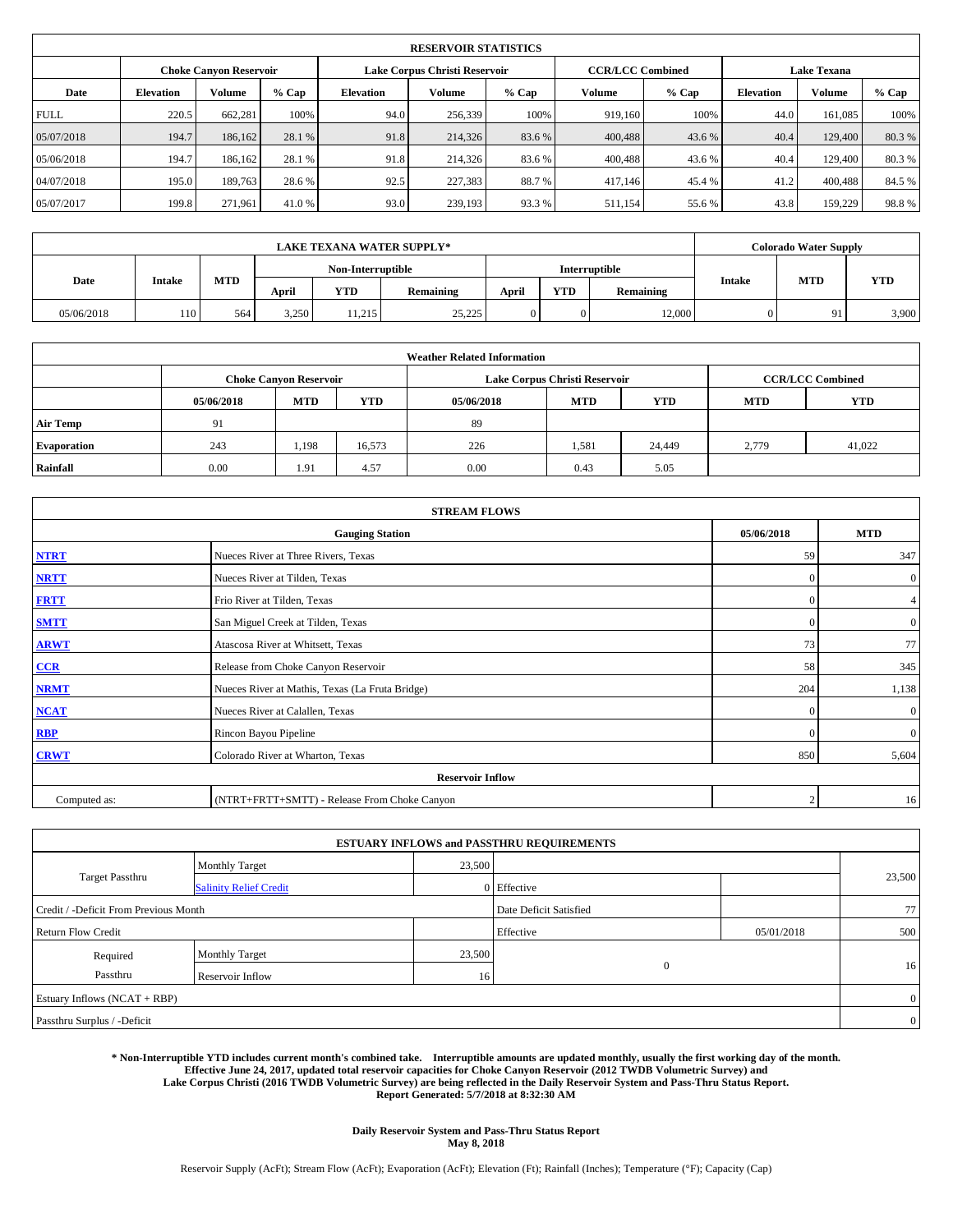|                               | <b>RESERVOIR STATISTICS</b> |         |        |                               |         |         |                         |                    |                  |               |         |  |
|-------------------------------|-----------------------------|---------|--------|-------------------------------|---------|---------|-------------------------|--------------------|------------------|---------------|---------|--|
| <b>Choke Canyon Reservoir</b> |                             |         |        | Lake Corpus Christi Reservoir |         |         | <b>CCR/LCC Combined</b> | <b>Lake Texana</b> |                  |               |         |  |
| Date                          | <b>Elevation</b>            | Volume  | % Cap  | <b>Elevation</b>              | Volume  | $%$ Cap | Volume                  | $%$ Cap            | <b>Elevation</b> | <b>Volume</b> | $%$ Cap |  |
| <b>FULL</b>                   | 220.5                       | 662,281 | 100%   | 94.0                          | 256,339 | 100%    | 919.160                 | 100%               | 44.0             | 161.085       | 100%    |  |
| 05/08/2018                    | 194.6                       | 184,971 | 27.9 % | 91.7                          | 212,485 | 82.9%   | 397,456                 | 43.2 %             | 40.3             | 128,570       | 79.8%   |  |
| 05/07/2018                    | 194.7                       | 186.162 | 28.1 % | 91.8                          | 214,326 | 83.6%   | 400,488                 | 43.6 %             | 40.4             | 129,400       | 80.3%   |  |
| 04/08/2018                    | 195.0                       | 189.763 | 28.6%  | 92.4                          | 225,500 | 88.0%   | 415,263                 | 45.2 %             | 41.2             | 397,456       | 84.5 %  |  |
| 05/08/2017                    | 199.7                       | 271,354 | 40.9%  | 93.0                          | 238,657 | 93.1 %  | 510,011                 | 55.5 %             | 43.8             | 159,229       | 98.8%   |  |

|            | <b>LAKE TEXANA WATER SUPPLY*</b> |     |       |                   |           |       |            |               |               |            | <b>Colorado Water Supply</b> |  |  |
|------------|----------------------------------|-----|-------|-------------------|-----------|-------|------------|---------------|---------------|------------|------------------------------|--|--|
|            |                                  |     |       | Non-Interruptible |           |       |            | Interruptible |               | <b>MTD</b> |                              |  |  |
| Date       | Intake                           | MTD | April | <b>YTD</b>        | Remaining | April | <b>YTD</b> | Remaining     | <b>Intake</b> |            | <b>YTD</b>                   |  |  |
| 05/07/2018 | 110                              | 674 | 3,250 | 11,325            | 25,115    |       | 0          | 12.000        |               | 91         | 3,900                        |  |  |

| <b>Weather Related Information</b> |            |                               |            |            |                               |                         |            |            |  |  |
|------------------------------------|------------|-------------------------------|------------|------------|-------------------------------|-------------------------|------------|------------|--|--|
|                                    |            | <b>Choke Canyon Reservoir</b> |            |            | Lake Corpus Christi Reservoir | <b>CCR/LCC Combined</b> |            |            |  |  |
|                                    | 05/07/2018 | <b>MTD</b>                    | <b>YTD</b> | 05/07/2018 | <b>MTD</b>                    | <b>YTD</b>              | <b>MTD</b> | <b>YTD</b> |  |  |
| <b>Air Temp</b>                    | 91         |                               |            | 90         |                               |                         |            |            |  |  |
| <b>Evaporation</b>                 | 270        | 1,468                         | 16,843     | 514        | 2,095                         | 24,963                  | 3.563      | 41,806     |  |  |
| <b>Rainfall</b>                    | 0.00       | 1.91                          | 4.57       | 0.00       | 0.43                          | 5.05                    |            |            |  |  |

| <b>STREAM FLOWS</b> |                                                 |              |                  |  |  |  |  |  |  |  |
|---------------------|-------------------------------------------------|--------------|------------------|--|--|--|--|--|--|--|
|                     | <b>Gauging Station</b>                          | 05/07/2018   | <b>MTD</b>       |  |  |  |  |  |  |  |
| <b>NTRT</b>         | Nueces River at Three Rivers, Texas             | 138          | 485              |  |  |  |  |  |  |  |
| <b>NRTT</b>         | Nueces River at Tilden, Texas                   | $\mathbf{0}$ | $\mathbf{0}$     |  |  |  |  |  |  |  |
| <b>FRTT</b>         | Frio River at Tilden, Texas                     | $\mathbf{0}$ | 5                |  |  |  |  |  |  |  |
| <b>SMTT</b>         | San Miguel Creek at Tilden, Texas               | $\mathbf{0}$ | $\overline{0}$   |  |  |  |  |  |  |  |
| <b>ARWT</b>         | Atascosa River at Whitsett, Texas               | 49           | 126              |  |  |  |  |  |  |  |
| $CCR$               | Release from Choke Canyon Reservoir             | 58           | 403              |  |  |  |  |  |  |  |
| <b>NRMT</b>         | Nueces River at Mathis, Texas (La Fruta Bridge) | 178          | 1,316            |  |  |  |  |  |  |  |
| <b>NCAT</b>         | Nueces River at Calallen, Texas                 | $\Omega$     | $\boldsymbol{0}$ |  |  |  |  |  |  |  |
| RBP                 | Rincon Bayou Pipeline                           | $\Omega$     | $\mathbf{0}$     |  |  |  |  |  |  |  |
| <b>CRWT</b>         | Colorado River at Wharton, Texas                | 909          | 6,513            |  |  |  |  |  |  |  |
|                     | <b>Reservoir Inflow</b>                         |              |                  |  |  |  |  |  |  |  |
| Computed as:        | (NTRT+FRTT+SMTT) - Release From Choke Canyon    | 81           | 96               |  |  |  |  |  |  |  |

|                                       |                               |        | <b>ESTUARY INFLOWS and PASSTHRU REQUIREMENTS</b> |            |                |  |
|---------------------------------------|-------------------------------|--------|--------------------------------------------------|------------|----------------|--|
|                                       | <b>Monthly Target</b>         | 23,500 |                                                  |            |                |  |
| <b>Target Passthru</b>                | <b>Salinity Relief Credit</b> |        | 0 Effective                                      |            | 23,500         |  |
| Credit / -Deficit From Previous Month |                               |        | Date Deficit Satisfied                           |            | 77             |  |
| <b>Return Flow Credit</b>             |                               |        | Effective                                        | 05/01/2018 | 500            |  |
| Required                              | <b>Monthly Target</b>         | 23,500 |                                                  |            |                |  |
| Passthru                              | Reservoir Inflow              | 96     | $\mathbf{0}$                                     |            | 96             |  |
| Estuary Inflows (NCAT + RBP)          |                               |        |                                                  |            | $\overline{0}$ |  |
| Passthru Surplus / -Deficit           |                               |        |                                                  |            | $\overline{0}$ |  |

**\* Non-Interruptible YTD includes current month's combined take. Interruptible amounts are updated monthly, usually the first working day of the month. Effective June 24, 2017, updated total reservoir capacities for Choke Canyon Reservoir (2012 TWDB Volumetric Survey) and Lake Corpus Christi (2016 TWDB Volumetric Survey) are being reflected in the Daily Reservoir System and Pass-Thru Status Report. Report Generated: 5/8/2018 at 8:28:31 AM**

> **Daily Reservoir System and Pass-Thru Status Report May 9, 2018**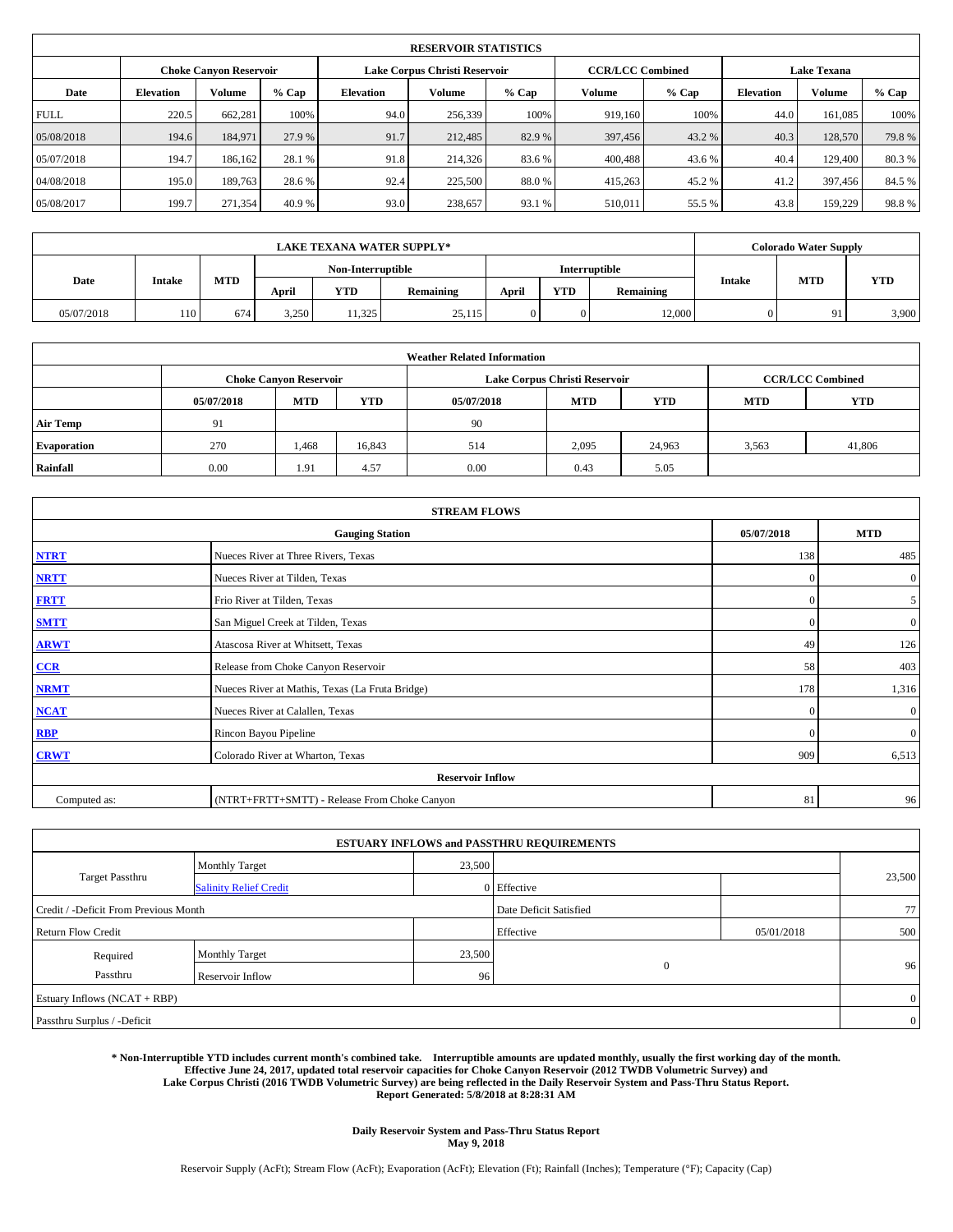|                               | <b>RESERVOIR STATISTICS</b> |         |        |                  |                               |       |                         |        |                    |               |        |  |
|-------------------------------|-----------------------------|---------|--------|------------------|-------------------------------|-------|-------------------------|--------|--------------------|---------------|--------|--|
| <b>Choke Canyon Reservoir</b> |                             |         |        |                  | Lake Corpus Christi Reservoir |       | <b>CCR/LCC Combined</b> |        | <b>Lake Texana</b> |               |        |  |
| Date                          | <b>Elevation</b>            | Volume  | % Cap  | <b>Elevation</b> | Volume                        | % Cap | Volume                  | % Cap  | <b>Elevation</b>   | <b>Volume</b> | % Cap  |  |
| <b>FULL</b>                   | 220.5                       | 662,281 | 100%   | 94.0             | 256,339                       | 100%  | 919.160                 | 100%   | 44.0               | 161.085       | 100%   |  |
| 05/09/2018                    | 194.6                       | 184,971 | 27.9 % | 91.7             | 212,485                       | 82.9% | 397,456                 | 43.2 % | 40.2               | 128,570       | 79.8%  |  |
| 05/08/2018                    | 194.6                       | 184.971 | 27.9 % | 91.7             | 212,485                       | 82.9% | 397,456                 | 43.2 % | 40.3               | 128,570       | 79.8%  |  |
| 04/09/2018                    | 195.1                       | 190.973 | 28.8%  | 92.4             | 225,500                       | 88.0% | 416,473                 | 45.3 % | 41.2               | 397,456       | 84.5 % |  |
| 05/09/2017                    | 199.6                       | 269.991 | 40.7 % | 93.0             | 238,478                       | 93.0% | 508,469                 | 55.3%  | 43.6               | 157.385       | 97.7 % |  |

|            | <b>LAKE TEXANA WATER SUPPLY*</b> |     |       |                   |           |       |            |               |               |     | <b>Colorado Water Supply</b> |  |  |
|------------|----------------------------------|-----|-------|-------------------|-----------|-------|------------|---------------|---------------|-----|------------------------------|--|--|
|            |                                  |     |       | Non-Interruptible |           |       |            | Interruptible |               | MTD |                              |  |  |
| Date       | <b>Intake</b>                    | MTD | April | <b>YTD</b>        | Remaining | April | <b>YTD</b> | Remaining     | <b>Intake</b> |     | <b>YTD</b>                   |  |  |
| 05/08/2018 | 110                              | 784 | 3,250 | 11,435            | 25,005    | 0     | 0          | 12.000        |               | 91  | 3,900                        |  |  |

|                    | <b>Weather Related Information</b> |                               |            |            |                               |                         |            |            |  |  |  |
|--------------------|------------------------------------|-------------------------------|------------|------------|-------------------------------|-------------------------|------------|------------|--|--|--|
|                    |                                    | <b>Choke Canyon Reservoir</b> |            |            | Lake Corpus Christi Reservoir | <b>CCR/LCC Combined</b> |            |            |  |  |  |
|                    | 05/08/2018                         | <b>MTD</b>                    | <b>YTD</b> | 05/08/2018 | <b>MTD</b>                    | <b>YTD</b>              | <b>MTD</b> | <b>YTD</b> |  |  |  |
| <b>Air Temp</b>    | 90                                 |                               |            | 89         |                               |                         |            |            |  |  |  |
| <b>Evaporation</b> | 270                                | 1,738                         | 17,113     | 343        | 2,438                         | 25,306                  | 4,176      | 42,419     |  |  |  |
| Rainfall           | 0.00                               | 1.91                          | 4.57       | 0.00       | 0.43                          | 5.05                    |            |            |  |  |  |

| <b>STREAM FLOWS</b> |                                                 |              |                  |  |  |  |  |  |  |  |
|---------------------|-------------------------------------------------|--------------|------------------|--|--|--|--|--|--|--|
|                     | <b>Gauging Station</b>                          | 05/08/2018   | <b>MTD</b>       |  |  |  |  |  |  |  |
| <b>NTRT</b>         | Nueces River at Three Rivers, Texas             | 114          | 599              |  |  |  |  |  |  |  |
| <b>NRTT</b>         | Nueces River at Tilden, Texas                   | $\mathbf{0}$ | $\mathbf{0}$     |  |  |  |  |  |  |  |
| <b>FRTT</b>         | Frio River at Tilden, Texas                     | $\mathbf{0}$ | 5                |  |  |  |  |  |  |  |
| <b>SMTT</b>         | San Miguel Creek at Tilden, Texas               | 20           | 20               |  |  |  |  |  |  |  |
| <b>ARWT</b>         | Atascosa River at Whitsett, Texas               | 34           | 160              |  |  |  |  |  |  |  |
| $CCR$               | Release from Choke Canyon Reservoir             | 58           | 461              |  |  |  |  |  |  |  |
| <b>NRMT</b>         | Nueces River at Mathis, Texas (La Fruta Bridge) | 190          | 1,506            |  |  |  |  |  |  |  |
| <b>NCAT</b>         | Nueces River at Calallen, Texas                 | $\Omega$     | $\boldsymbol{0}$ |  |  |  |  |  |  |  |
| RBP                 | Rincon Bayou Pipeline                           | $\Omega$     | $\mathbf{0}$     |  |  |  |  |  |  |  |
| <b>CRWT</b>         | Colorado River at Wharton, Texas                | 3,176        | 9,689            |  |  |  |  |  |  |  |
|                     | <b>Reservoir Inflow</b>                         |              |                  |  |  |  |  |  |  |  |
| Computed as:        | (NTRT+FRTT+SMTT) - Release From Choke Canyon    | 76           | 173              |  |  |  |  |  |  |  |

|                                       |                               |                        | <b>ESTUARY INFLOWS and PASSTHRU REQUIREMENTS</b> |            |                |
|---------------------------------------|-------------------------------|------------------------|--------------------------------------------------|------------|----------------|
|                                       | <b>Monthly Target</b>         | 23,500                 |                                                  |            |                |
| <b>Target Passthru</b>                | <b>Salinity Relief Credit</b> |                        | 0 Effective                                      |            | 23,500         |
| Credit / -Deficit From Previous Month |                               | Date Deficit Satisfied |                                                  | 77         |                |
| <b>Return Flow Credit</b>             |                               |                        | Effective                                        | 05/01/2018 | 500            |
| Required                              | Monthly Target                | 23,500                 |                                                  |            |                |
| Passthru                              | <b>Reservoir Inflow</b>       | 173                    | $\mathbf{0}$                                     |            | 173            |
| Estuary Inflows (NCAT + RBP)          |                               |                        |                                                  |            | $\overline{0}$ |
| Passthru Surplus / -Deficit           |                               |                        |                                                  |            | $\overline{0}$ |

**\* Non-Interruptible YTD includes current month's combined take. Interruptible amounts are updated monthly, usually the first working day of the month. Effective June 24, 2017, updated total reservoir capacities for Choke Canyon Reservoir (2012 TWDB Volumetric Survey) and Lake Corpus Christi (2016 TWDB Volumetric Survey) are being reflected in the Daily Reservoir System and Pass-Thru Status Report. Report Generated: 5/9/2018 at 8:49:56 AM**

> **Daily Reservoir System and Pass-Thru Status Report May 10, 2018**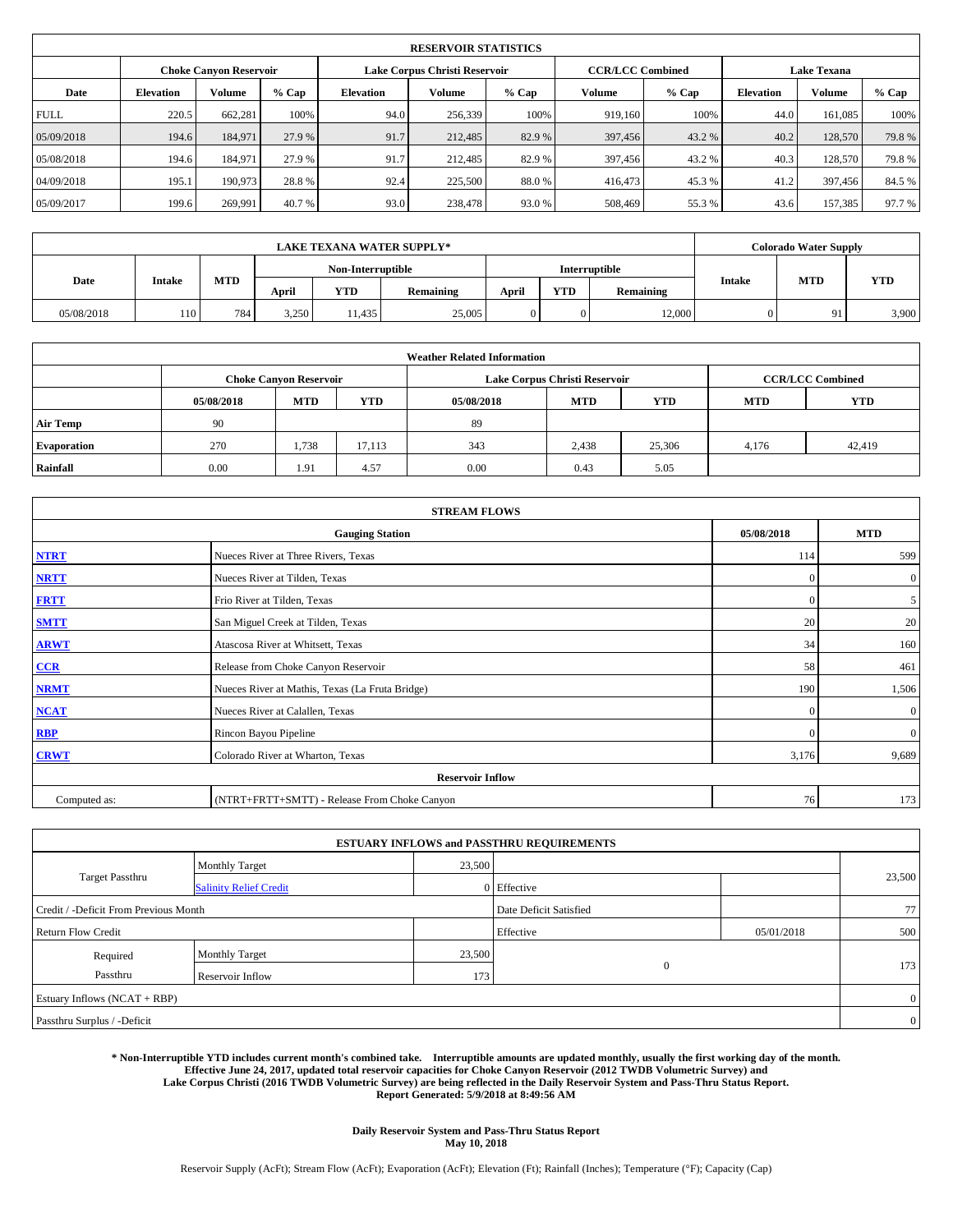|                               | <b>RESERVOIR STATISTICS</b> |         |        |                               |         |         |                         |         |                    |               |         |  |
|-------------------------------|-----------------------------|---------|--------|-------------------------------|---------|---------|-------------------------|---------|--------------------|---------------|---------|--|
| <b>Choke Canyon Reservoir</b> |                             |         |        | Lake Corpus Christi Reservoir |         |         | <b>CCR/LCC Combined</b> |         | <b>Lake Texana</b> |               |         |  |
| Date                          | <b>Elevation</b>            | Volume  | % Cap  | <b>Elevation</b>              | Volume  | $%$ Cap | Volume                  | $%$ Cap | <b>Elevation</b>   | <b>Volume</b> | $%$ Cap |  |
| <b>FULL</b>                   | 220.5                       | 662,281 | 100%   | 94.0                          | 256,339 | 100%    | 919.160                 | 100%    | 44.0               | 161.085       | 100%    |  |
| 05/10/2018                    | 194.5                       | 183,785 | 27.7 % | 91.7                          | 212,485 | 82.9%   | 396,270                 | 43.1 %  | 40.2               | 128,570       | 79.8%   |  |
| 05/09/2018                    | 194.6                       | 184.971 | 27.9 % | 91.7                          | 212,485 | 82.9%   | 397,456                 | 43.2 %  | 40.3               | 128,570       | 79.8%   |  |
| 04/10/2018                    | 195.0                       | 189.763 | 28.6%  | 92.4                          | 225,500 | 88.0%   | 415,263                 | 45.2 %  | 41.1               | 396,270       | 84.0%   |  |
| 05/10/2017                    | 199.6                       | 269,238 | 40.6%  | 92.9                          | 237,764 | 92.8%   | 507,002                 | 55.2 %  | 43.6               | 157,385       | 97.7 %  |  |

|            | <b>LAKE TEXANA WATER SUPPLY*</b> |     |       |                   |           |       |            |               |               |     | <b>Colorado Water Supply</b> |  |  |
|------------|----------------------------------|-----|-------|-------------------|-----------|-------|------------|---------------|---------------|-----|------------------------------|--|--|
|            |                                  |     |       | Non-Interruptible |           |       |            | Interruptible |               | MTD |                              |  |  |
| Date       | <b>Intake</b>                    | MTD | April | <b>YTD</b>        | Remaining | April | <b>YTD</b> | Remaining     | <b>Intake</b> |     | <b>YTD</b>                   |  |  |
| 05/09/2018 | 110                              | 895 | 3,250 | 11,546            | 24.894    | 0     | 0          | 12.000        |               | 91  | 3,900                        |  |  |

| <b>Weather Related Information</b> |            |                               |        |            |                                        |                         |       |        |  |  |
|------------------------------------|------------|-------------------------------|--------|------------|----------------------------------------|-------------------------|-------|--------|--|--|
|                                    |            | <b>Choke Canyon Reservoir</b> |        |            | Lake Corpus Christi Reservoir          | <b>CCR/LCC Combined</b> |       |        |  |  |
|                                    | 05/09/2018 | <b>MTD</b>                    | YTD    | 05/09/2018 | <b>YTD</b><br><b>MTD</b><br><b>MTD</b> |                         |       |        |  |  |
| <b>Air Temp</b>                    | 88         |                               |        | 89         |                                        |                         |       |        |  |  |
| <b>Evaporation</b>                 | 255        | 1,993                         | 17,368 | 471        | 2,909                                  | 25,777                  | 4,902 | 43,145 |  |  |
| <b>Rainfall</b>                    | 0.00       | 1.91                          | 4.57   | 0.00       | 0.43                                   | 5.05                    |       |        |  |  |

| <b>STREAM FLOWS</b>     |                                                 |              |              |  |  |  |  |  |
|-------------------------|-------------------------------------------------|--------------|--------------|--|--|--|--|--|
|                         | 05/09/2018                                      | <b>MTD</b>   |              |  |  |  |  |  |
| <b>NTRT</b>             | Nueces River at Three Rivers, Texas             | 93           | 692          |  |  |  |  |  |
| <b>NRTT</b>             | Nueces River at Tilden, Texas                   | $\mathbf{0}$ | $\mathbf{0}$ |  |  |  |  |  |
| <b>FRTT</b>             | Frio River at Tilden, Texas                     | 158          | 162          |  |  |  |  |  |
| <b>SMTT</b>             | San Miguel Creek at Tilden, Texas               | 97           | 117          |  |  |  |  |  |
| <b>ARWT</b>             | Atascosa River at Whitsett, Texas               | 22           | 182          |  |  |  |  |  |
| $CCR$                   | Release from Choke Canyon Reservoir             | 58           | 518          |  |  |  |  |  |
| <b>NRMT</b>             | Nueces River at Mathis, Texas (La Fruta Bridge) | 224          | 1,730        |  |  |  |  |  |
| <b>NCAT</b>             | Nueces River at Calallen, Texas                 | $\Omega$     | $\mathbf{0}$ |  |  |  |  |  |
| RBP                     | Rincon Bayou Pipeline                           | $\Omega$     | $\mathbf{0}$ |  |  |  |  |  |
| <b>CRWT</b>             | Colorado River at Wharton, Texas                | 2,958        | 12,646       |  |  |  |  |  |
| <b>Reservoir Inflow</b> |                                                 |              |              |  |  |  |  |  |
| Computed as:            | (NTRT+FRTT+SMTT) - Release From Choke Canyon    | 290          | 463          |  |  |  |  |  |

|                                       |                               |        | <b>ESTUARY INFLOWS and PASSTHRU REQUIREMENTS</b> |            |                |  |
|---------------------------------------|-------------------------------|--------|--------------------------------------------------|------------|----------------|--|
|                                       | <b>Monthly Target</b>         | 23,500 |                                                  |            |                |  |
| Target Passthru                       | <b>Salinity Relief Credit</b> |        | 0 Effective                                      |            | 23,500         |  |
| Credit / -Deficit From Previous Month |                               |        | Date Deficit Satisfied                           |            | 77             |  |
| <b>Return Flow Credit</b>             |                               |        | Effective                                        | 05/01/2018 | 500            |  |
| Required                              | <b>Monthly Target</b>         | 23,500 |                                                  |            |                |  |
| Passthru                              | Reservoir Inflow              | 463    | $\mathbf{0}$                                     |            | 463            |  |
| Estuary Inflows (NCAT + RBP)          |                               |        |                                                  |            | $\overline{0}$ |  |
| Passthru Surplus / -Deficit           |                               |        |                                                  |            | $\overline{0}$ |  |

**\* Non-Interruptible YTD includes current month's combined take. Interruptible amounts are updated monthly, usually the first working day of the month. Effective June 24, 2017, updated total reservoir capacities for Choke Canyon Reservoir (2012 TWDB Volumetric Survey) and Lake Corpus Christi (2016 TWDB Volumetric Survey) are being reflected in the Daily Reservoir System and Pass-Thru Status Report. Report Generated: 5/10/2018 at 8:44:21 AM**

> **Daily Reservoir System and Pass-Thru Status Report May 11, 2018**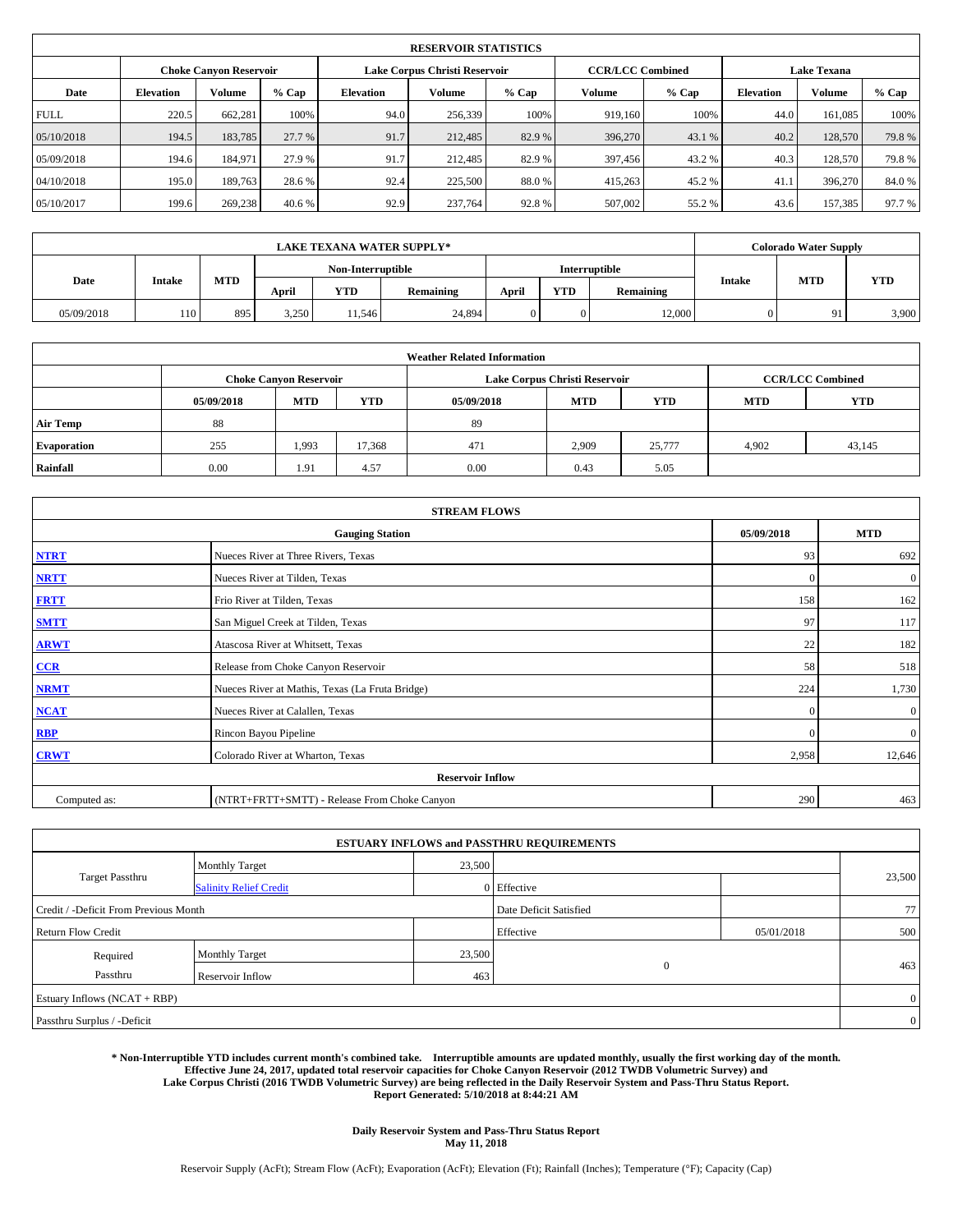|             | <b>RESERVOIR STATISTICS</b> |                               |         |           |                               |         |                         |        |                    |               |        |  |
|-------------|-----------------------------|-------------------------------|---------|-----------|-------------------------------|---------|-------------------------|--------|--------------------|---------------|--------|--|
|             |                             | <b>Choke Canyon Reservoir</b> |         |           | Lake Corpus Christi Reservoir |         | <b>CCR/LCC Combined</b> |        | <b>Lake Texana</b> |               |        |  |
| Date        | <b>Elevation</b>            | Volume                        | $%$ Cap | Elevation | Volume                        | $%$ Cap | Volume                  | % Cap  | <b>Elevation</b>   | <b>Volume</b> | % Cap  |  |
| <b>FULL</b> | 220.5                       | 662,281                       | 100%    | 94.0      | 256,339                       | 100%    | 919.160                 | 100%   | 44.0               | 161.085       | 100%   |  |
| 05/11/2018  | 194.6                       | 184,971                       | 27.9 %  | 91.6      | 210.649                       | 82.2 %  | 395,620                 | 43.0 % | 40.1               | 126.918       | 78.8%  |  |
| 05/10/2018  | 194.5                       | 183,785                       | 27.7 %  | 91.7      | 212,485                       | 82.9 %  | 396,270                 | 43.1 % | 40.3               | 128,570       | 79.8%  |  |
| 04/11/2018  | 195.1                       | 190,973                       | 28.8%   | 92.4      | 225,500                       | 88.0%   | 416,473                 | 45.3 % | 41.0               | 395,620       | 83.5%  |  |
| 05/11/2017  | 199.6                       | 269,536                       | 40.7 %  | 92.9      | 237,407                       | 92.6%   | 506,943                 | 55.2%  | 43.5               | 156,467       | 97.1 % |  |

| <b>LAKE TEXANA WATER SUPPLY*</b> |        |            |       |                   |           |       |            |               |               | <b>Colorado Water Supply</b> |            |
|----------------------------------|--------|------------|-------|-------------------|-----------|-------|------------|---------------|---------------|------------------------------|------------|
|                                  |        |            |       | Non-Interruptible |           |       |            | Interruptible |               |                              |            |
| Date                             | Intake | <b>MTD</b> | April | YTD               | Remaining | April | <b>YTD</b> | Remaining     | <b>Intake</b> | <b>MTD</b>                   | <b>YTD</b> |
| 05/10/2018                       | 111    | 1,005      | 3,250 | 11,656            | 24.784    | 0     |            | 12,000        |               | 91                           | 3,900      |

| <b>Weather Related Information</b> |            |                               |            |            |                               |                         |            |            |  |
|------------------------------------|------------|-------------------------------|------------|------------|-------------------------------|-------------------------|------------|------------|--|
|                                    |            | <b>Choke Canyon Reservoir</b> |            |            | Lake Corpus Christi Reservoir | <b>CCR/LCC Combined</b> |            |            |  |
|                                    | 05/10/2018 | <b>MTD</b>                    | <b>YTD</b> | 05/10/2018 | <b>MTD</b>                    | <b>YTD</b>              | <b>MTD</b> | <b>YTD</b> |  |
| <b>Air Temp</b>                    | 90         |                               |            | 89         |                               |                         |            |            |  |
| <b>Evaporation</b>                 | 256        | 2,249                         | 17.624     | 416        | 3,325                         | 26,193                  | 5,574      | 43,817     |  |
| Rainfall                           | 0.00       | 1.91                          | 4.57       | 0.00       | 0.43                          | 5.05                    |            |            |  |

| <b>STREAM FLOWS</b> |                                                 |              |                |  |  |  |  |  |
|---------------------|-------------------------------------------------|--------------|----------------|--|--|--|--|--|
|                     | 05/10/2018                                      | <b>MTD</b>   |                |  |  |  |  |  |
| <b>NTRT</b>         | Nueces River at Three Rivers, Texas             | 78           | 771            |  |  |  |  |  |
| <b>NRTT</b>         | Nueces River at Tilden, Texas                   | $\mathbf{0}$ | $\mathbf{0}$   |  |  |  |  |  |
| <b>FRTT</b>         | Frio River at Tilden, Texas                     | 635          | 798            |  |  |  |  |  |
| <b>SMTT</b>         | San Miguel Creek at Tilden, Texas               | 47           | 164            |  |  |  |  |  |
| <b>ARWT</b>         | Atascosa River at Whitsett, Texas               | 14           | 197            |  |  |  |  |  |
| $CCR$               | Release from Choke Canyon Reservoir             | 58           | 576            |  |  |  |  |  |
| <b>NRMT</b>         | Nueces River at Mathis, Texas (La Fruta Bridge) | 244          | 1,974          |  |  |  |  |  |
| <b>NCAT</b>         | Nueces River at Calallen, Texas                 | $\mathbf{0}$ | $\mathbf{0}$   |  |  |  |  |  |
| RBP                 | Rincon Bayou Pipeline                           | $\Omega$     | $\overline{0}$ |  |  |  |  |  |
| <b>CRWT</b>         | Colorado River at Wharton, Texas                | 1,820        | 14,467         |  |  |  |  |  |
|                     | <b>Reservoir Inflow</b>                         |              |                |  |  |  |  |  |
| Computed as:        | (NTRT+FRTT+SMTT) - Release From Choke Canyon    | 703          | 1,166          |  |  |  |  |  |

|                                       |                               |        | <b>ESTUARY INFLOWS and PASSTHRU REQUIREMENTS</b> |            |                |
|---------------------------------------|-------------------------------|--------|--------------------------------------------------|------------|----------------|
|                                       | <b>Monthly Target</b>         | 23,500 |                                                  |            |                |
| <b>Target Passthru</b>                | <b>Salinity Relief Credit</b> |        | 0 Effective                                      |            | 23,500         |
| Credit / -Deficit From Previous Month |                               |        | Date Deficit Satisfied                           |            | 77             |
| <b>Return Flow Credit</b>             |                               |        | Effective                                        | 05/01/2018 | 500            |
| Required                              | Monthly Target                | 23,500 |                                                  |            |                |
| Passthru                              | <b>Reservoir Inflow</b>       | 1,166  | $\mathbf{0}$                                     |            | 1,166          |
| Estuary Inflows (NCAT + RBP)          |                               |        |                                                  |            | $\overline{0}$ |
| Passthru Surplus / -Deficit           |                               |        |                                                  |            | $-.589$        |

**\* Non-Interruptible YTD includes current month's combined take. Interruptible amounts are updated monthly, usually the first working day of the month. Effective June 24, 2017, updated total reservoir capacities for Choke Canyon Reservoir (2012 TWDB Volumetric Survey) and Lake Corpus Christi (2016 TWDB Volumetric Survey) are being reflected in the Daily Reservoir System and Pass-Thru Status Report. Report Generated: 5/11/2018 at 8:13:51 AM**

> **Daily Reservoir System and Pass-Thru Status Report May 12, 2018**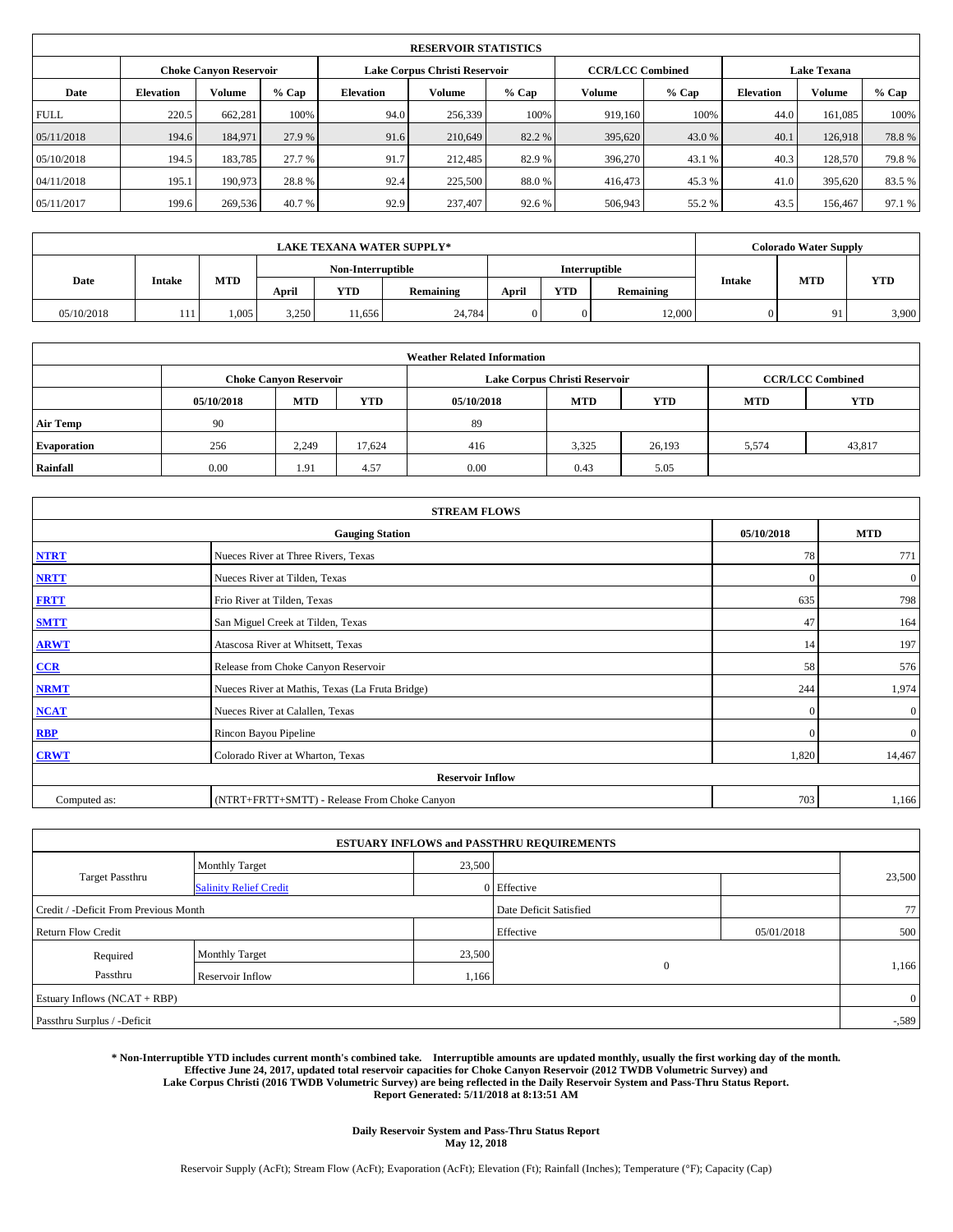|             | <b>RESERVOIR STATISTICS</b> |                               |         |           |                               |         |                         |         |                    |               |        |  |
|-------------|-----------------------------|-------------------------------|---------|-----------|-------------------------------|---------|-------------------------|---------|--------------------|---------------|--------|--|
|             |                             | <b>Choke Canyon Reservoir</b> |         |           | Lake Corpus Christi Reservoir |         | <b>CCR/LCC Combined</b> |         | <b>Lake Texana</b> |               |        |  |
| Date        | <b>Elevation</b>            | Volume                        | $%$ Cap | Elevation | Volume                        | $%$ Cap | Volume                  | $%$ Cap | <b>Elevation</b>   | <b>Volume</b> | % Cap  |  |
| <b>FULL</b> | 220.5                       | 662,281                       | 100%    | 94.0      | 256,339                       | 100%    | 919.160                 | 100%    | 44.0               | 161.085       | 100%   |  |
| 05/12/2018  | 194.5                       | 183,785                       | 27.7 %  | 91.6      | 210.649                       | 82.2 %  | 394,434                 | 42.9 %  | 40.1               | 126,918       | 78.8%  |  |
| 05/11/2018  | 194.6                       | 184.971                       | 27.9 %  | 91.6      | 210.649                       | 82.2%   | 395,620                 | 43.0 %  | 40.1               | 126.918       | 78.8%  |  |
| 04/12/2018  | 194.9                       | 188,558                       | 28.4%   | 92.3      | 223,623                       | 87.2%   | 412,181                 | 44.8%   | 41.0               | 394,434       | 83.5%  |  |
| 05/12/2017  | 199.6                       | 269,238                       | 40.6 %  | 92.9      | 238,121                       | 92.9%   | 507,359                 | 55.2%   | 43.5               | 156,467       | 97.1 % |  |

| <b>LAKE TEXANA WATER SUPPLY*</b> |        |            |       |                   |           |       |            |               |               | <b>Colorado Water Supply</b> |            |
|----------------------------------|--------|------------|-------|-------------------|-----------|-------|------------|---------------|---------------|------------------------------|------------|
|                                  |        |            |       | Non-Interruptible |           |       |            | Interruptible |               |                              |            |
| Date                             | Intake | <b>MTD</b> | April | YTD               | Remaining | April | <b>YTD</b> | Remaining     | <b>Intake</b> | <b>MTD</b>                   | <b>YTD</b> |
| 05/11/2018                       | 111    | 1,116      | 3,250 | 11.767            | 24,673    | 0     |            | 12,000        |               | 91                           | 3,900      |

| <b>Weather Related Information</b> |            |                               |            |            |                               |                         |            |            |  |
|------------------------------------|------------|-------------------------------|------------|------------|-------------------------------|-------------------------|------------|------------|--|
|                                    |            | <b>Choke Canvon Reservoir</b> |            |            | Lake Corpus Christi Reservoir | <b>CCR/LCC Combined</b> |            |            |  |
|                                    | 05/11/2018 | <b>MTD</b>                    | <b>YTD</b> | 05/11/2018 | <b>MTD</b>                    | <b>YTD</b>              | <b>MTD</b> | <b>YTD</b> |  |
| Air Temp                           | 91         |                               |            | 89         |                               |                         |            |            |  |
| <b>Evaporation</b>                 | 269        | 2,518                         | 17,893     | 395        | 3,720                         | 26,588                  | 6,238      | 44,481     |  |
| Rainfall                           | 0.00       | 1.91                          | 4.57       | 0.00       | 0.43                          | 5.05                    |            |            |  |

| <b>STREAM FLOWS</b> |                                                 |              |              |  |  |  |  |  |
|---------------------|-------------------------------------------------|--------------|--------------|--|--|--|--|--|
|                     | 05/11/2018                                      | <b>MTD</b>   |              |  |  |  |  |  |
| <b>NTRT</b>         | Nueces River at Three Rivers, Texas             | 69           | 839          |  |  |  |  |  |
| <b>NRTT</b>         | Nueces River at Tilden, Texas                   | $\mathbf{0}$ | $\mathbf{0}$ |  |  |  |  |  |
| <b>FRTT</b>         | Frio River at Tilden, Texas                     | 282          | 1,079        |  |  |  |  |  |
| <b>SMTT</b>         | San Miguel Creek at Tilden, Texas               | 21           | 185          |  |  |  |  |  |
| <b>ARWT</b>         | Atascosa River at Whitsett, Texas               | 11           | 207          |  |  |  |  |  |
| $CCR$               | Release from Choke Canyon Reservoir             | 58           | 633          |  |  |  |  |  |
| <b>NRMT</b>         | Nueces River at Mathis, Texas (La Fruta Bridge) | 282          | 2,256        |  |  |  |  |  |
| <b>NCAT</b>         | Nueces River at Calallen, Texas                 | $\mathbf{0}$ | $\mathbf{0}$ |  |  |  |  |  |
| RBP                 | Rincon Bayou Pipeline                           | $\Omega$     | $\mathbf{0}$ |  |  |  |  |  |
| <b>CRWT</b>         | Colorado River at Wharton, Texas                | 1,322        | 15,789       |  |  |  |  |  |
|                     | <b>Reservoir Inflow</b>                         |              |              |  |  |  |  |  |
| Computed as:        | (NTRT+FRTT+SMTT) - Release From Choke Canyon    | 314          | 1,480        |  |  |  |  |  |

|                                       |                               |        | <b>ESTUARY INFLOWS and PASSTHRU REQUIREMENTS</b> |            |                |
|---------------------------------------|-------------------------------|--------|--------------------------------------------------|------------|----------------|
|                                       | <b>Monthly Target</b>         | 23,500 |                                                  |            |                |
| <b>Target Passthru</b>                | <b>Salinity Relief Credit</b> |        | 0 Effective                                      |            | 23,500         |
| Credit / -Deficit From Previous Month |                               |        | Date Deficit Satisfied                           |            | 77             |
| <b>Return Flow Credit</b>             |                               |        | Effective                                        | 05/01/2018 | 500            |
| Required                              | Monthly Target                | 23,500 |                                                  |            |                |
| Passthru                              | <b>Reservoir Inflow</b>       | 1,480  | $\mathbf{0}$                                     |            | 1,480          |
| Estuary Inflows (NCAT + RBP)          |                               |        |                                                  |            | $\overline{0}$ |
| Passthru Surplus / -Deficit           |                               |        |                                                  |            | $-0.903$       |

**\* Non-Interruptible YTD includes current month's combined take. Interruptible amounts are updated monthly, usually the first working day of the month. Effective June 24, 2017, updated total reservoir capacities for Choke Canyon Reservoir (2012 TWDB Volumetric Survey) and Lake Corpus Christi (2016 TWDB Volumetric Survey) are being reflected in the Daily Reservoir System and Pass-Thru Status Report. Report Generated: 5/12/2018 at 7:56:02 AM**

> **Daily Reservoir System and Pass-Thru Status Report May 13, 2018**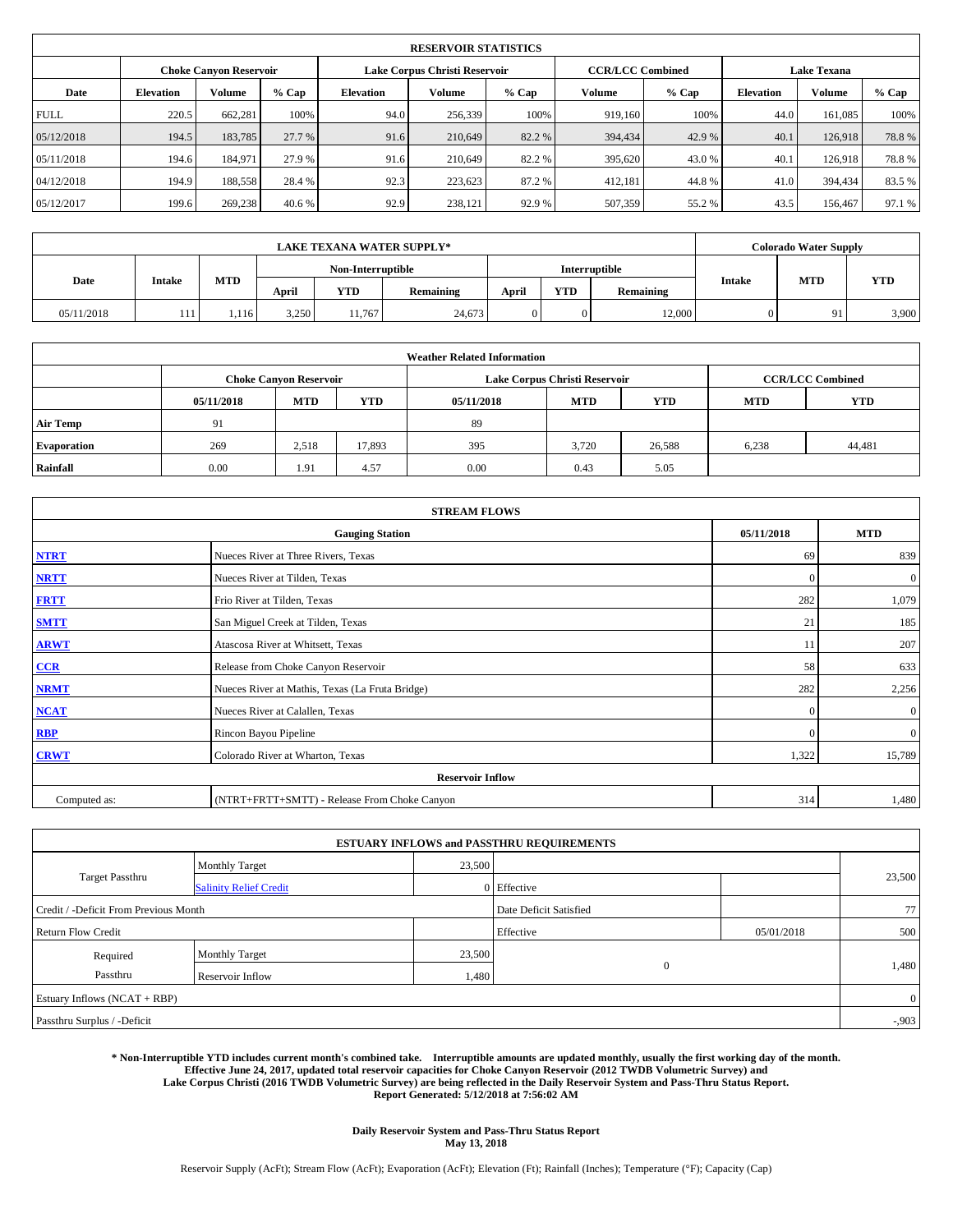|             | <b>RESERVOIR STATISTICS</b>   |         |         |           |                               |         |         |                         |                    |         |               |  |       |  |
|-------------|-------------------------------|---------|---------|-----------|-------------------------------|---------|---------|-------------------------|--------------------|---------|---------------|--|-------|--|
|             | <b>Choke Canyon Reservoir</b> |         |         |           | Lake Corpus Christi Reservoir |         |         | <b>CCR/LCC Combined</b> | <b>Lake Texana</b> |         |               |  |       |  |
| Date        | <b>Elevation</b>              | Volume  | $%$ Cap | Elevation | Volume                        | $%$ Cap | Volume  | $%$ Cap                 | <b>Elevation</b>   |         | <b>Volume</b> |  | % Cap |  |
| <b>FULL</b> | 220.5                         | 662,281 | 100%    | 94.0      | 256,339                       | 100%    | 919.160 | 100%                    | 44.0               | 161.085 | 100%          |  |       |  |
| 05/13/2018  | 194.5                         | 183,785 | 27.7 %  | 91.6      | 210.649                       | 82.2 %  | 394,434 | 42.9 %                  | 40.1               | 126,918 | 78.8%         |  |       |  |
| 05/12/2018  | 194.5                         | 183.785 | 27.7 %  | 91.6      | 210.649                       | 82.2%   | 394,434 | 42.9 %                  | 40.1               | 126.918 | 78.8%         |  |       |  |
| 04/13/2018  | 194.9                         | 188,558 | 28.4%   | 92.3      | 223,623                       | 87.2%   | 412,181 | 44.8%                   | 40.9               | 394,434 | 82.9%         |  |       |  |
| 05/13/2017  | 199.6                         | 269,088 | 40.6 %  | 92.9      | 237,407                       | 92.6 %  | 506,495 | 55.1 %                  | 43.5               | 156,467 | 97.1 %        |  |       |  |

|            | <b>LAKE TEXANA WATER SUPPLY*</b> |                   |       |        |           |       |               |           |               | <b>Colorado Water Supply</b> |            |  |  |
|------------|----------------------------------|-------------------|-------|--------|-----------|-------|---------------|-----------|---------------|------------------------------|------------|--|--|
|            |                                  | Non-Interruptible |       |        |           |       | Interruptible |           |               |                              |            |  |  |
| Date       | Intake                           | <b>MTD</b>        | April | YTD    | Remaining | April | <b>YTD</b>    | Remaining | <b>Intake</b> | <b>MTD</b>                   | <b>YTD</b> |  |  |
| 05/12/2018 | 111                              | 227<br>1.221      | 3,250 | 11,878 | 24,562    | 0     |               | 12,000    |               | 91                           | 3,900      |  |  |

|                    | <b>Weather Related Information</b> |                               |            |            |                               |                         |       |        |  |  |  |  |  |
|--------------------|------------------------------------|-------------------------------|------------|------------|-------------------------------|-------------------------|-------|--------|--|--|--|--|--|
|                    |                                    | <b>Choke Canyon Reservoir</b> |            |            | Lake Corpus Christi Reservoir | <b>CCR/LCC Combined</b> |       |        |  |  |  |  |  |
|                    | 05/12/2018                         | <b>MTD</b>                    | <b>MTD</b> | <b>YTD</b> |                               |                         |       |        |  |  |  |  |  |
| <b>Air Temp</b>    | 92                                 |                               |            | 92         |                               |                         |       |        |  |  |  |  |  |
| <b>Evaporation</b> | 262                                | 2,780                         | 18,155     | 331        | 4,051                         | 26,919                  | 6,831 | 45,074 |  |  |  |  |  |
| Rainfall           | 0.00                               | 1.91                          | 4.57       | 0.00       | 0.43                          | 5.05                    |       |        |  |  |  |  |  |

| <b>STREAM FLOWS</b> |                                                 |               |              |  |  |  |  |  |  |  |
|---------------------|-------------------------------------------------|---------------|--------------|--|--|--|--|--|--|--|
|                     | <b>Gauging Station</b>                          | 05/12/2018    | <b>MTD</b>   |  |  |  |  |  |  |  |
| <b>NTRT</b>         | Nueces River at Three Rivers, Texas             | 65            | 904          |  |  |  |  |  |  |  |
| <b>NRTT</b>         | Nueces River at Tilden, Texas                   | $\mathbf{0}$  | $\mathbf{0}$ |  |  |  |  |  |  |  |
| <b>FRTT</b>         | Frio River at Tilden, Texas                     | 97            | 1,176        |  |  |  |  |  |  |  |
| <b>SMTT</b>         | San Miguel Creek at Tilden, Texas               | 8             | 193          |  |  |  |  |  |  |  |
| <b>ARWT</b>         | Atascosa River at Whitsett, Texas               | $\mathcal{I}$ | 214          |  |  |  |  |  |  |  |
| $CCR$               | Release from Choke Canyon Reservoir             | 58            | 691          |  |  |  |  |  |  |  |
| <b>NRMT</b>         | Nueces River at Mathis, Texas (La Fruta Bridge) | 294           | 2,550        |  |  |  |  |  |  |  |
| <b>NCAT</b>         | Nueces River at Calallen, Texas                 | $\mathbf{0}$  | $\mathbf{0}$ |  |  |  |  |  |  |  |
| RBP                 | Rincon Bayou Pipeline                           | $\Omega$      | $\mathbf{0}$ |  |  |  |  |  |  |  |
| <b>CRWT</b>         | Colorado River at Wharton, Texas                | 1,104         | 16,892       |  |  |  |  |  |  |  |
|                     | <b>Reservoir Inflow</b>                         |               |              |  |  |  |  |  |  |  |
| Computed as:        | (NTRT+FRTT+SMTT) - Release From Choke Canyon    | 112           | 1,593        |  |  |  |  |  |  |  |

|                                       |                               |        | <b>ESTUARY INFLOWS and PASSTHRU REQUIREMENTS</b> |            |                |  |  |  |
|---------------------------------------|-------------------------------|--------|--------------------------------------------------|------------|----------------|--|--|--|
|                                       | <b>Monthly Target</b>         | 23,500 |                                                  |            |                |  |  |  |
| <b>Target Passthru</b>                | <b>Salinity Relief Credit</b> |        | 0 Effective                                      |            | 23,500         |  |  |  |
| Credit / -Deficit From Previous Month |                               |        | Date Deficit Satisfied                           |            | 77             |  |  |  |
| <b>Return Flow Credit</b>             |                               |        | Effective                                        | 05/01/2018 | 500            |  |  |  |
| Required                              | <b>Monthly Target</b>         | 23,500 |                                                  |            |                |  |  |  |
| Passthru                              | Reservoir Inflow              | 1,593  | $\mathbf{0}$                                     |            | 1,593          |  |  |  |
| Estuary Inflows (NCAT + RBP)          |                               |        |                                                  |            | $\overline{0}$ |  |  |  |
| Passthru Surplus / -Deficit           |                               |        |                                                  |            |                |  |  |  |

**\* Non-Interruptible YTD includes current month's combined take. Interruptible amounts are updated monthly, usually the first working day of the month. Effective June 24, 2017, updated total reservoir capacities for Choke Canyon Reservoir (2012 TWDB Volumetric Survey) and Lake Corpus Christi (2016 TWDB Volumetric Survey) are being reflected in the Daily Reservoir System and Pass-Thru Status Report. Report Generated: 5/13/2018 at 8:24:37 AM**

> **Daily Reservoir System and Pass-Thru Status Report May 14, 2018**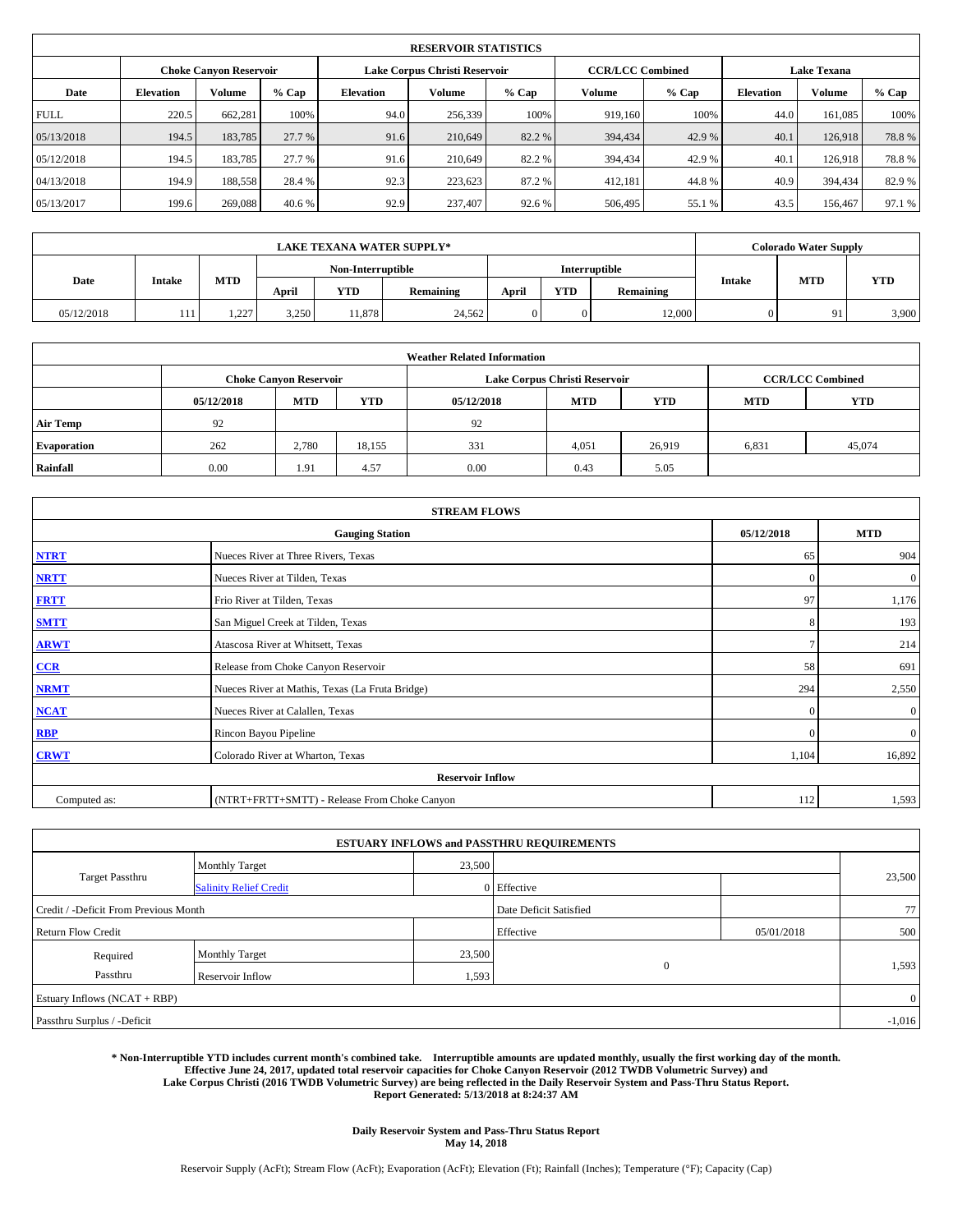|                               | <b>RESERVOIR STATISTICS</b> |         |         |                               |         |         |                         |        |                    |               |        |  |  |  |
|-------------------------------|-----------------------------|---------|---------|-------------------------------|---------|---------|-------------------------|--------|--------------------|---------------|--------|--|--|--|
| <b>Choke Canyon Reservoir</b> |                             |         |         | Lake Corpus Christi Reservoir |         |         | <b>CCR/LCC Combined</b> |        | <b>Lake Texana</b> |               |        |  |  |  |
| Date                          | <b>Elevation</b>            | Volume  | $%$ Cap | Elevation                     | Volume  | $%$ Cap | Volume                  | % Cap  | <b>Elevation</b>   | <b>Volume</b> | % Cap  |  |  |  |
| <b>FULL</b>                   | 220.5                       | 662,281 | 100%    | 94.0                          | 256,339 | 100%    | 919.160                 | 100%   | 44.0               | 161.085       | 100%   |  |  |  |
| 05/14/2018                    | 194.5                       | 183,785 | 27.7 %  | 91.5                          | 208,819 | 81.5 %  | 392,604                 | 42.7 % | 40.1               | 126.918       | 78.8%  |  |  |  |
| 05/13/2018                    | 194.5                       | 183,785 | 27.7 %  | 91.6                          | 210.649 | 82.2%   | 394,434                 | 42.9 % | 40.1               | 126.918       | 78.8%  |  |  |  |
| 04/14/2018                    | 194.9                       | 188,558 | 28.4%   | 92.3                          | 223,623 | 87.2%   | 412,181                 | 44.8%  | 40.9               | 392,604       | 82.9 % |  |  |  |
| 05/14/2017                    | 199.6                       | 268,790 | 40.6 %  | 92.9                          | 236,872 | 92.4 %  | 505,662                 | 55.0%  | 43.5               | 156,467       | 97.1 % |  |  |  |

| <b>LAKE TEXANA WATER SUPPLY*</b> |                    |       |                   |            |           |       |            |                      | <b>Colorado Water Supply</b> |            |            |  |
|----------------------------------|--------------------|-------|-------------------|------------|-----------|-------|------------|----------------------|------------------------------|------------|------------|--|
|                                  |                    |       | Non-Interruptible |            |           |       |            | <b>Interruptible</b> |                              |            |            |  |
| Date                             | <b>Intake</b>      | MTD   | April             | <b>YTD</b> | Remaining | April | <b>YTD</b> | Remaining            | <b>Intake</b>                | <b>MTD</b> | <b>YTD</b> |  |
| 05/13/2018                       | $\blacksquare$<br> | 1,338 | 3,250             | 11.989     | 24.451    |       | $\Omega$   | 12,000               |                              | $Q_1$      | 3,900      |  |

|                    | <b>Weather Related Information</b> |                               |            |            |                               |                          |       |        |  |  |  |  |  |
|--------------------|------------------------------------|-------------------------------|------------|------------|-------------------------------|--------------------------|-------|--------|--|--|--|--|--|
|                    |                                    | <b>Choke Canvon Reservoir</b> |            |            | Lake Corpus Christi Reservoir | <b>CCR/LCC Combined</b>  |       |        |  |  |  |  |  |
|                    | 05/13/2018                         | <b>MTD</b>                    | <b>YTD</b> | 05/13/2018 | <b>YTD</b>                    | <b>YTD</b><br><b>MTD</b> |       |        |  |  |  |  |  |
| Air Temp           | 93                                 |                               |            | 91         |                               |                          |       |        |  |  |  |  |  |
| <b>Evaporation</b> | 228                                | 3,008                         | 18,383     | 394        | 4,445                         | 27,313                   | 7,453 | 45,696 |  |  |  |  |  |
| Rainfall           | 0.00                               | 1.91                          | 4.57       | 0.00       | 0.43                          | 5.05                     |       |        |  |  |  |  |  |

| <b>STREAM FLOWS</b> |                                                 |              |              |  |  |  |  |  |  |  |
|---------------------|-------------------------------------------------|--------------|--------------|--|--|--|--|--|--|--|
|                     | <b>Gauging Station</b>                          | 05/13/2018   | <b>MTD</b>   |  |  |  |  |  |  |  |
| <b>NTRT</b>         | Nueces River at Three Rivers, Texas             | 61           | 965          |  |  |  |  |  |  |  |
| <b>NRTT</b>         | Nueces River at Tilden, Texas                   | $\mathbf{0}$ | $\mathbf{0}$ |  |  |  |  |  |  |  |
| <b>FRTT</b>         | Frio River at Tilden, Texas                     | 53           | 1,229        |  |  |  |  |  |  |  |
| <b>SMTT</b>         | San Miguel Creek at Tilden, Texas               |              | 196          |  |  |  |  |  |  |  |
| <b>ARWT</b>         | Atascosa River at Whitsett, Texas               | 5            | 220          |  |  |  |  |  |  |  |
| CCR                 | Release from Choke Canyon Reservoir             | 58           | 748          |  |  |  |  |  |  |  |
| <b>NRMT</b>         | Nueces River at Mathis, Texas (La Fruta Bridge) | 294          | 2,844        |  |  |  |  |  |  |  |
| <b>NCAT</b>         | Nueces River at Calallen, Texas                 | 10           | 10           |  |  |  |  |  |  |  |
| <b>RBP</b>          | Rincon Bayou Pipeline                           | $\mathbf{0}$ | $\mathbf{0}$ |  |  |  |  |  |  |  |
| <b>CRWT</b>         | Colorado River at Wharton, Texas                | 1,010        | 17,903       |  |  |  |  |  |  |  |
|                     | <b>Reservoir Inflow</b>                         |              |              |  |  |  |  |  |  |  |
| Computed as:        | (NTRT+FRTT+SMTT) - Release From Choke Canyon    | 60           | 1,653        |  |  |  |  |  |  |  |

|                                       |                               |        | <b>ESTUARY INFLOWS and PASSTHRU REQUIREMENTS</b> |            |        |  |  |  |  |
|---------------------------------------|-------------------------------|--------|--------------------------------------------------|------------|--------|--|--|--|--|
|                                       | <b>Monthly Target</b>         | 23,500 |                                                  |            |        |  |  |  |  |
| <b>Target Passthru</b>                | <b>Salinity Relief Credit</b> |        | 0 Effective                                      |            | 23,500 |  |  |  |  |
| Credit / -Deficit From Previous Month |                               |        | Date Deficit Satisfied                           |            | 77     |  |  |  |  |
| <b>Return Flow Credit</b>             |                               |        | Effective                                        | 05/01/2018 | 500    |  |  |  |  |
| Required                              | <b>Monthly Target</b>         | 23,500 |                                                  |            |        |  |  |  |  |
| Passthru                              | <b>Reservoir Inflow</b>       | 1,653  | $\mathbf{0}$                                     |            | 1,653  |  |  |  |  |
| Estuary Inflows (NCAT + RBP)          |                               |        |                                                  |            | 10     |  |  |  |  |
| Passthru Surplus / -Deficit           |                               |        |                                                  |            |        |  |  |  |  |

**\* Non-Interruptible YTD includes current month's combined take. Interruptible amounts are updated monthly, usually the first working day of the month. Effective June 24, 2017, updated total reservoir capacities for Choke Canyon Reservoir (2012 TWDB Volumetric Survey) and Lake Corpus Christi (2016 TWDB Volumetric Survey) are being reflected in the Daily Reservoir System and Pass-Thru Status Report. Report Generated: 5/14/2018 at 8:21:34 AM**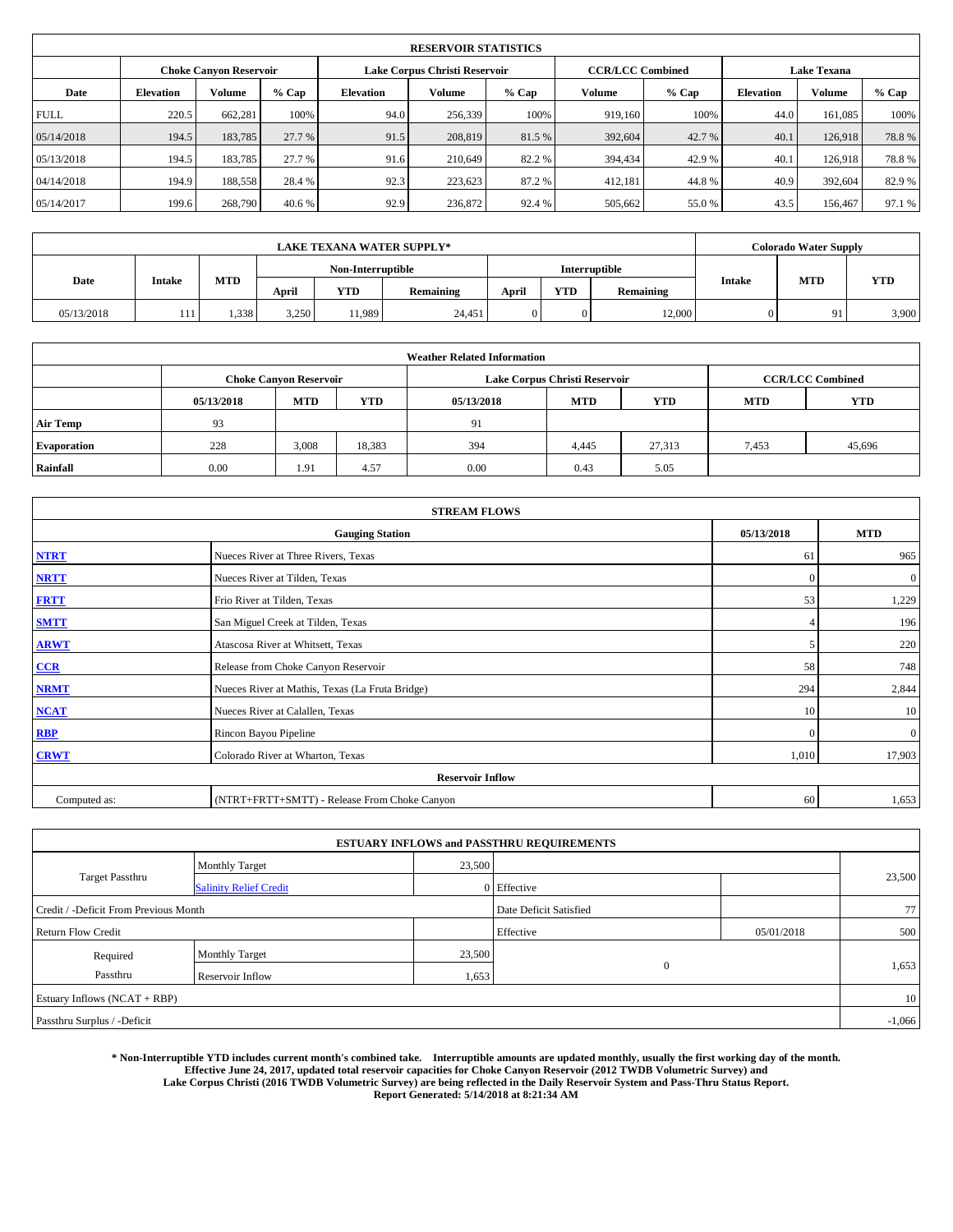### **Daily Reservoir System and Pass-Thru Status Report May 15, 2018**

Reservoir Supply (AcFt); Stream Flow (AcFt); Evaporation (AcFt); Elevation (Ft); Rainfall (Inches); Temperature (°F); Gage Height (ft MSL)

|                                       |                  |               |                |                                                 |                  | <b>RESERVOIR STATISTICS</b>        |               |                               |            |                  |              |                         |                  |                 |                         |                  |              |
|---------------------------------------|------------------|---------------|----------------|-------------------------------------------------|------------------|------------------------------------|---------------|-------------------------------|------------|------------------|--------------|-------------------------|------------------|-----------------|-------------------------|------------------|--------------|
|                                       |                  |               |                | <b>Choke Canyon Reservoir</b>                   |                  | Lake Corpus Christi Reservoir      |               |                               |            |                  |              | <b>CCR/LCC Combined</b> |                  |                 | <b>Lake Texana</b>      |                  |              |
| Date                                  | <b>Elevation</b> |               | Volume         | % Cap                                           | <b>Elevation</b> |                                    | <b>Volume</b> | % Cap                         |            | <b>Volume</b>    |              | % Cap                   | <b>Elevation</b> |                 | Volume                  |                  | % Cap        |
| <b>FULL</b>                           |                  | 220.5         | 662,281        | 100%                                            |                  | 94.0                               | 256,339       |                               | 100%       | 919,160          |              | 100%                    |                  | 44.0            | 161,085                 |                  | 100%         |
| 05/15/2018                            |                  | 194.5         | 183,785        | 27.7%                                           |                  | 91.5                               | 208,819       |                               | 81.5%      | 392,604          |              | 42.7%                   |                  | 40.0            | 126,098                 |                  | 78.3%        |
| 05/14/2018                            |                  | 194.5         | 183,785        | 27.7 %                                          |                  | 91.5                               | 208,819       |                               | 81.5%      | 392,604          |              | 42.7%                   |                  | 40.1            | 126,918                 |                  | 78.8%        |
| 04/15/2018                            |                  | 194.9         | 188,558        | 28.4%                                           |                  | 92.3                               | 223,623       |                               | 87.2%      | 412,181          |              | 44.8%                   |                  | 40.9            | 133,588                 |                  | 82.9%        |
| 05/15/2017                            |                  | 199.6         | 268,970        | 40.6%                                           |                  | 92.8                               | 236,337       |                               | 92.2%      | 505,307          |              | 55.0%                   |                  | 156,467<br>43.5 |                         |                  | 97.1 %       |
|                                       |                  |               |                |                                                 |                  | LAKE TEXANA WATER SUPPLY*          |               |                               |            |                  |              |                         |                  |                 |                         |                  |              |
| Date                                  |                  | <b>Intake</b> |                | <b>MTD</b>                                      |                  |                                    |               | Non-Interruptible             |            |                  |              |                         | Interruptible    |                 |                         |                  |              |
|                                       |                  |               |                |                                                 |                  | <b>April</b>                       |               | <b>YTD</b>                    |            | <b>Remaining</b> | April        | <b>YTD</b>              |                  |                 |                         | <b>Remaining</b> |              |
| 05/14/2018                            |                  |               | 111            |                                                 |                  | 1,449                              | 3,250         | 12,100                        |            | 24,340           | $\mathbf{0}$ |                         | $\boldsymbol{0}$ |                 |                         |                  | 12,000       |
|                                       |                  |               |                |                                                 |                  | <b>COLORADO RIVER WATER SUPPLY</b> |               |                               |            | <b>CRWT</b>      |              |                         |                  |                 |                         |                  |              |
| Date                                  |                  |               | <b>Intake</b>  | <b>MTD</b>                                      | <b>YTD</b>       | <b>Daily</b>                       |               | <b>MTD</b>                    |            | Date             |              |                         | <b>Time</b>      |                 |                         |                  | Gage         |
|                                       |                  |               | $\overline{0}$ |                                                 | 3,900            | <b>Flow</b><br>979                 |               | <b>Flow</b>                   |            |                  |              |                         |                  |                 |                         |                  | Height       |
| 05/14/2018                            |                  |               |                | 91                                              |                  | <b>Weather Related Information</b> |               | 18,881                        |            | 5/15/2018        |              |                         | 8:15 AM          |                 |                         |                  | 8.01         |
|                                       |                  |               |                | <b>Choke Canyon Reservoir</b>                   |                  |                                    |               | Lake Corpus Christi Reservoir |            |                  |              |                         |                  |                 | <b>CCR/LCC Combined</b> |                  |              |
|                                       |                  |               | 05/14/2018     | <b>MTD</b>                                      | <b>YTD</b>       | 05/14/2018                         |               |                               | <b>MTD</b> |                  | <b>YTD</b>   |                         | 05/14/2018       |                 | <b>MTD</b>              |                  | <b>YTD</b>   |
| <b>Air Temp</b>                       |                  |               | 92             |                                                 |                  | 92                                 |               |                               |            |                  |              |                         |                  |                 |                         |                  |              |
| <b>Evaporation</b>                    |                  |               | 241            | 3,249                                           | 18,624           |                                    | 330           |                               | 4,775      |                  | 27,643       |                         | 571<br>8,024     |                 |                         | 46,267           |              |
| <b>Rainfall</b>                       |                  |               | 0.00           | 1.91                                            | 4.57             | 0.00                               |               |                               | 0.43       |                  | 5.05         |                         |                  |                 |                         |                  |              |
|                                       |                  |               |                |                                                 |                  | <b>STREAM FLOWS</b>                |               |                               |            |                  |              |                         |                  |                 |                         |                  |              |
|                                       |                  |               |                | <b>Gauging Station</b>                          |                  |                                    |               |                               |            |                  |              |                         | 05/14/2018       |                 |                         |                  | <b>MTD</b>   |
| <b>NTRT</b>                           |                  |               |                | Nueces River at Three Rivers, Texas             |                  |                                    |               |                               |            |                  |              |                         |                  |                 | 59                      |                  | 1,024        |
| <b>NRTT</b>                           |                  |               |                | Nueces River at Tilden, Texas                   |                  |                                    |               |                               |            |                  |              |                         |                  |                 | $\overline{0}$          |                  | $\mathbf{0}$ |
| <b>FRTT</b>                           |                  |               |                | Frio River at Tilden, Texas                     |                  |                                    |               |                               |            |                  |              |                         |                  |                 | 33                      |                  | 1,263        |
| <b>SMTT</b>                           |                  |               |                | San Miguel Creek at Tilden, Texas               |                  |                                    |               |                               |            |                  |              |                         |                  |                 | $\mathbf{1}$            |                  | 197          |
| <b>ARWT</b>                           |                  |               |                | Atascosa River at Whitsett, Texas               |                  |                                    |               |                               |            |                  |              |                         |                  |                 | 3                       |                  | 223          |
| CCR                                   |                  |               |                | Release from Choke Canyon Reservoir             |                  |                                    |               |                               |            |                  |              |                         |                  |                 | 58                      |                  | 806          |
| <b>NRMT</b>                           |                  |               |                | Nueces River at Mathis, Texas (La Fruta Bridge) |                  |                                    |               |                               |            |                  |              |                         |                  |                 | 300                     |                  | 3,144        |
| <b>NCAT</b>                           |                  |               |                | Nueces River at Calallen, Texas                 |                  |                                    |               |                               |            |                  |              |                         |                  |                 | 11                      |                  | 21           |
| <b>RBP</b>                            |                  |               |                | Rincon Bayou Pipeline                           |                  |                                    |               |                               |            |                  |              |                         |                  |                 | 57                      |                  | 57           |
|                                       |                  |               |                |                                                 |                  | <b>Reservoir Inflow</b>            |               |                               |            |                  |              |                         |                  |                 |                         |                  |              |
| Computed as:                          |                  |               |                | (NTRT+FRTT+SMTT) - Release From Choke Canyon    |                  |                                    |               |                               |            |                  |              |                         |                  |                 | 35                      |                  | 1,687        |
|                                       |                  |               |                | ESTUARY INFLOWS and PASSTHRU REQUIREMENTS       |                  |                                    |               |                               |            |                  |              |                         |                  |                 |                         |                  |              |
| Target Passthru                       |                  |               |                | Monthly Target                                  |                  | 23,500                             |               |                               |            |                  |              |                         |                  |                 |                         |                  | 23,500       |
|                                       |                  |               |                | <b>Salinity Relief Credit</b>                   |                  |                                    |               | 0 Effective                   |            |                  |              |                         |                  |                 |                         |                  |              |
| Credit / -Deficit From Previous Month |                  |               |                |                                                 |                  |                                    |               | Date Deficit Satisfied        |            |                  |              |                         |                  |                 |                         |                  | 77           |
| <b>Return Flow Credit</b>             |                  |               |                |                                                 |                  |                                    |               | Effective                     |            |                  |              |                         |                  | 05/01/2018      |                         |                  | 500          |
|                                       | Required         |               |                | Monthly Target                                  |                  | 23,500                             |               |                               |            |                  |              |                         |                  |                 |                         |                  | 1,687        |
|                                       | Passthru         |               |                | Reservoir Inflow                                |                  | 1,687                              |               |                               |            |                  |              |                         |                  |                 |                         |                  |              |
| Estuary Inflows (NCAT + RBP)          |                  |               |                |                                                 |                  |                                    |               |                               |            |                  |              |                         |                  |                 |                         |                  | 77           |
| Passthru Surplus / -Deficit           |                  |               |                |                                                 |                  |                                    |               |                               |            |                  |              |                         |                  |                 |                         |                  | $-1,033$     |

**\* Non-Interruptible YTD includes current month's combined take. Interruptible amounts are updated monthly, usually the first working day of the month. Report Generated: 5/15/2018 at 9:01:46 AM**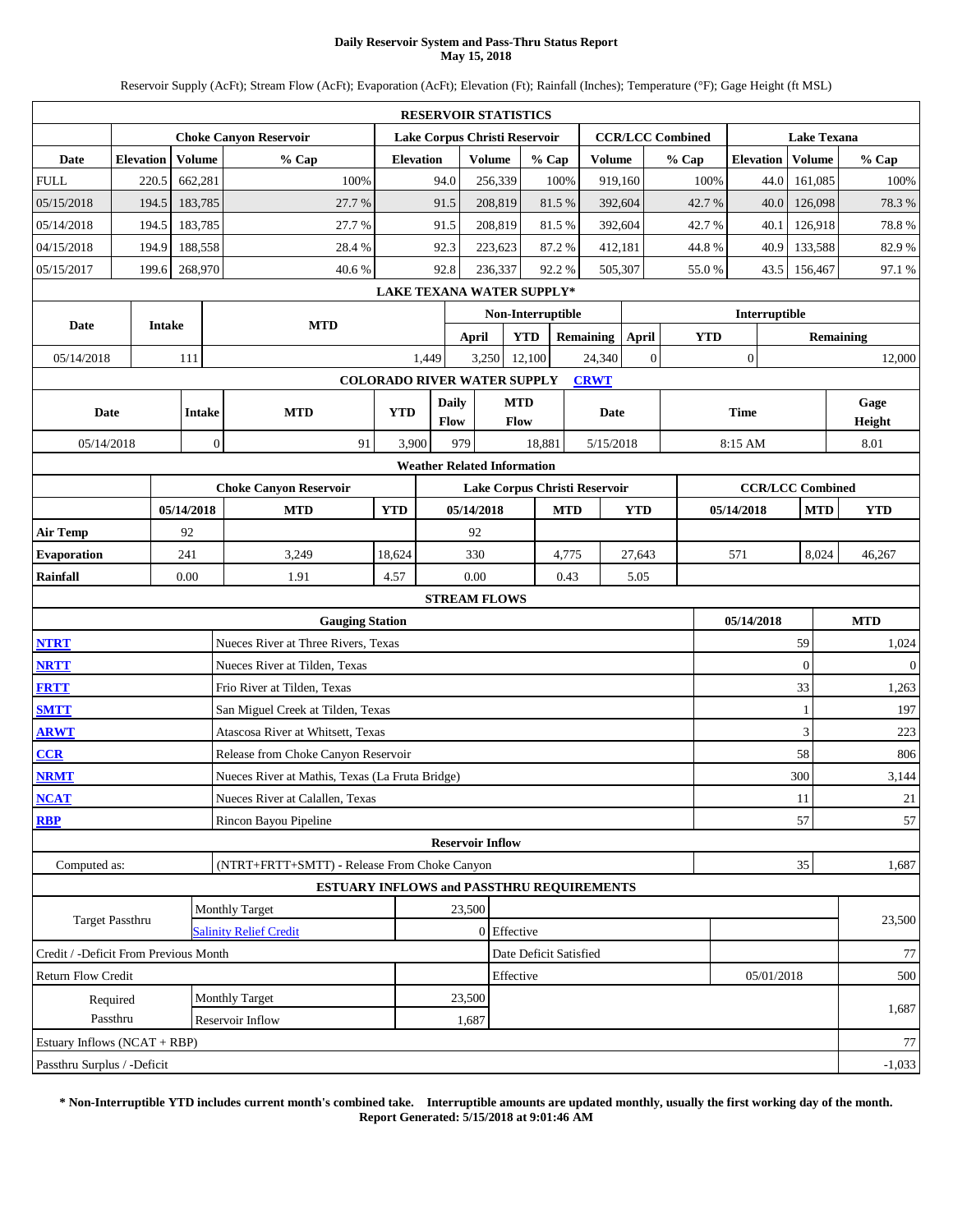### **Daily Reservoir System and Pass-Thru Status Report May 16, 2018**

Reservoir Supply (AcFt); Stream Flow (AcFt); Evaporation (AcFt); Elevation (Ft); Rainfall (Inches); Temperature (°F); Gage Height (ft MSL)

|                                                                                                                                                                      |                  |               |                |                                                 |                  | <b>RESERVOIR STATISTICS</b>        |               |                        |       |                  |              |                         |                  |            |                    |                  |              |
|----------------------------------------------------------------------------------------------------------------------------------------------------------------------|------------------|---------------|----------------|-------------------------------------------------|------------------|------------------------------------|---------------|------------------------|-------|------------------|--------------|-------------------------|------------------|------------|--------------------|------------------|--------------|
|                                                                                                                                                                      |                  |               |                | <b>Choke Canyon Reservoir</b>                   |                  | Lake Corpus Christi Reservoir      |               |                        |       |                  |              | <b>CCR/LCC Combined</b> |                  |            | <b>Lake Texana</b> |                  |              |
| Date                                                                                                                                                                 | <b>Elevation</b> |               | Volume         | % Cap                                           | <b>Elevation</b> |                                    | <b>Volume</b> | % Cap                  |       | <b>Volume</b>    |              | % Cap                   | <b>Elevation</b> |            | Volume             |                  | % Cap        |
| <b>FULL</b>                                                                                                                                                          |                  | 220.5         | 662,281        | 100%                                            |                  | 94.0                               | 256,339       |                        | 100%  | 919,160          |              | 100%                    |                  | 44.0       | 161,085            |                  | 100%         |
| 05/16/2018                                                                                                                                                           |                  | 194.6         | 184,971        | 27.9%                                           |                  | 91.5                               | 208,819       |                        | 81.5% | 393,790          |              | 42.8%                   |                  | 40.0       | 126,098            |                  | 78.3%        |
| 05/15/2018                                                                                                                                                           |                  | 194.5         | 183,785        | 27.7 %                                          |                  | 91.5                               | 208,819       |                        | 81.5% | 392,604          |              | 42.7%                   |                  | 40.0       | 126,098            |                  | 78.3%        |
| 04/16/2018                                                                                                                                                           |                  | 195.0         | 189,763        | 28.6%                                           |                  | 92.2                               | 221,752       |                        | 86.5% | 411,515          |              | 44.8%                   |                  | 40.9       | 133,588            |                  | 82.9%        |
| 05/16/2017                                                                                                                                                           |                  | 199.5         | 268,342        | 40.5%                                           |                  | 92.8                               | 235,269       |                        | 91.8% | 503.611          |              | 54.8%                   |                  | 43.4       | 155,551            |                  | 96.6%        |
|                                                                                                                                                                      |                  |               |                |                                                 |                  | <b>LAKE TEXANA WATER SUPPLY*</b>   |               |                        |       |                  |              |                         |                  |            |                    |                  |              |
| Date                                                                                                                                                                 |                  | <b>Intake</b> |                | <b>MTD</b>                                      |                  |                                    |               | Non-Interruptible      |       |                  |              |                         | Interruptible    |            |                    |                  |              |
|                                                                                                                                                                      |                  |               |                |                                                 |                  | <b>April</b>                       |               | <b>YTD</b>             |       | <b>Remaining</b> | April        | <b>YTD</b>              |                  |            |                    | <b>Remaining</b> |              |
| 05/15/2018                                                                                                                                                           |                  |               | 111            |                                                 |                  | 1,561                              | 3,250         | 12,212                 |       | 24,228           | $\mathbf{0}$ |                         | $\boldsymbol{0}$ |            |                    |                  | 12,000       |
|                                                                                                                                                                      |                  |               |                |                                                 |                  | <b>COLORADO RIVER WATER SUPPLY</b> |               |                        |       | <b>CRWT</b>      |              |                         |                  |            |                    |                  |              |
| Date                                                                                                                                                                 |                  |               | <b>Intake</b>  | <b>MTD</b>                                      | <b>YTD</b>       | <b>Daily</b>                       |               | <b>MTD</b>             |       | Date             |              |                         | <b>Time</b>      |            |                    |                  | Gage         |
|                                                                                                                                                                      |                  |               | $\overline{0}$ |                                                 |                  | <b>Flow</b>                        |               | Flow                   |       |                  |              |                         |                  |            |                    |                  | Height       |
| 3,900<br>19,786<br>05/15/2018<br>91<br>905<br>5/16/2018<br>7:02 AM<br><b>Weather Related Information</b><br><b>Choke Canyon Reservoir</b><br><b>CCR/LCC Combined</b> |                  |               |                |                                                 |                  |                                    |               |                        |       |                  |              |                         |                  | 7.89       |                    |                  |              |
| Lake Corpus Christi Reservoir                                                                                                                                        |                  |               |                |                                                 |                  |                                    |               |                        |       |                  |              |                         |                  |            |                    |                  |              |
| 05/15/2018<br><b>MTD</b><br><b>YTD</b><br>05/15/2018<br><b>MTD</b><br><b>YTD</b><br>05/15/2018<br><b>MTD</b>                                                         |                  |               |                |                                                 |                  |                                    |               |                        |       |                  |              |                         |                  |            | <b>YTD</b>         |                  |              |
| 93<br>93<br><b>Air Temp</b>                                                                                                                                          |                  |               |                |                                                 |                  |                                    |               |                        |       |                  |              |                         |                  |            |                    |                  |              |
| <b>Evaporation</b>                                                                                                                                                   |                  |               | 256            | 3,505                                           | 18,880           |                                    | 404           |                        | 5,179 |                  | 28,047       |                         | 660              |            | 8,684              |                  | 46,927       |
| <b>Rainfall</b>                                                                                                                                                      |                  |               | 0.00           | 1.91                                            | 4.57             | 0.00                               |               |                        | 0.43  |                  | 5.05         |                         |                  |            |                    |                  |              |
|                                                                                                                                                                      |                  |               |                |                                                 |                  | <b>STREAM FLOWS</b>                |               |                        |       |                  |              |                         |                  |            |                    |                  |              |
|                                                                                                                                                                      |                  |               |                | <b>Gauging Station</b>                          |                  |                                    |               |                        |       |                  |              |                         | 05/15/2018       |            |                    |                  | <b>MTD</b>   |
| <b>NTRT</b>                                                                                                                                                          |                  |               |                | Nueces River at Three Rivers, Texas             |                  |                                    |               |                        |       |                  |              |                         |                  |            | 57                 |                  | 1,081        |
| <b>NRTT</b>                                                                                                                                                          |                  |               |                | Nueces River at Tilden, Texas                   |                  |                                    |               |                        |       |                  |              |                         |                  |            | $\overline{0}$     |                  | $\mathbf{0}$ |
| <b>FRTT</b>                                                                                                                                                          |                  |               |                | Frio River at Tilden, Texas                     |                  |                                    |               |                        |       |                  |              |                         |                  |            | 21                 |                  | 1,284        |
| <b>SMTT</b>                                                                                                                                                          |                  |               |                | San Miguel Creek at Tilden, Texas               |                  |                                    |               |                        |       |                  |              |                         |                  |            | $\boldsymbol{0}$   |                  | 197          |
| <b>ARWT</b>                                                                                                                                                          |                  |               |                | Atascosa River at Whitsett, Texas               |                  |                                    |               |                        |       |                  |              |                         |                  |            | $\overline{2}$     |                  | 225          |
| CCR                                                                                                                                                                  |                  |               |                | Release from Choke Canyon Reservoir             |                  |                                    |               |                        |       |                  |              |                         |                  |            | 58                 |                  | 863          |
| <b>NRMT</b>                                                                                                                                                          |                  |               |                | Nueces River at Mathis, Texas (La Fruta Bridge) |                  |                                    |               |                        |       |                  |              |                         |                  |            | 312                |                  | 3,455        |
| <b>NCAT</b>                                                                                                                                                          |                  |               |                | Nueces River at Calallen, Texas                 |                  |                                    |               |                        |       |                  |              |                         |                  |            | $\boldsymbol{0}$   |                  | 21           |
| <b>RBP</b>                                                                                                                                                           |                  |               |                | Rincon Bayou Pipeline                           |                  |                                    |               |                        |       |                  |              |                         |                  |            | 107                |                  | 183          |
|                                                                                                                                                                      |                  |               |                |                                                 |                  | <b>Reservoir Inflow</b>            |               |                        |       |                  |              |                         |                  |            |                    |                  |              |
| Computed as:                                                                                                                                                         |                  |               |                | (NTRT+FRTT+SMTT) - Release From Choke Canyon    |                  |                                    |               |                        |       |                  |              |                         |                  |            | 20                 |                  | 1,708        |
|                                                                                                                                                                      |                  |               |                | ESTUARY INFLOWS and PASSTHRU REQUIREMENTS       |                  |                                    |               |                        |       |                  |              |                         |                  |            |                    |                  |              |
| Target Passthru                                                                                                                                                      |                  |               |                | Monthly Target                                  |                  | 23,500                             |               |                        |       |                  |              |                         |                  |            |                    |                  | 23,500       |
|                                                                                                                                                                      |                  |               |                | <b>Salinity Relief Credit</b>                   |                  |                                    |               | 0 Effective            |       |                  |              |                         |                  |            |                    |                  |              |
| Credit / -Deficit From Previous Month                                                                                                                                |                  |               |                |                                                 |                  |                                    |               | Date Deficit Satisfied |       |                  |              |                         |                  |            |                    |                  | 77           |
| <b>Return Flow Credit</b>                                                                                                                                            |                  |               |                |                                                 |                  |                                    |               | Effective              |       |                  |              |                         |                  | 05/01/2018 |                    |                  | 500          |
|                                                                                                                                                                      | Required         |               |                | Monthly Target                                  |                  | 23,500                             |               |                        |       |                  |              |                         |                  |            |                    |                  | 1,708        |
|                                                                                                                                                                      | Passthru         |               |                | Reservoir Inflow                                |                  | 1,708                              |               |                        |       |                  |              |                         |                  |            |                    |                  |              |
| Estuary Inflows (NCAT + RBP)                                                                                                                                         |                  |               |                |                                                 |                  |                                    |               |                        |       |                  |              |                         |                  |            |                    |                  | 204          |
| Passthru Surplus / -Deficit                                                                                                                                          |                  |               |                |                                                 |                  |                                    |               |                        |       |                  |              |                         |                  |            |                    |                  | $-0.927$     |

**\* Non-Interruptible YTD includes current month's combined take. Interruptible amounts are updated monthly, usually the first working day of the month. Report Generated: 5/16/2018 at 8:44:24 AM**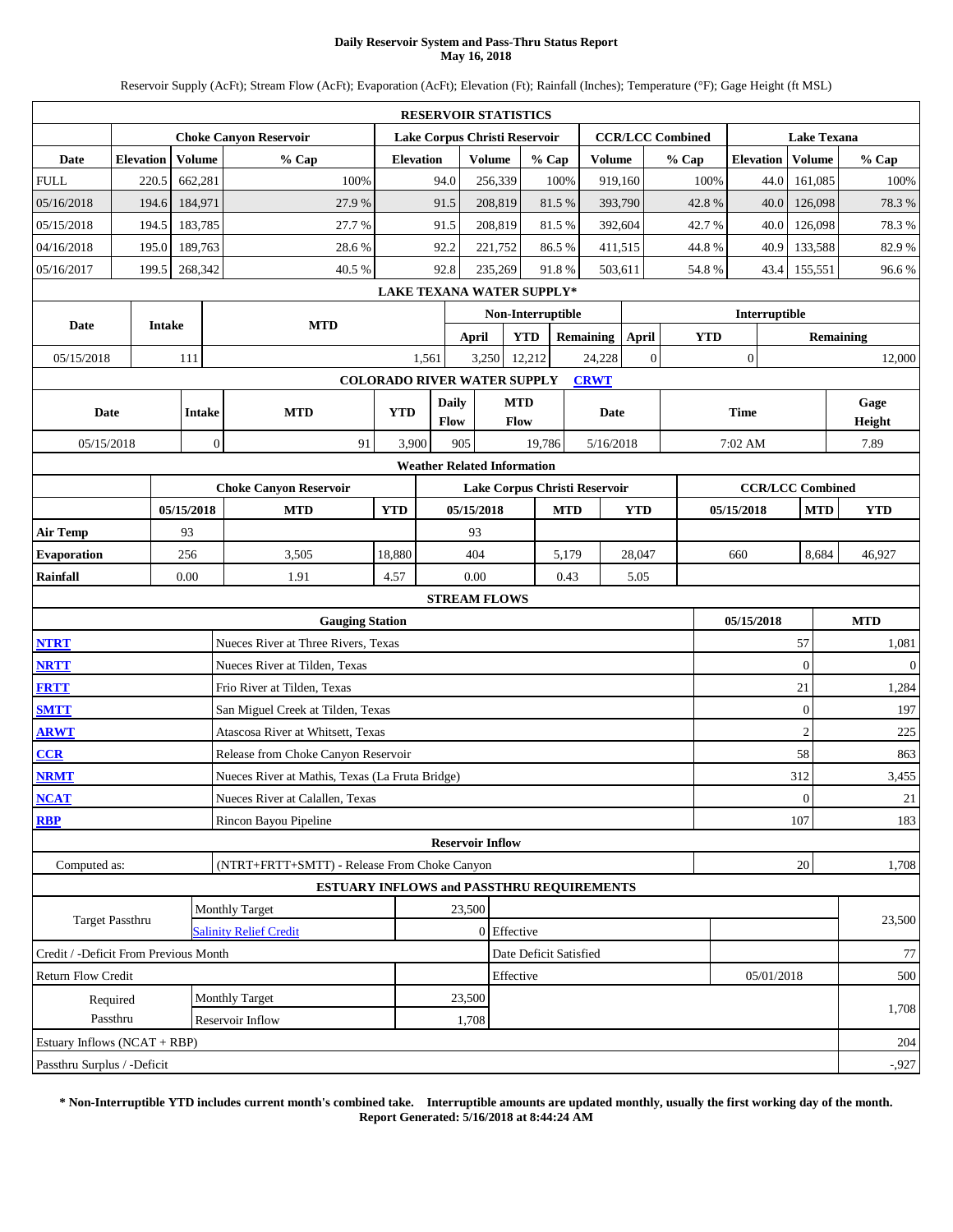### **Daily Reservoir System and Pass-Thru Status Report May 17, 2018**

Reservoir Supply (AcFt); Stream Flow (AcFt); Evaporation (AcFt); Elevation (Ft); Rainfall (Inches); Temperature (°F); Gage Height (ft MSL)

|                                                                                                                                 |                      |               |                |                                                 |                  | <b>RESERVOIR STATISTICS</b>        |                 |                    |                   |                        |              |                         |                  |            |                    |                |
|---------------------------------------------------------------------------------------------------------------------------------|----------------------|---------------|----------------|-------------------------------------------------|------------------|------------------------------------|-----------------|--------------------|-------------------|------------------------|--------------|-------------------------|------------------|------------|--------------------|----------------|
|                                                                                                                                 |                      |               |                | <b>Choke Canyon Reservoir</b>                   |                  | Lake Corpus Christi Reservoir      |                 |                    |                   |                        |              | <b>CCR/LCC Combined</b> |                  |            | <b>Lake Texana</b> |                |
| <b>Date</b>                                                                                                                     | <b>Elevation</b>     |               | Volume         | % Cap                                           | <b>Elevation</b> |                                    | <b>Volume</b>   |                    | % Cap             | <b>Volume</b>          |              | % Cap                   | <b>Elevation</b> |            | Volume             | % Cap          |
| <b>FULL</b>                                                                                                                     |                      | 220.5         | 662,281        | 100%                                            |                  | 94.0                               |                 | 256,339            | 100%              |                        | 919,160      | 100%                    |                  | 44.0       | 161,085            | 100%           |
| 05/17/2018                                                                                                                      |                      | 194.5         | 183,785        | 27.7%                                           |                  | 91.4                               |                 | 206,995            | $80.8~\%$         |                        | 390,780      | 42.5 %                  |                  | 39.9       | 125,280            | 77.8%          |
| 05/16/2018                                                                                                                      |                      | 194.6         | 184,971        | 27.9%                                           |                  | 91.5                               |                 | 208,819            | 81.5%             |                        | 393,790      | 42.8%                   |                  | 40.0       | 126,098            | 78.3%          |
| 04/17/2018                                                                                                                      |                      | 194.9         | 188,558        | 28.4%                                           |                  | 92.1                               |                 | 219,887            | 85.8%             |                        | 408,445      | 44.4 %                  |                  | 40.9       | 133,588            | 82.9%          |
| 05/17/2017                                                                                                                      |                      | 199.5         | 267,438        | 40.3%                                           |                  | 92.8                               |                 | 235,447            | 91.8%             |                        | 502,885      | 54.7%                   |                  | 43.3       | 154,639            | 96.0%          |
|                                                                                                                                 |                      |               |                |                                                 |                  | <b>LAKE TEXANA WATER SUPPLY*</b>   |                 |                    |                   |                        |              |                         |                  |            |                    |                |
| Date                                                                                                                            |                      | <b>Intake</b> |                | <b>MTD</b>                                      |                  |                                    |                 |                    | Non-Interruptible |                        |              |                         | Interruptible    |            |                    |                |
|                                                                                                                                 |                      |               |                |                                                 |                  |                                    | <b>April</b>    | <b>YTD</b>         |                   | <b>Remaining</b>       | April        | <b>YTD</b>              |                  |            |                    | Remaining      |
| 05/16/2018                                                                                                                      |                      |               | 112            |                                                 |                  | 1,672                              | 3,250           |                    | 12,323            | 24,117                 | $\mathbf{0}$ |                         | $\boldsymbol{0}$ |            |                    | 12,000         |
|                                                                                                                                 |                      |               |                |                                                 |                  | <b>COLORADO RIVER WATER SUPPLY</b> |                 |                    |                   | <b>CRWT</b>            |              |                         |                  |            |                    |                |
| Date                                                                                                                            |                      |               | <b>Intake</b>  | <b>MTD</b>                                      | <b>YTD</b>       | <b>Daily</b><br>Flow               |                 | <b>MTD</b><br>Flow |                   | Date                   |              |                         | <b>Time</b>      |            |                    | Gage<br>Height |
| 05/16/2018                                                                                                                      |                      |               | $\overline{0}$ | 91                                              | 3,900            | 856                                |                 |                    | 20,642            | 5/17/2018              |              |                         | 7:15 AM          |            |                    | 7.81           |
| <b>Weather Related Information</b><br><b>Choke Canyon Reservoir</b><br><b>CCR/LCC Combined</b><br>Lake Corpus Christi Reservoir |                      |               |                |                                                 |                  |                                    |                 |                    |                   |                        |              |                         |                  |            |                    |                |
| 05/16/2018<br>05/16/2018<br><b>MTD</b><br><b>YTD</b><br><b>MTD</b><br><b>YTD</b><br>05/16/2018<br><b>MTD</b>                    |                      |               |                |                                                 |                  |                                    |                 |                    |                   |                        |              |                         |                  |            |                    |                |
|                                                                                                                                 |                      |               |                |                                                 |                  |                                    |                 |                    |                   |                        |              |                         |                  | <b>YTD</b> |                    |                |
| 94<br>95<br><b>Air Temp</b>                                                                                                     |                      |               |                |                                                 |                  |                                    |                 |                    |                   |                        |              |                         |                  |            |                    |                |
| <b>Evaporation</b>                                                                                                              |                      |               | 276            | 3,781                                           | 19,156           |                                    | 276             |                    |                   | 5,455                  | 28,323       |                         | 552              |            | 9,236              | 47,479         |
| <b>Rainfall</b>                                                                                                                 |                      |               | 0.00           | 1.91                                            | 4.57             |                                    | 0.00            |                    |                   | 0.43                   | 5.05         |                         |                  |            |                    |                |
|                                                                                                                                 |                      |               |                |                                                 |                  | <b>STREAM FLOWS</b>                |                 |                    |                   |                        |              |                         |                  |            |                    |                |
|                                                                                                                                 |                      |               |                | <b>Gauging Station</b>                          |                  |                                    |                 |                    |                   |                        |              |                         | 05/16/2018       |            |                    | <b>MTD</b>     |
| <b>NTRT</b>                                                                                                                     |                      |               |                | Nueces River at Three Rivers, Texas             |                  |                                    |                 |                    |                   |                        |              |                         |                  |            | 55                 | 1,136          |
| <b>NRTT</b>                                                                                                                     |                      |               |                | Nueces River at Tilden, Texas                   |                  |                                    |                 |                    |                   |                        |              |                         |                  |            | $\mathbf{0}$       | $\mathbf{0}$   |
| <b>FRTT</b>                                                                                                                     |                      |               |                | Frio River at Tilden, Texas                     |                  |                                    |                 |                    |                   |                        |              |                         |                  |            | 15                 | 1,299          |
| <b>SMTT</b>                                                                                                                     |                      |               |                | San Miguel Creek at Tilden, Texas               |                  |                                    |                 |                    |                   |                        |              |                         |                  |            | $\mathbf{0}$       | 197            |
| <b>ARWT</b>                                                                                                                     |                      |               |                | Atascosa River at Whitsett, Texas               |                  |                                    |                 |                    |                   |                        |              |                         |                  |            | $\overline{2}$     | 227            |
| CCR                                                                                                                             |                      |               |                | Release from Choke Canyon Reservoir             |                  |                                    |                 |                    |                   |                        |              |                         |                  |            | 58                 | 921            |
| <b>NRMT</b>                                                                                                                     |                      |               |                | Nueces River at Mathis, Texas (La Fruta Bridge) |                  |                                    |                 |                    |                   |                        |              |                         |                  |            | 256                | 3,711          |
| <b>NCAT</b>                                                                                                                     |                      |               |                | Nueces River at Calallen, Texas                 |                  |                                    |                 |                    |                   |                        |              |                         |                  |            | $\theta$           | $21\,$         |
| <b>RBP</b>                                                                                                                      |                      |               |                | Rincon Bayou Pipeline                           |                  |                                    |                 |                    |                   |                        |              |                         |                  |            | 108                | 290            |
|                                                                                                                                 |                      |               |                |                                                 |                  | <b>Reservoir Inflow</b>            |                 |                    |                   |                        |              |                         |                  |            |                    |                |
| Computed as:                                                                                                                    |                      |               |                | (NTRT+FRTT+SMTT) - Release From Choke Canyon    |                  |                                    |                 |                    |                   |                        |              |                         |                  |            | 13                 | 1,721          |
|                                                                                                                                 |                      |               |                | ESTUARY INFLOWS and PASSTHRU REQUIREMENTS       |                  |                                    |                 |                    |                   |                        |              |                         |                  |            |                    |                |
| Target Passthru                                                                                                                 |                      |               |                | Monthly Target                                  |                  |                                    | 23,500          |                    |                   |                        |              |                         |                  |            |                    | 23,500         |
|                                                                                                                                 |                      |               |                | <b>Salinity Relief Credit</b>                   |                  |                                    |                 | 0 Effective        |                   |                        |              |                         |                  |            |                    |                |
| Credit / -Deficit From Previous Month                                                                                           |                      |               |                |                                                 |                  |                                    |                 |                    |                   | Date Deficit Satisfied |              |                         |                  |            |                    | 77             |
| Return Flow Credit                                                                                                              |                      |               |                |                                                 |                  |                                    |                 | Effective          |                   |                        |              |                         |                  | 05/01/2018 |                    | 500            |
|                                                                                                                                 | Required<br>Passthru |               |                | Monthly Target<br>Reservoir Inflow              |                  |                                    | 23,500<br>1,721 |                    |                   |                        |              |                         |                  |            |                    | 1,721          |
| Estuary Inflows (NCAT + RBP)                                                                                                    |                      |               |                |                                                 |                  |                                    |                 |                    |                   |                        |              |                         |                  |            |                    | 311            |
| Passthru Surplus / -Deficit                                                                                                     |                      |               |                |                                                 |                  |                                    |                 |                    |                   |                        |              |                         |                  |            |                    | $-0.832$       |
|                                                                                                                                 |                      |               |                |                                                 |                  |                                    |                 |                    |                   |                        |              |                         |                  |            |                    |                |

**\* Non-Interruptible YTD includes current month's combined take. Interruptible amounts are updated monthly, usually the first working day of the month. Report Generated: 5/17/2018 at 8:21:39 AM**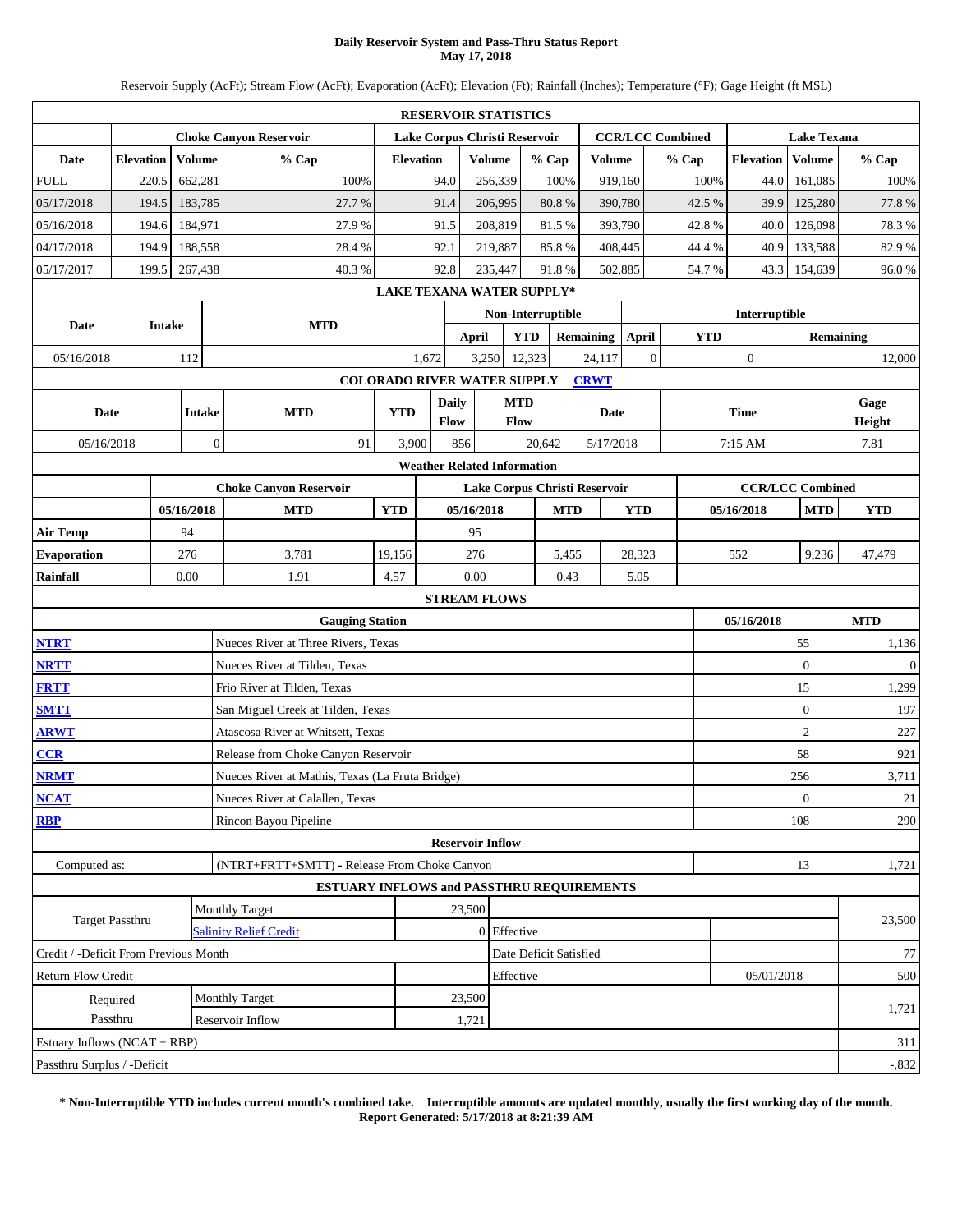### **Daily Reservoir System and Pass-Thru Status Report May 18, 2018**

Reservoir Supply (AcFt); Stream Flow (AcFt); Evaporation (AcFt); Elevation (Ft); Rainfall (Inches); Temperature (°F); Gage Height (ft MSL)

|                                       |                  |               |                |                                                 |                  |              |                         | <b>RESERVOIR STATISTICS</b>                  |            |                  |                |                         |            |                         |            |                    |                  |
|---------------------------------------|------------------|---------------|----------------|-------------------------------------------------|------------------|--------------|-------------------------|----------------------------------------------|------------|------------------|----------------|-------------------------|------------|-------------------------|------------|--------------------|------------------|
|                                       |                  |               |                | <b>Choke Canyon Reservoir</b>                   |                  |              |                         | Lake Corpus Christi Reservoir                |            |                  |                | <b>CCR/LCC Combined</b> |            |                         |            | <b>Lake Texana</b> |                  |
| <b>Date</b>                           | <b>Elevation</b> |               | Volume         | % Cap                                           | <b>Elevation</b> |              | <b>Volume</b>           | % Cap                                        |            | <b>Volume</b>    |                | % Cap                   |            | <b>Elevation</b>        |            | Volume             | % Cap            |
| <b>FULL</b>                           |                  | 220.5         | 662,281        | 100%                                            |                  | 94.0         | 256,339                 |                                              | 100%       | 919,160          |                |                         | 100%       |                         | 44.0       | 161,085            | 100%             |
| 05/18/2018                            |                  | 194.4         | 182,602        | 27.5 %                                          |                  | 91.3         | 205,177                 |                                              | 80.0%      | 387,779          |                |                         | 42.2%      |                         | 39.9       | 125,280            | 77.8%            |
| 05/17/2018                            |                  | 194.5         | 183,785        | 27.7%                                           |                  | 91.4         | 206,995                 |                                              | 80.8%      | 390,780          |                |                         | 42.5 %     |                         | 39.9       | 125,280            | 77.8%            |
| 04/18/2018                            |                  | 194.8         | 187,358        | 28.3%                                           |                  | 92.1         | 219,887                 |                                              | 85.8%      | 407,245          |                |                         | 44.3%      |                         | 40.8       | 132,746            | 82.4%            |
| 05/18/2017                            |                  | 199.4         | 266,984        | 40.3%                                           |                  | 92.7         | 234,557                 |                                              | 91.5%      | 501,541          |                |                         | 54.6%      |                         | 43.2       | 153,730            | 95.4%            |
|                                       |                  |               |                |                                                 |                  |              |                         | <b>LAKE TEXANA WATER SUPPLY*</b>             |            |                  |                |                         |            |                         |            |                    |                  |
| <b>Date</b>                           |                  | <b>Intake</b> |                | <b>MTD</b>                                      |                  |              |                         | Non-Interruptible                            |            |                  |                |                         |            | Interruptible           |            |                    |                  |
|                                       |                  |               |                |                                                 |                  |              | <b>April</b>            | <b>YTD</b>                                   |            | <b>Remaining</b> | April          |                         | <b>YTD</b> |                         |            |                    | Remaining        |
| 05/17/2018                            |                  | 112           |                |                                                 |                  | 1,784        | 3,250                   | 12,435                                       |            | 24,005           | $\overline{0}$ |                         |            | $\boldsymbol{0}$        |            |                    | 12,000           |
|                                       |                  |               |                |                                                 |                  |              |                         | <b>COLORADO RIVER WATER SUPPLY</b>           |            | <b>CRWT</b>      |                |                         |            |                         |            |                    |                  |
| <b>Date</b>                           |                  |               | <b>Intake</b>  | <b>MTD</b>                                      | <b>YTD</b>       | <b>Daily</b> |                         | <b>MTD</b>                                   |            |                  | Date           |                         |            | <b>Time</b>             |            |                    | Gage             |
|                                       |                  |               | $\overline{0}$ | 91                                              |                  | <b>Flow</b>  |                         | Flow                                         |            |                  |                |                         |            |                         |            |                    | Height           |
| 05/17/2018                            |                  |               |                |                                                 | 3,900            | 1,288        |                         | 21,930<br><b>Weather Related Information</b> |            |                  | 5/18/2018      |                         |            | 7:15 AM                 |            |                    | 8.86             |
|                                       |                  |               |                | <b>Choke Canyon Reservoir</b>                   |                  |              |                         | Lake Corpus Christi Reservoir                |            |                  |                |                         |            | <b>CCR/LCC Combined</b> |            |                    |                  |
|                                       |                  |               | 05/17/2018     | <b>MTD</b>                                      | <b>YTD</b>       |              | 05/17/2018              |                                              | <b>MTD</b> |                  | <b>YTD</b>     |                         |            | 05/17/2018              |            | <b>MTD</b>         | <b>YTD</b>       |
| <b>Air Temp</b>                       |                  |               | 99             |                                                 |                  |              | 98                      |                                              |            |                  |                |                         |            |                         |            |                    |                  |
| <b>Evaporation</b>                    |                  |               | 323            | 4,104                                           | 19,479           |              | 433                     |                                              | 5,888      |                  | 28,756         |                         |            | 756                     |            | 9,992              | 48,235           |
| Rainfall                              |                  |               | 0.00           | 1.91                                            | 4.57             |              | 0.00                    |                                              | 0.43       |                  | 5.05           |                         |            |                         |            |                    |                  |
|                                       |                  |               |                |                                                 |                  |              | <b>STREAM FLOWS</b>     |                                              |            |                  |                |                         |            |                         |            |                    |                  |
|                                       |                  |               |                | <b>Gauging Station</b>                          |                  |              |                         |                                              |            |                  |                |                         |            | 05/17/2018              |            |                    | <b>MTD</b>       |
| <b>NTRT</b>                           |                  |               |                | Nueces River at Three Rivers, Texas             |                  |              |                         |                                              |            |                  |                |                         |            |                         |            | 55                 | 1,191            |
| <b>NRTT</b>                           |                  |               |                | Nueces River at Tilden, Texas                   |                  |              |                         |                                              |            |                  |                |                         |            |                         |            | $\mathbf{0}$       | $\boldsymbol{0}$ |
| <b>FRTT</b>                           |                  |               |                | Frio River at Tilden, Texas                     |                  |              |                         |                                              |            |                  |                |                         |            |                         |            | 11                 | 1,309            |
| <b>SMTT</b>                           |                  |               |                | San Miguel Creek at Tilden, Texas               |                  |              |                         |                                              |            |                  |                |                         |            |                         |            | $\boldsymbol{0}$   | 197              |
| <b>ARWT</b>                           |                  |               |                | Atascosa River at Whitsett, Texas               |                  |              |                         |                                              |            |                  |                |                         |            |                         |            | 1                  | 228              |
| CCR                                   |                  |               |                | Release from Choke Canyon Reservoir             |                  |              |                         |                                              |            |                  |                |                         |            |                         | 58         |                    | 979              |
| <b>NRMT</b>                           |                  |               |                | Nueces River at Mathis, Texas (La Fruta Bridge) |                  |              |                         |                                              |            |                  |                |                         |            |                         | 331        |                    | 4,043            |
| <b>NCAT</b>                           |                  |               |                | Nueces River at Calallen, Texas                 |                  |              |                         |                                              |            |                  |                |                         |            |                         |            | $\mathbf{0}$       | 21               |
| <b>RBP</b>                            |                  |               |                | Rincon Bayou Pipeline                           |                  |              |                         |                                              |            |                  |                |                         |            |                         | 105        |                    | 396              |
|                                       |                  |               |                |                                                 |                  |              | <b>Reservoir Inflow</b> |                                              |            |                  |                |                         |            |                         |            |                    |                  |
| Computed as:                          |                  |               |                | (NTRT+FRTT+SMTT) - Release From Choke Canyon    |                  |              |                         |                                              |            |                  |                |                         |            |                         |            | $\,8\,$            | 1,728            |
|                                       |                  |               |                | ESTUARY INFLOWS and PASSTHRU REQUIREMENTS       |                  |              |                         |                                              |            |                  |                |                         |            |                         |            |                    |                  |
| Target Passthru                       |                  |               |                | <b>Monthly Target</b>                           |                  |              | 23,500                  |                                              |            |                  |                |                         |            |                         |            |                    | 23,500           |
|                                       |                  |               |                | <b>Salinity Relief Credit</b>                   |                  |              |                         | $0$ Effective                                |            |                  |                |                         |            |                         |            |                    |                  |
| Credit / -Deficit From Previous Month |                  |               |                |                                                 |                  |              |                         | Date Deficit Satisfied                       |            |                  |                |                         |            |                         |            |                    | 77               |
| Return Flow Credit                    |                  |               |                |                                                 |                  |              |                         | Effective                                    |            |                  |                |                         |            |                         | 05/01/2018 |                    | 500              |
|                                       | Required         |               |                | <b>Monthly Target</b>                           |                  |              | 23,500                  |                                              |            |                  |                |                         |            |                         |            |                    | 1,728            |
|                                       | Passthru         |               |                | Reservoir Inflow                                |                  |              | 1,728                   |                                              |            |                  |                |                         |            |                         |            |                    |                  |
| Estuary Inflows (NCAT + RBP)          |                  |               |                |                                                 |                  |              |                         |                                              |            |                  |                |                         |            |                         |            |                    | 416              |
| Passthru Surplus / -Deficit           |                  |               |                |                                                 |                  |              |                         |                                              |            |                  |                |                         |            |                         |            |                    | $-735$           |

**\* Non-Interruptible YTD includes current month's combined take. Interruptible amounts are updated monthly, usually the first working day of the month. Report Generated: 5/18/2018 at 8:21:02 AM**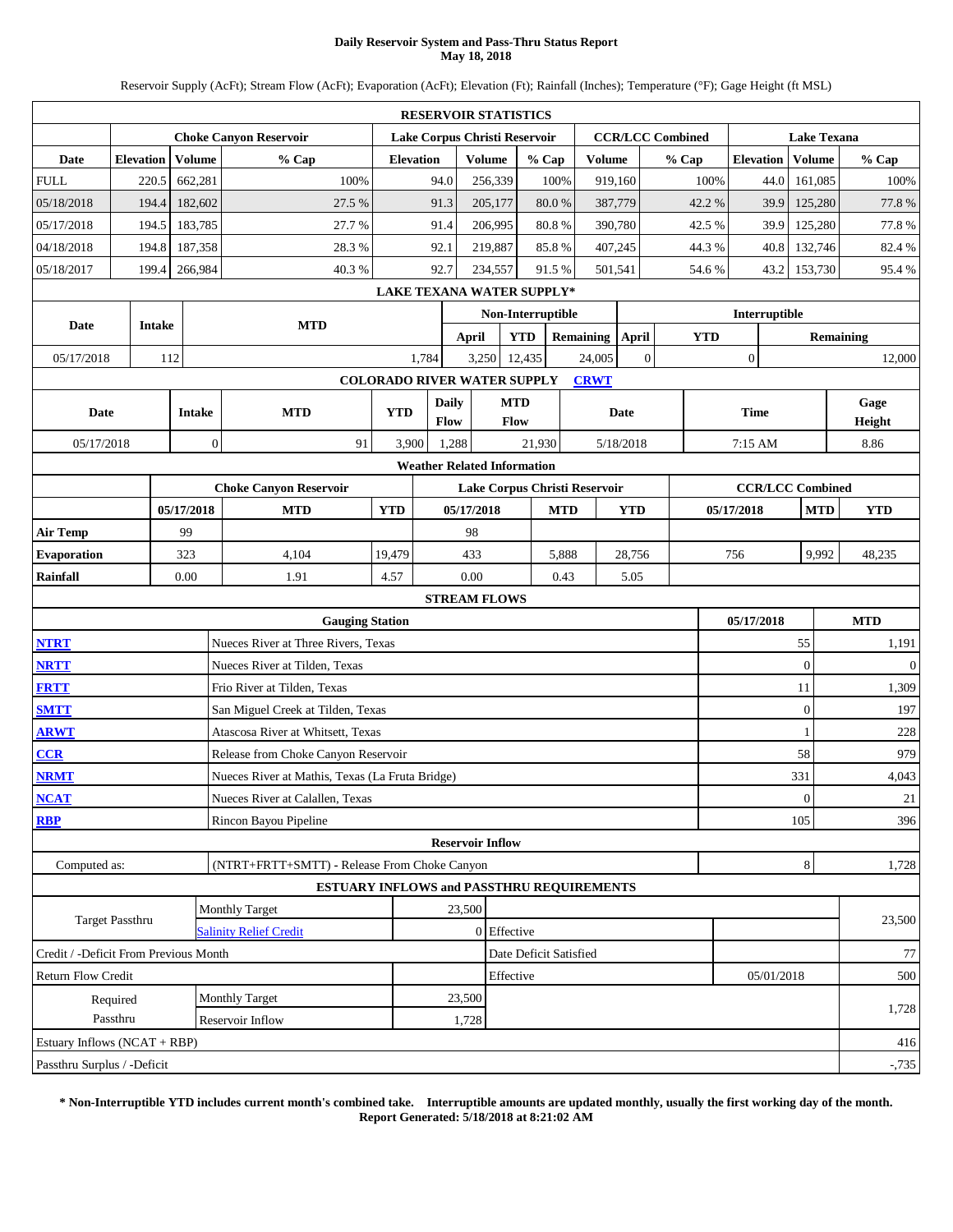### **Daily Reservoir System and Pass-Thru Status Report May 19, 2018**

Reservoir Supply (AcFt); Stream Flow (AcFt); Evaporation (AcFt); Elevation (Ft); Rainfall (Inches); Temperature (°F); Gage Height (ft MSL)

|                                                                                                                                 |                  |        |                  |                                                  |                                    | <b>RESERVOIR STATISTICS</b>      |                         |                    |                        |      |                 |                |                         |      |                  |                    |                  |                  |
|---------------------------------------------------------------------------------------------------------------------------------|------------------|--------|------------------|--------------------------------------------------|------------------------------------|----------------------------------|-------------------------|--------------------|------------------------|------|-----------------|----------------|-------------------------|------|------------------|--------------------|------------------|------------------|
|                                                                                                                                 |                  |        |                  | <b>Choke Canyon Reservoir</b>                    |                                    | Lake Corpus Christi Reservoir    |                         |                    |                        |      |                 |                | <b>CCR/LCC Combined</b> |      |                  | <b>Lake Texana</b> |                  |                  |
| Date                                                                                                                            | <b>Elevation</b> |        | Volume           | % Cap                                            |                                    | <b>Elevation</b>                 |                         | <b>Volume</b>      | % Cap                  |      | <b>Volume</b>   |                | % Cap                   |      | <b>Elevation</b> | Volume             |                  | % Cap            |
| <b>FULL</b>                                                                                                                     | 220.5            |        | 662,281          | 100%                                             |                                    | 94.0                             |                         | 256,339            |                        | 100% | 919,160         |                |                         | 100% | 44.0             | 161,085            |                  | 100%             |
| 05/19/2018                                                                                                                      |                  | 194.4  | 182,602          | 27.5 %                                           |                                    | 91.3                             |                         | 205,177            | $80.0\ \%$             |      | 387,779         |                | 42.2%                   |      | 39.8             | 124,467            |                  | 77.3 %           |
| 05/18/2018                                                                                                                      |                  | 194.4  | 182,602          | 27.5 %                                           |                                    | 91.3                             |                         | 205,177            | 80.0%                  |      | 387,779         |                | 42.2%                   |      | 39.9             | 125,280            |                  | 77.8%            |
| 04/19/2018                                                                                                                      | 194.8            |        | 187,358          | 28.3 %                                           |                                    | 92.2                             |                         | 221,752            | 86.5%                  |      | 409,110         |                | 44.5 %                  |      | 40.8             | 132,746            |                  | 82.4%            |
| 05/19/2017                                                                                                                      |                  |        | 199.4 266,380    | 40.2%                                            |                                    | 92.7                             |                         | 233,313            | 91.0%                  |      | 499,693         |                | 54.4 %                  |      | 43.2             | 153,730            |                  | 95.4%            |
|                                                                                                                                 |                  |        |                  |                                                  |                                    | <b>LAKE TEXANA WATER SUPPLY*</b> |                         |                    |                        |      |                 |                |                         |      |                  |                    |                  |                  |
| Date                                                                                                                            |                  | Intake |                  | <b>MTD</b>                                       |                                    |                                  |                         |                    | Non-Interruptible      |      |                 |                |                         |      | Interruptible    |                    |                  |                  |
|                                                                                                                                 |                  |        |                  |                                                  |                                    |                                  | <b>April</b>            |                    | <b>YTD</b>             |      | Remaining April |                | <b>YTD</b>              |      |                  |                    | <b>Remaining</b> |                  |
| 05/18/2018                                                                                                                      |                  | 112    |                  |                                                  |                                    | 1,897                            |                         | 3,250              | 12,548                 |      | 23,892          | $\overline{0}$ |                         |      | $\boldsymbol{0}$ |                    |                  | 12,000           |
|                                                                                                                                 |                  |        |                  |                                                  | <b>COLORADO RIVER WATER SUPPLY</b> |                                  |                         |                    |                        |      | <b>CRWT</b>     |                |                         |      |                  |                    |                  |                  |
| Date                                                                                                                            |                  |        | <b>Intake</b>    | <b>MTD</b>                                       | <b>YTD</b>                         |                                  | <b>Daily</b><br>Flow    | <b>MTD</b><br>Flow |                        |      |                 | Date           |                         |      | <b>Time</b>      |                    |                  | Gage<br>Height   |
| 05/18/2018                                                                                                                      |                  |        | $\boldsymbol{0}$ | 91                                               |                                    | 3,900                            | 1,612                   |                    | 23,542                 |      |                 | 5/19/2018      |                         |      | 7:15 AM          |                    |                  | 8.94             |
| <b>Weather Related Information</b><br><b>CCR/LCC Combined</b><br><b>Choke Canyon Reservoir</b><br>Lake Corpus Christi Reservoir |                  |        |                  |                                                  |                                    |                                  |                         |                    |                        |      |                 |                |                         |      |                  |                    |                  |                  |
| 05/18/2018<br><b>MTD</b><br><b>YTD</b><br>05/18/2018<br><b>MTD</b><br><b>YTD</b><br>05/18/2018<br><b>MTD</b>                    |                  |        |                  |                                                  |                                    |                                  |                         |                    |                        |      |                 |                |                         |      |                  |                    |                  |                  |
|                                                                                                                                 |                  |        |                  |                                                  |                                    |                                  |                         |                    |                        |      |                 |                |                         |      | <b>YTD</b>       |                    |                  |                  |
| 98<br>96                                                                                                                        |                  |        |                  |                                                  |                                    |                                  |                         |                    |                        |      |                 |                |                         |      |                  |                    |                  |                  |
| <b>Air Temp</b><br>316<br>19,795<br>539<br><b>Evaporation</b><br>4,420<br>6,427<br>29,295<br>855                                |                  |        |                  |                                                  |                                    |                                  |                         |                    |                        |      |                 |                |                         |      | 10,847           | 49,090             |                  |                  |
| <b>Rainfall</b>                                                                                                                 |                  |        | 0.00             | 1.91                                             | 4.57                               |                                  | 0.00                    |                    |                        | 0.43 |                 | 5.05           |                         |      |                  |                    |                  |                  |
|                                                                                                                                 |                  |        |                  |                                                  |                                    |                                  | <b>STREAM FLOWS</b>     |                    |                        |      |                 |                |                         |      |                  |                    |                  |                  |
|                                                                                                                                 |                  |        |                  | <b>Gauging Station</b>                           |                                    |                                  |                         |                    |                        |      |                 |                |                         |      | 05/18/2018       |                    |                  | <b>MTD</b>       |
| <b>NTRT</b>                                                                                                                     |                  |        |                  | Nueces River at Three Rivers, Texas              |                                    |                                  |                         |                    |                        |      |                 |                |                         |      |                  | 54                 |                  | 1,245            |
| <b>NRTT</b>                                                                                                                     |                  |        |                  | Nueces River at Tilden, Texas                    |                                    |                                  |                         |                    |                        |      |                 |                |                         |      |                  | $\mathbf{0}$       |                  | $\boldsymbol{0}$ |
| <b>FRTT</b>                                                                                                                     |                  |        |                  | Frio River at Tilden, Texas                      |                                    |                                  |                         |                    |                        |      |                 |                |                         |      |                  | $\tau$             |                  | 1,317            |
| <b>SMTT</b>                                                                                                                     |                  |        |                  | San Miguel Creek at Tilden, Texas                |                                    |                                  |                         |                    |                        |      |                 |                |                         |      |                  | $\boldsymbol{0}$   |                  | 197              |
| <b>ARWT</b>                                                                                                                     |                  |        |                  | Atascosa River at Whitsett, Texas                |                                    |                                  |                         |                    |                        |      |                 |                |                         |      |                  | 1                  |                  | 229              |
| CCR                                                                                                                             |                  |        |                  | Release from Choke Canyon Reservoir              |                                    |                                  |                         |                    |                        |      |                 |                |                         |      |                  | 58                 |                  | 1,036            |
| <b>NRMT</b>                                                                                                                     |                  |        |                  | Nueces River at Mathis, Texas (La Fruta Bridge)  |                                    |                                  |                         |                    |                        |      |                 |                |                         |      |                  | 320                |                  | 4,362            |
| <b>NCAT</b>                                                                                                                     |                  |        |                  | Nueces River at Calallen, Texas                  |                                    |                                  |                         |                    |                        |      |                 |                |                         |      |                  | $\vert 0 \vert$    |                  | 21               |
| <b>RBP</b>                                                                                                                      |                  |        |                  | Rincon Bayou Pipeline                            |                                    |                                  |                         |                    |                        |      |                 |                |                         |      |                  | 103                |                  | 499              |
|                                                                                                                                 |                  |        |                  |                                                  |                                    |                                  | <b>Reservoir Inflow</b> |                    |                        |      |                 |                |                         |      |                  |                    |                  |                  |
| Computed as:                                                                                                                    |                  |        |                  | (NTRT+FRTT+SMTT) - Release From Choke Canyon     |                                    |                                  |                         |                    |                        |      |                 |                |                         |      |                  | $\overline{4}$     |                  | 1,732            |
|                                                                                                                                 |                  |        |                  | <b>ESTUARY INFLOWS and PASSTHRU REQUIREMENTS</b> |                                    |                                  |                         |                    |                        |      |                 |                |                         |      |                  |                    |                  |                  |
|                                                                                                                                 | Target Passthru  |        |                  | <b>Monthly Target</b>                            |                                    |                                  | 23,500                  |                    |                        |      |                 |                |                         |      |                  |                    |                  | 23,500           |
|                                                                                                                                 |                  |        |                  | <b>Salinity Relief Credit</b>                    |                                    |                                  |                         | 0 Effective        |                        |      |                 |                |                         |      |                  |                    |                  |                  |
| Credit / -Deficit From Previous Month                                                                                           |                  |        |                  |                                                  |                                    |                                  |                         |                    | Date Deficit Satisfied |      |                 |                |                         |      |                  |                    |                  | 77               |
| <b>Return Flow Credit</b>                                                                                                       |                  |        |                  |                                                  |                                    |                                  |                         | Effective          |                        |      |                 |                |                         |      | 05/01/2018       |                    |                  | 500              |
|                                                                                                                                 | Required         |        |                  | <b>Monthly Target</b>                            |                                    |                                  | 23,500                  |                    |                        |      |                 |                |                         |      |                  |                    |                  | 1,732            |
|                                                                                                                                 | Passthru         |        |                  | Reservoir Inflow                                 |                                    |                                  | 1,732                   |                    |                        |      |                 |                |                         |      |                  |                    |                  |                  |
| Estuary Inflows (NCAT + RBP)                                                                                                    |                  |        |                  |                                                  |                                    |                                  |                         |                    |                        |      |                 |                |                         |      |                  |                    |                  | 520              |
| Passthru Surplus / -Deficit                                                                                                     |                  |        |                  |                                                  |                                    |                                  |                         |                    |                        |      |                 |                |                         |      |                  |                    |                  | $-0.635$         |

**\* Non-Interruptible YTD includes current month's combined take. Interruptible amounts are updated monthly, usually the first working day of the month. Report Generated: 5/19/2018 at 7:58:05 AM**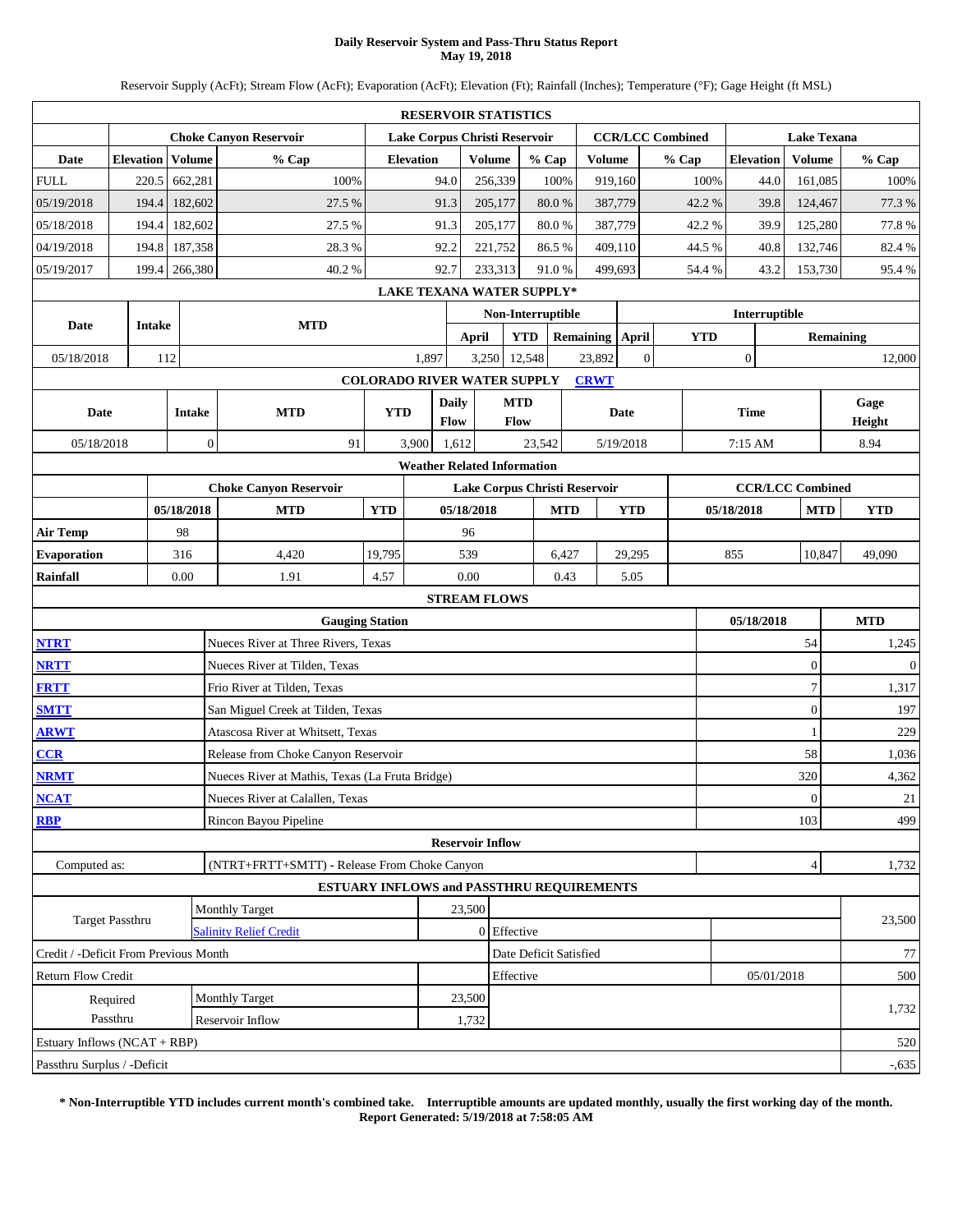### **Daily Reservoir System and Pass-Thru Status Report May 20, 2018**

Reservoir Supply (AcFt); Stream Flow (AcFt); Evaporation (AcFt); Elevation (Ft); Rainfall (Inches); Temperature (°F); Gage Height (ft MSL)

|                                                                                                                                                                                                                                                 |                      |               |                  |                                                  |                                    | <b>RESERVOIR STATISTICS</b>      |                         |                    |                        |       |                 |                |                         |            |                  |               |                    |                  |                |
|-------------------------------------------------------------------------------------------------------------------------------------------------------------------------------------------------------------------------------------------------|----------------------|---------------|------------------|--------------------------------------------------|------------------------------------|----------------------------------|-------------------------|--------------------|------------------------|-------|-----------------|----------------|-------------------------|------------|------------------|---------------|--------------------|------------------|----------------|
|                                                                                                                                                                                                                                                 |                      |               |                  | <b>Choke Canyon Reservoir</b>                    |                                    | Lake Corpus Christi Reservoir    |                         |                    |                        |       |                 |                | <b>CCR/LCC Combined</b> |            |                  |               | <b>Lake Texana</b> |                  |                |
| Date                                                                                                                                                                                                                                            | <b>Elevation</b>     |               | Volume           | % Cap                                            |                                    | <b>Elevation</b>                 |                         | <b>Volume</b>      | % Cap                  |       | <b>Volume</b>   |                | % Cap                   |            | <b>Elevation</b> |               | Volume             |                  | % Cap          |
| <b>FULL</b>                                                                                                                                                                                                                                     | 220.5                |               | 662,281          | 100%                                             |                                    | 94.0                             |                         | 256,339            | 100%                   |       | 919,160         |                |                         | 100%       |                  | 44.0          | 161,085            |                  | 100%           |
| 05/20/2018                                                                                                                                                                                                                                      | 194.4                |               | 182,602          | 27.5 %                                           |                                    | 91.3                             |                         | 205,177            | 80.0%                  |       | 387,779         |                |                         | 42.2%      |                  | 39.8          | 124,467            |                  | 77.3 %         |
| 05/19/2018                                                                                                                                                                                                                                      | 194.4                |               | 182,602          | 27.5 %                                           |                                    | 91.3                             |                         | 205,177            | 80.0%                  |       | 387,779         |                |                         | 42.2%      |                  | 39.8          | 124,467            |                  | 77.3%          |
| 04/20/2018                                                                                                                                                                                                                                      | 194.9                |               | 188,558          | 28.4%                                            |                                    | 92.1                             |                         | 219,887            | 85.8%                  |       | 408,445         |                |                         | 44.4 %     |                  | 40.8          | 132,746            |                  | 82.4 %         |
| 05/20/2017                                                                                                                                                                                                                                      | 199.4                |               | 266,231          | 40.2%                                            |                                    | 92.7                             |                         | 233,136            | 90.9%                  |       | 499,367         |                |                         | 54.3%      |                  | 43.2          | 153,730            |                  | 95.4%          |
|                                                                                                                                                                                                                                                 |                      |               |                  |                                                  |                                    | <b>LAKE TEXANA WATER SUPPLY*</b> |                         |                    |                        |       |                 |                |                         |            |                  |               |                    |                  |                |
| Date                                                                                                                                                                                                                                            |                      | <b>Intake</b> |                  | <b>MTD</b>                                       |                                    |                                  |                         |                    | Non-Interruptible      |       |                 |                |                         |            |                  | Interruptible |                    |                  |                |
|                                                                                                                                                                                                                                                 |                      |               |                  |                                                  |                                    |                                  | <b>April</b>            |                    | <b>YTD</b>             |       | Remaining April |                |                         | <b>YTD</b> |                  |               |                    | <b>Remaining</b> |                |
| 05/19/2018                                                                                                                                                                                                                                      |                      | 113           |                  |                                                  |                                    | 2,010                            | 3,250                   |                    | 12,661                 |       | 23,779          | $\overline{0}$ |                         |            | $\boldsymbol{0}$ |               |                    |                  | 12,000         |
|                                                                                                                                                                                                                                                 |                      |               |                  |                                                  | <b>COLORADO RIVER WATER SUPPLY</b> |                                  |                         |                    |                        |       | <b>CRWT</b>     |                |                         |            |                  |               |                    |                  |                |
| Date                                                                                                                                                                                                                                            |                      |               | <b>Intake</b>    | <b>MTD</b>                                       | <b>YTD</b>                         |                                  | <b>Daily</b><br>Flow    | <b>MTD</b><br>Flow |                        |       |                 | Date           |                         |            | <b>Time</b>      |               |                    |                  | Gage<br>Height |
| 05/19/2018                                                                                                                                                                                                                                      |                      |               | $\boldsymbol{0}$ | 91                                               |                                    | 3,900                            | 1,618                   |                    | 25,160                 |       |                 | 5/20/2018      |                         |            | 7:15 AM          |               |                    |                  | 8.81           |
|                                                                                                                                                                                                                                                 |                      |               |                  |                                                  |                                    |                                  |                         |                    |                        |       |                 |                |                         |            |                  |               |                    |                  |                |
| <b>Weather Related Information</b><br><b>CCR/LCC Combined</b><br><b>Choke Canyon Reservoir</b><br>Lake Corpus Christi Reservoir<br>05/19/2018<br><b>MTD</b><br><b>YTD</b><br>05/19/2018<br><b>MTD</b><br><b>YTD</b><br>05/19/2018<br><b>MTD</b> |                      |               |                  |                                                  |                                    |                                  |                         |                    |                        |       |                 |                |                         |            |                  |               |                    |                  |                |
|                                                                                                                                                                                                                                                 |                      |               |                  |                                                  |                                    |                                  |                         |                    |                        |       |                 |                |                         |            |                  |               |                    |                  | <b>YTD</b>     |
| <b>Air Temp</b>                                                                                                                                                                                                                                 |                      |               | 93               |                                                  |                                    |                                  | 92                      |                    |                        |       |                 |                |                         |            |                  |               |                    |                  |                |
| <b>Evaporation</b>                                                                                                                                                                                                                              |                      |               | 302              | 4,722                                            | 20,097                             |                                  | 423                     |                    |                        | 6,850 |                 | 29,718         |                         |            | 725              |               | 11,572             |                  | 49,815         |
| Rainfall                                                                                                                                                                                                                                        |                      |               | 0.00             | 1.91                                             | 4.57                               |                                  | 0.00                    |                    |                        | 0.43  |                 | 5.05           |                         |            |                  |               |                    |                  |                |
|                                                                                                                                                                                                                                                 |                      |               |                  |                                                  |                                    |                                  | <b>STREAM FLOWS</b>     |                    |                        |       |                 |                |                         |            |                  |               |                    |                  |                |
|                                                                                                                                                                                                                                                 |                      |               |                  | <b>Gauging Station</b>                           |                                    |                                  |                         |                    |                        |       |                 |                |                         |            | 05/19/2018       |               |                    |                  | <b>MTD</b>     |
| <b>NTRT</b>                                                                                                                                                                                                                                     |                      |               |                  | Nueces River at Three Rivers, Texas              |                                    |                                  |                         |                    |                        |       |                 |                |                         |            |                  |               | 53                 |                  | 1,298          |
| <b>NRTT</b>                                                                                                                                                                                                                                     |                      |               |                  | Nueces River at Tilden, Texas                    |                                    |                                  |                         |                    |                        |       |                 |                |                         |            |                  |               | $\overline{0}$     |                  | $\mathbf{0}$   |
| <b>FRTT</b>                                                                                                                                                                                                                                     |                      |               |                  | Frio River at Tilden, Texas                      |                                    |                                  |                         |                    |                        |       |                 |                |                         |            |                  |               | 4                  |                  | 1,321          |
| <b>SMTT</b>                                                                                                                                                                                                                                     |                      |               |                  | San Miguel Creek at Tilden, Texas                |                                    |                                  |                         |                    |                        |       |                 |                |                         |            |                  |               | $\overline{0}$     |                  | 197            |
| <b>ARWT</b>                                                                                                                                                                                                                                     |                      |               |                  | Atascosa River at Whitsett, Texas                |                                    |                                  |                         |                    |                        |       |                 |                |                         |            |                  |               | $\overline{0}$     |                  | 229            |
| CCR                                                                                                                                                                                                                                             |                      |               |                  | Release from Choke Canyon Reservoir              |                                    |                                  |                         |                    |                        |       |                 |                |                         |            |                  |               | 58                 |                  | 1,094          |
| <b>NRMT</b>                                                                                                                                                                                                                                     |                      |               |                  | Nueces River at Mathis, Texas (La Fruta Bridge)  |                                    |                                  |                         |                    |                        |       |                 |                |                         |            |                  |               | 322                |                  | 4,684          |
| <b>NCAT</b>                                                                                                                                                                                                                                     |                      |               |                  | Nueces River at Calallen, Texas                  |                                    |                                  |                         |                    |                        |       |                 |                |                         |            |                  |               | $\vert 0 \vert$    |                  | 21             |
| <b>RBP</b>                                                                                                                                                                                                                                      |                      |               |                  | Rincon Bayou Pipeline                            |                                    |                                  |                         |                    |                        |       |                 |                |                         |            |                  |               | 103                |                  | 602            |
|                                                                                                                                                                                                                                                 |                      |               |                  |                                                  |                                    |                                  | <b>Reservoir Inflow</b> |                    |                        |       |                 |                |                         |            |                  |               |                    |                  |                |
| Computed as:                                                                                                                                                                                                                                    |                      |               |                  | (NTRT+FRTT+SMTT) - Release From Choke Canyon     |                                    |                                  |                         |                    |                        |       |                 |                |                         |            |                  |               | 5 <sub>l</sub>     |                  | 1,736          |
|                                                                                                                                                                                                                                                 |                      |               |                  | <b>ESTUARY INFLOWS and PASSTHRU REQUIREMENTS</b> |                                    |                                  |                         |                    |                        |       |                 |                |                         |            |                  |               |                    |                  |                |
|                                                                                                                                                                                                                                                 | Target Passthru      |               |                  | <b>Monthly Target</b>                            |                                    |                                  | 23,500                  |                    |                        |       |                 |                |                         |            |                  |               |                    |                  | 23,500         |
|                                                                                                                                                                                                                                                 |                      |               |                  | <b>Salinity Relief Credit</b>                    |                                    |                                  |                         | 0 Effective        |                        |       |                 |                |                         |            |                  |               |                    |                  |                |
| Credit / -Deficit From Previous Month                                                                                                                                                                                                           |                      |               |                  |                                                  |                                    |                                  |                         |                    | Date Deficit Satisfied |       |                 |                |                         |            |                  |               |                    |                  | 77             |
| Return Flow Credit                                                                                                                                                                                                                              |                      |               |                  | <b>Monthly Target</b>                            |                                    |                                  | 23,500                  | Effective          |                        |       |                 |                |                         |            |                  | 05/01/2018    |                    |                  | 500            |
|                                                                                                                                                                                                                                                 | Required<br>Passthru |               |                  | Reservoir Inflow                                 |                                    |                                  | 1,736                   |                    |                        |       |                 |                |                         |            |                  |               |                    |                  | 1,736          |
| Estuary Inflows (NCAT + RBP)                                                                                                                                                                                                                    |                      |               |                  |                                                  |                                    |                                  |                         |                    |                        |       |                 |                |                         |            |                  |               |                    |                  | 623            |
| Passthru Surplus / -Deficit                                                                                                                                                                                                                     |                      |               |                  |                                                  |                                    |                                  |                         |                    |                        |       |                 |                |                         |            |                  |               |                    |                  | $-537$         |
|                                                                                                                                                                                                                                                 |                      |               |                  |                                                  |                                    |                                  |                         |                    |                        |       |                 |                |                         |            |                  |               |                    |                  |                |

**\* Non-Interruptible YTD includes current month's combined take. Interruptible amounts are updated monthly, usually the first working day of the month. Report Generated: 5/20/2018 at 7:50:39 AM**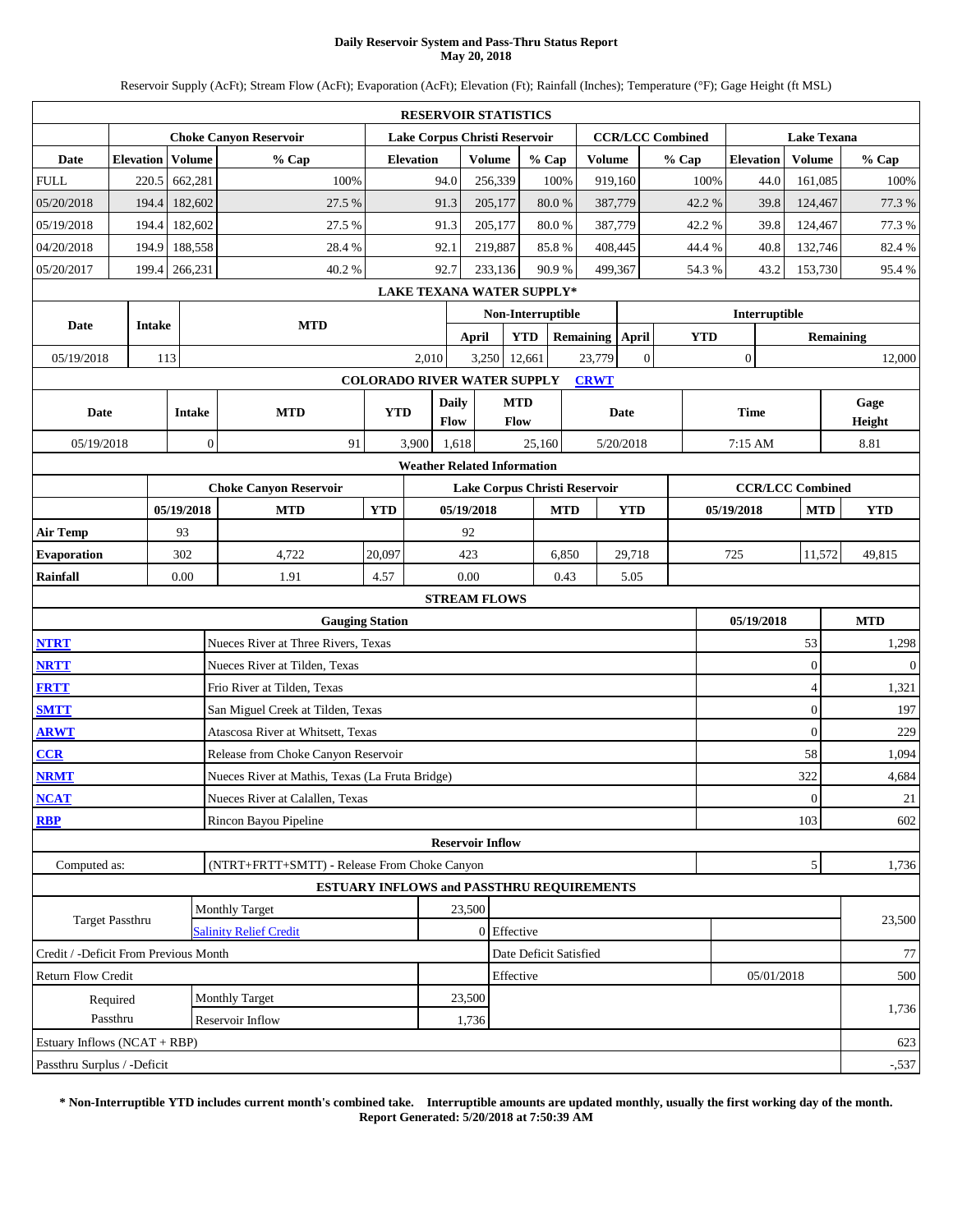### **Daily Reservoir System and Pass-Thru Status Report May 21, 2018**

Reservoir Supply (AcFt); Stream Flow (AcFt); Evaporation (AcFt); Elevation (Ft); Rainfall (Inches); Temperature (°F); Gage Height (ft MSL)

|                                                                                                                                                                                                                                                 |                        |               |                |                                                  |                                    |                  | <b>RESERVOIR STATISTICS</b>      |               |                        |       |                 |                |                         |            |                  |                    |                  |              |
|-------------------------------------------------------------------------------------------------------------------------------------------------------------------------------------------------------------------------------------------------|------------------------|---------------|----------------|--------------------------------------------------|------------------------------------|------------------|----------------------------------|---------------|------------------------|-------|-----------------|----------------|-------------------------|------------|------------------|--------------------|------------------|--------------|
|                                                                                                                                                                                                                                                 |                        |               |                | <b>Choke Canyon Reservoir</b>                    |                                    |                  | Lake Corpus Christi Reservoir    |               |                        |       |                 |                | <b>CCR/LCC Combined</b> |            |                  | <b>Lake Texana</b> |                  |              |
| Date                                                                                                                                                                                                                                            | <b>Elevation</b>       |               | Volume         | % Cap                                            |                                    | <b>Elevation</b> |                                  | <b>Volume</b> | % Cap                  |       | Volume          |                | % Cap                   |            | <b>Elevation</b> | <b>Volume</b>      |                  | % Cap        |
| <b>FULL</b>                                                                                                                                                                                                                                     | 220.5                  |               | 662,281        | 100%                                             |                                    | 94.0             |                                  | 256,339       | 100%                   |       | 919,160         |                |                         | 100%       | 44.0             | 161,085            |                  | 100%         |
| 05/21/2018                                                                                                                                                                                                                                      | 194.6                  |               | 184,971        | 27.9%                                            |                                    | 91.4             |                                  | 206,995       | 80.8%                  |       | 391,966         |                |                         | 42.6%      | 39.8             | 124,467            |                  | 77.3 %       |
| 05/20/2018                                                                                                                                                                                                                                      | 194.4                  |               | 182,602        | 27.5 %                                           |                                    | 91.3             |                                  | 205,177       | 80.0%                  |       | 387,779         |                |                         | 42.2%      | 39.8             | 124,467            |                  | 77.3 %       |
| 04/21/2018                                                                                                                                                                                                                                      | 194.8                  |               | 187,358        | 28.3%                                            |                                    | 92.1             |                                  | 219,887       | 85.8%                  |       | 407,245         |                |                         | 44.3%      | 40.8             | 132,746            |                  | 82.4 %       |
| 05/21/2017                                                                                                                                                                                                                                      | 199.4                  |               | 266,081        | 40.1%                                            |                                    | 92.7             |                                  | 233,491       | 91.1%                  |       | 499,572         |                |                         | 54.4 %     | 43.2             | 153,730            |                  | 95.4%        |
|                                                                                                                                                                                                                                                 |                        |               |                |                                                  |                                    |                  | <b>LAKE TEXANA WATER SUPPLY*</b> |               |                        |       |                 |                |                         |            |                  |                    |                  |              |
|                                                                                                                                                                                                                                                 |                        |               |                |                                                  |                                    |                  |                                  |               | Non-Interruptible      |       |                 |                |                         |            | Interruptible    |                    |                  |              |
| <b>Date</b>                                                                                                                                                                                                                                     |                        | <b>Intake</b> |                | <b>MTD</b>                                       |                                    |                  | <b>April</b>                     |               | <b>YTD</b>             |       | Remaining April |                |                         | <b>YTD</b> |                  |                    | <b>Remaining</b> |              |
| 05/20/2018                                                                                                                                                                                                                                      |                        | 113           |                |                                                  |                                    | 2,123            | 3,250                            |               | 12,773                 |       | 23,667          | $\overline{0}$ |                         |            | $\boldsymbol{0}$ |                    |                  | 12,000       |
|                                                                                                                                                                                                                                                 |                        |               |                |                                                  | <b>COLORADO RIVER WATER SUPPLY</b> |                  |                                  |               |                        |       | <b>CRWT</b>     |                |                         |            |                  |                    |                  |              |
| Date                                                                                                                                                                                                                                            |                        |               | <b>Intake</b>  | <b>MTD</b>                                       | <b>YTD</b>                         |                  | <b>Daily</b>                     | <b>MTD</b>    |                        |       |                 | Date           |                         |            | <b>Time</b>      |                    |                  | Gage         |
|                                                                                                                                                                                                                                                 |                        |               |                |                                                  |                                    |                  | Flow                             | Flow          |                        |       |                 |                |                         |            |                  |                    |                  | Height       |
| 05/20/2018                                                                                                                                                                                                                                      |                        |               | $\overline{0}$ | 91                                               |                                    | 3,900            | 1,505                            |               | 26,665                 |       |                 | 5/21/2018      |                         |            | 7:15 AM          |                    |                  | 8.64         |
| <b>Weather Related Information</b><br><b>Choke Canyon Reservoir</b><br>Lake Corpus Christi Reservoir<br><b>CCR/LCC Combined</b><br>05/20/2018<br><b>YTD</b><br>05/20/2018<br><b>YTD</b><br><b>MTD</b><br><b>MTD</b><br>05/20/2018<br><b>MTD</b> |                        |               |                |                                                  |                                    |                  |                                  |               |                        |       |                 |                |                         |            |                  |                    |                  |              |
| 92                                                                                                                                                                                                                                              |                        |               |                |                                                  |                                    |                  |                                  |               |                        |       |                 |                |                         |            |                  |                    |                  |              |
|                                                                                                                                                                                                                                                 |                        |               |                |                                                  |                                    |                  |                                  |               |                        |       |                 |                |                         |            |                  |                    |                  | <b>YTD</b>   |
| <b>Air Temp</b>                                                                                                                                                                                                                                 |                        |               |                |                                                  |                                    |                  | 92                               |               |                        |       |                 |                |                         |            |                  |                    |                  |              |
| <b>Evaporation</b>                                                                                                                                                                                                                              |                        |               | 242            | 4,964                                            | 20,339                             |                  | 414                              |               |                        | 7,264 |                 | 30,132         |                         | 656        |                  | 12,228             |                  | 50,471       |
| Rainfall                                                                                                                                                                                                                                        |                        |               | 1.48           | 3.64                                             | 6.30                               |                  | 0.71                             |               |                        | 1.14  |                 | 5.76           |                         |            |                  |                    |                  |              |
|                                                                                                                                                                                                                                                 |                        |               |                | <b>Gauging Station</b>                           |                                    |                  | <b>STREAM FLOWS</b>              |               |                        |       |                 |                |                         |            | 05/20/2018       |                    |                  | <b>MTD</b>   |
| <b>NTRT</b>                                                                                                                                                                                                                                     |                        |               |                | Nueces River at Three Rivers, Texas              |                                    |                  |                                  |               |                        |       |                 |                |                         |            |                  | 61                 |                  | 1,359        |
| <b>NRTT</b>                                                                                                                                                                                                                                     |                        |               |                | Nueces River at Tilden, Texas                    |                                    |                  |                                  |               |                        |       |                 |                |                         |            |                  | $\overline{0}$     |                  | $\mathbf{0}$ |
| <b>FRTT</b>                                                                                                                                                                                                                                     |                        |               |                | Frio River at Tilden, Texas                      |                                    |                  |                                  |               |                        |       |                 |                |                         |            |                  | 17                 |                  | 1,338        |
| <b>SMTT</b>                                                                                                                                                                                                                                     |                        |               |                | San Miguel Creek at Tilden, Texas                |                                    |                  |                                  |               |                        |       |                 |                |                         |            |                  | 14                 |                  | 211          |
| <b>ARWT</b>                                                                                                                                                                                                                                     |                        |               |                | Atascosa River at Whitsett, Texas                |                                    |                  |                                  |               |                        |       |                 |                |                         |            |                  | 1                  |                  | $229\,$      |
| CCR                                                                                                                                                                                                                                             |                        |               |                | Release from Choke Canyon Reservoir              |                                    |                  |                                  |               |                        |       |                 |                |                         |            |                  | 58                 |                  | 1,151        |
| <b>NRMT</b>                                                                                                                                                                                                                                     |                        |               |                | Nueces River at Mathis, Texas (La Fruta Bridge)  |                                    |                  |                                  |               |                        |       |                 |                |                         |            |                  | 324                |                  | 5,008        |
| <b>NCAT</b>                                                                                                                                                                                                                                     |                        |               |                | Nueces River at Calallen, Texas                  |                                    |                  |                                  |               |                        |       |                 |                |                         |            |                  | $\mathbf{0}$       |                  | 21           |
| <b>RBP</b>                                                                                                                                                                                                                                      |                        |               |                | Rincon Bayou Pipeline                            |                                    |                  |                                  |               |                        |       |                 |                |                         |            |                  | 106                |                  | 708          |
|                                                                                                                                                                                                                                                 |                        |               |                |                                                  |                                    |                  | <b>Reservoir Inflow</b>          |               |                        |       |                 |                |                         |            |                  |                    |                  |              |
| Computed as:                                                                                                                                                                                                                                    |                        |               |                | (NTRT+FRTT+SMTT) - Release From Choke Canyon     |                                    |                  |                                  |               |                        |       |                 |                |                         |            |                  | 34                 |                  | 1,771        |
|                                                                                                                                                                                                                                                 |                        |               |                | <b>ESTUARY INFLOWS and PASSTHRU REQUIREMENTS</b> |                                    |                  |                                  |               |                        |       |                 |                |                         |            |                  |                    |                  |              |
|                                                                                                                                                                                                                                                 |                        |               |                | Monthly Target                                   |                                    |                  | 23,500                           |               |                        |       |                 |                |                         |            |                  |                    |                  |              |
|                                                                                                                                                                                                                                                 | <b>Target Passthru</b> |               |                | <b>Salinity Relief Credit</b>                    |                                    |                  |                                  | 0 Effective   |                        |       |                 |                |                         |            |                  |                    |                  | 23,500       |
| Credit / -Deficit From Previous Month                                                                                                                                                                                                           |                        |               |                |                                                  |                                    |                  |                                  |               | Date Deficit Satisfied |       |                 |                |                         |            |                  |                    |                  | 77           |
| <b>Return Flow Credit</b>                                                                                                                                                                                                                       |                        |               |                |                                                  |                                    |                  |                                  | Effective     |                        |       |                 |                |                         |            | 05/01/2018       |                    |                  | 500          |
|                                                                                                                                                                                                                                                 | Required               |               |                | Monthly Target                                   |                                    |                  | 23,500                           |               |                        |       |                 |                |                         |            |                  |                    |                  |              |
|                                                                                                                                                                                                                                                 | Passthru               |               |                | Reservoir Inflow                                 |                                    |                  | 1,771                            |               |                        |       |                 |                |                         |            |                  |                    |                  | 1,771        |
| Estuary Inflows (NCAT + RBP)                                                                                                                                                                                                                    |                        |               |                |                                                  |                                    |                  |                                  |               |                        |       |                 |                |                         |            |                  |                    |                  | 729          |
| Passthru Surplus / -Deficit                                                                                                                                                                                                                     |                        |               |                |                                                  |                                    |                  |                                  |               |                        |       |                 |                |                         |            |                  |                    |                  | $-0.465$     |

**\* Non-Interruptible YTD includes current month's combined take. Interruptible amounts are updated monthly, usually the first working day of the month. Report Generated: 5/21/2018 at 8:51:17 AM**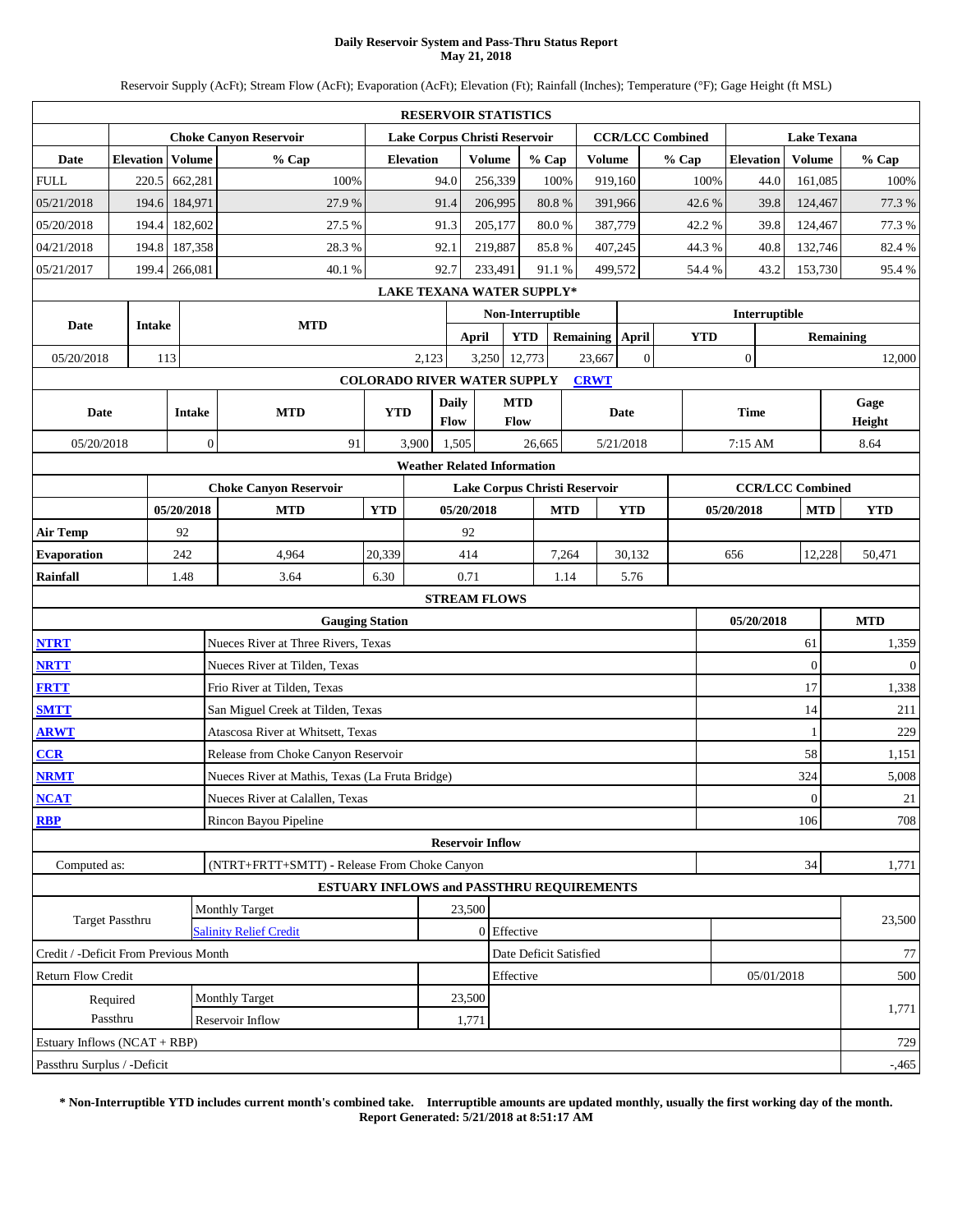### **Daily Reservoir System and Pass-Thru Status Report May 22, 2018**

Reservoir Supply (AcFt); Stream Flow (AcFt); Evaporation (AcFt); Elevation (Ft); Rainfall (Inches); Temperature (°F); Gage Height (ft MSL)

|                                                                                                                                                                                                                                                 |                      |               |                  |                                                  |                                    |                  | <b>RESERVOIR STATISTICS</b>      |                    |                        |       |                 |                |                         |            |                  |               |                    |                  |                |
|-------------------------------------------------------------------------------------------------------------------------------------------------------------------------------------------------------------------------------------------------|----------------------|---------------|------------------|--------------------------------------------------|------------------------------------|------------------|----------------------------------|--------------------|------------------------|-------|-----------------|----------------|-------------------------|------------|------------------|---------------|--------------------|------------------|----------------|
|                                                                                                                                                                                                                                                 |                      |               |                  | <b>Choke Canyon Reservoir</b>                    |                                    |                  | Lake Corpus Christi Reservoir    |                    |                        |       |                 |                | <b>CCR/LCC Combined</b> |            |                  |               | <b>Lake Texana</b> |                  |                |
| Date                                                                                                                                                                                                                                            | <b>Elevation</b>     |               | Volume           | % Cap                                            |                                    | <b>Elevation</b> |                                  | <b>Volume</b>      | % Cap                  |       | <b>Volume</b>   |                | % Cap                   |            | <b>Elevation</b> |               | Volume             |                  | % Cap          |
| <b>FULL</b>                                                                                                                                                                                                                                     |                      | 220.5         | 662,281          | 100%                                             |                                    | 94.0             |                                  | 256,339            |                        | 100%  | 919,160         |                |                         | 100%       |                  | 44.0          | 161,085            |                  | 100%           |
| 05/22/2018                                                                                                                                                                                                                                      |                      | 194.6         | 184,971          | 27.9%                                            |                                    | 91.3             |                                  | 205,177            | 80.0%                  |       | 390,148         |                |                         | 42.4 %     |                  | 39.8          | 124,467            |                  | 77.3 %         |
| 05/21/2018                                                                                                                                                                                                                                      |                      | 194.6         | 184,971          | 27.9%                                            |                                    | 91.4             |                                  | 206,995            | 80.8%                  |       | 391,966         |                |                         | 42.6%      |                  | 39.8          | 124,467            |                  | 77.3%          |
| 04/22/2018                                                                                                                                                                                                                                      |                      | 194.8         | 187,358          | 28.3%                                            |                                    | 92.2             |                                  | 221,752            | 86.5%                  |       | 409,110         |                |                         | 44.5 %     |                  | 40.8          | 132,746            |                  | 82.4 %         |
| 05/22/2017                                                                                                                                                                                                                                      | 199.4                |               | 266,984          | 40.3%                                            |                                    | 92.6             |                                  | 232,781            | 90.8%                  |       | 499,765         |                |                         | 54.4 %     |                  | 43.2          | 153,730            |                  | 95.4%          |
|                                                                                                                                                                                                                                                 |                      |               |                  |                                                  |                                    |                  | <b>LAKE TEXANA WATER SUPPLY*</b> |                    |                        |       |                 |                |                         |            |                  |               |                    |                  |                |
| Date                                                                                                                                                                                                                                            |                      | <b>Intake</b> |                  | <b>MTD</b>                                       |                                    |                  |                                  |                    | Non-Interruptible      |       |                 |                |                         |            |                  | Interruptible |                    |                  |                |
|                                                                                                                                                                                                                                                 |                      |               |                  |                                                  |                                    |                  | April                            |                    | <b>YTD</b>             |       | Remaining April |                |                         | <b>YTD</b> |                  |               |                    | <b>Remaining</b> |                |
| 05/21/2018                                                                                                                                                                                                                                      |                      | 113           |                  |                                                  |                                    | 2,236            | 3,250                            |                    | 12,887                 |       | 23,553          | $\overline{0}$ |                         |            | $\boldsymbol{0}$ |               |                    |                  | 12,000         |
|                                                                                                                                                                                                                                                 |                      |               |                  |                                                  | <b>COLORADO RIVER WATER SUPPLY</b> |                  |                                  |                    |                        |       | <b>CRWT</b>     |                |                         |            |                  |               |                    |                  |                |
| Date                                                                                                                                                                                                                                            |                      |               | <b>Intake</b>    | <b>MTD</b>                                       | <b>YTD</b>                         |                  | <b>Daily</b><br>Flow             | <b>MTD</b><br>Flow |                        |       |                 | Date           |                         |            | <b>Time</b>      |               |                    |                  | Gage<br>Height |
| 05/21/2018                                                                                                                                                                                                                                      |                      |               | $\boldsymbol{0}$ | 91                                               |                                    | 3,900            | 1,390                            |                    | 28,054                 |       |                 | 5/22/2018      |                         |            | 8:15 AM          |               |                    |                  | 8.71           |
|                                                                                                                                                                                                                                                 |                      |               |                  |                                                  |                                    |                  |                                  |                    |                        |       |                 |                |                         |            |                  |               |                    |                  |                |
| <b>Weather Related Information</b><br><b>CCR/LCC Combined</b><br><b>Choke Canyon Reservoir</b><br>Lake Corpus Christi Reservoir<br>05/21/2018<br><b>MTD</b><br><b>YTD</b><br>05/21/2018<br><b>MTD</b><br><b>YTD</b><br>05/21/2018<br><b>MTD</b> |                      |               |                  |                                                  |                                    |                  |                                  |                    |                        |       |                 |                |                         |            |                  |               |                    |                  |                |
|                                                                                                                                                                                                                                                 |                      |               |                  |                                                  |                                    |                  |                                  |                    |                        |       |                 |                |                         |            |                  |               |                    |                  | <b>YTD</b>     |
| <b>Air Temp</b>                                                                                                                                                                                                                                 |                      |               | 88               |                                                  |                                    |                  | 86                               |                    |                        |       |                 |                |                         |            |                  |               |                    |                  |                |
| <b>Evaporation</b>                                                                                                                                                                                                                              |                      |               | 187              | 5,151                                            | 20,526                             |                  | 127                              |                    |                        | 7,391 |                 | 30,259         |                         |            | 314              |               | 12,542             |                  | 50,785         |
| Rainfall                                                                                                                                                                                                                                        |                      |               | 0.00             | 3.64                                             | 6.30                               |                  | 0.00                             |                    |                        | 1.14  |                 | 5.76           |                         |            |                  |               |                    |                  |                |
|                                                                                                                                                                                                                                                 |                      |               |                  |                                                  |                                    |                  | <b>STREAM FLOWS</b>              |                    |                        |       |                 |                |                         |            |                  |               |                    |                  |                |
|                                                                                                                                                                                                                                                 |                      |               |                  | <b>Gauging Station</b>                           |                                    |                  |                                  |                    |                        |       |                 |                |                         |            |                  | 05/21/2018    |                    |                  | <b>MTD</b>     |
| <b>NTRT</b>                                                                                                                                                                                                                                     |                      |               |                  | Nueces River at Three Rivers, Texas              |                                    |                  |                                  |                    |                        |       |                 |                |                         |            |                  |               | 107                |                  | 1,467          |
| <b>NRTT</b>                                                                                                                                                                                                                                     |                      |               |                  | Nueces River at Tilden, Texas                    |                                    |                  |                                  |                    |                        |       |                 |                |                         |            |                  |               | $\mathbf{0}$       |                  | $\mathbf{0}$   |
| <b>FRTT</b>                                                                                                                                                                                                                                     |                      |               |                  | Frio River at Tilden, Texas                      |                                    |                  |                                  |                    |                        |       |                 |                |                         |            |                  |               | 9                  |                  | 1,347          |
| <b>SMTT</b>                                                                                                                                                                                                                                     |                      |               |                  | San Miguel Creek at Tilden, Texas                |                                    |                  |                                  |                    |                        |       |                 |                |                         |            |                  |               | $\mathfrak{2}$     |                  | 212            |
| <b>ARWT</b>                                                                                                                                                                                                                                     |                      |               |                  | Atascosa River at Whitsett, Texas                |                                    |                  |                                  |                    |                        |       |                 |                |                         |            |                  |               |                    |                  | 230            |
| CCR                                                                                                                                                                                                                                             |                      |               |                  | Release from Choke Canyon Reservoir              |                                    |                  |                                  |                    |                        |       |                 |                |                         |            |                  |               | 58                 |                  | 1,209          |
| <b>NRMT</b>                                                                                                                                                                                                                                     |                      |               |                  | Nueces River at Mathis, Texas (La Fruta Bridge)  |                                    |                  |                                  |                    |                        |       |                 |                |                         |            |                  |               | 324                |                  | 5,331          |
| <b>NCAT</b>                                                                                                                                                                                                                                     |                      |               |                  | Nueces River at Calallen, Texas                  |                                    |                  |                                  |                    |                        |       |                 |                |                         |            |                  |               | 22                 |                  | 42             |
| <b>RBP</b>                                                                                                                                                                                                                                      |                      |               |                  | Rincon Bayou Pipeline                            |                                    |                  |                                  |                    |                        |       |                 |                |                         |            |                  |               | 104                |                  | 812            |
|                                                                                                                                                                                                                                                 |                      |               |                  |                                                  |                                    |                  | <b>Reservoir Inflow</b>          |                    |                        |       |                 |                |                         |            |                  |               |                    |                  |                |
| Computed as:                                                                                                                                                                                                                                    |                      |               |                  | (NTRT+FRTT+SMTT) - Release From Choke Canyon     |                                    |                  |                                  |                    |                        |       |                 |                |                         |            |                  |               | 61                 |                  | 1,831          |
|                                                                                                                                                                                                                                                 |                      |               |                  | <b>ESTUARY INFLOWS and PASSTHRU REQUIREMENTS</b> |                                    |                  |                                  |                    |                        |       |                 |                |                         |            |                  |               |                    |                  |                |
|                                                                                                                                                                                                                                                 | Target Passthru      |               |                  | <b>Monthly Target</b>                            |                                    |                  | 23,500                           |                    |                        |       |                 |                |                         |            |                  |               |                    |                  | 23,500         |
| Credit / -Deficit From Previous Month                                                                                                                                                                                                           |                      |               |                  | <b>Salinity Relief Credit</b>                    |                                    |                  |                                  | 0 Effective        | Date Deficit Satisfied |       |                 |                |                         |            |                  |               |                    |                  |                |
|                                                                                                                                                                                                                                                 |                      |               |                  |                                                  |                                    |                  |                                  |                    |                        |       |                 |                |                         |            |                  |               |                    |                  | 77             |
| Return Flow Credit                                                                                                                                                                                                                              |                      |               |                  | <b>Monthly Target</b>                            |                                    |                  | 23,500                           | Effective          |                        |       |                 |                |                         |            |                  | 05/01/2018    |                    |                  | 500            |
|                                                                                                                                                                                                                                                 | Required<br>Passthru |               |                  | Reservoir Inflow                                 |                                    |                  | 1,831                            |                    |                        |       |                 |                |                         |            |                  |               |                    |                  | 1,831          |
| Estuary Inflows (NCAT + RBP)                                                                                                                                                                                                                    |                      |               |                  |                                                  |                                    |                  |                                  |                    |                        |       |                 |                |                         |            |                  |               |                    |                  | 854            |
| Passthru Surplus / -Deficit                                                                                                                                                                                                                     |                      |               |                  |                                                  |                                    |                  |                                  |                    |                        |       |                 |                |                         |            |                  |               |                    |                  | $-0.400$       |
|                                                                                                                                                                                                                                                 |                      |               |                  |                                                  |                                    |                  |                                  |                    |                        |       |                 |                |                         |            |                  |               |                    |                  |                |

**\* Non-Interruptible YTD includes current month's combined take. Interruptible amounts are updated monthly, usually the first working day of the month. Report Generated: 5/22/2018 at 8:33:22 AM**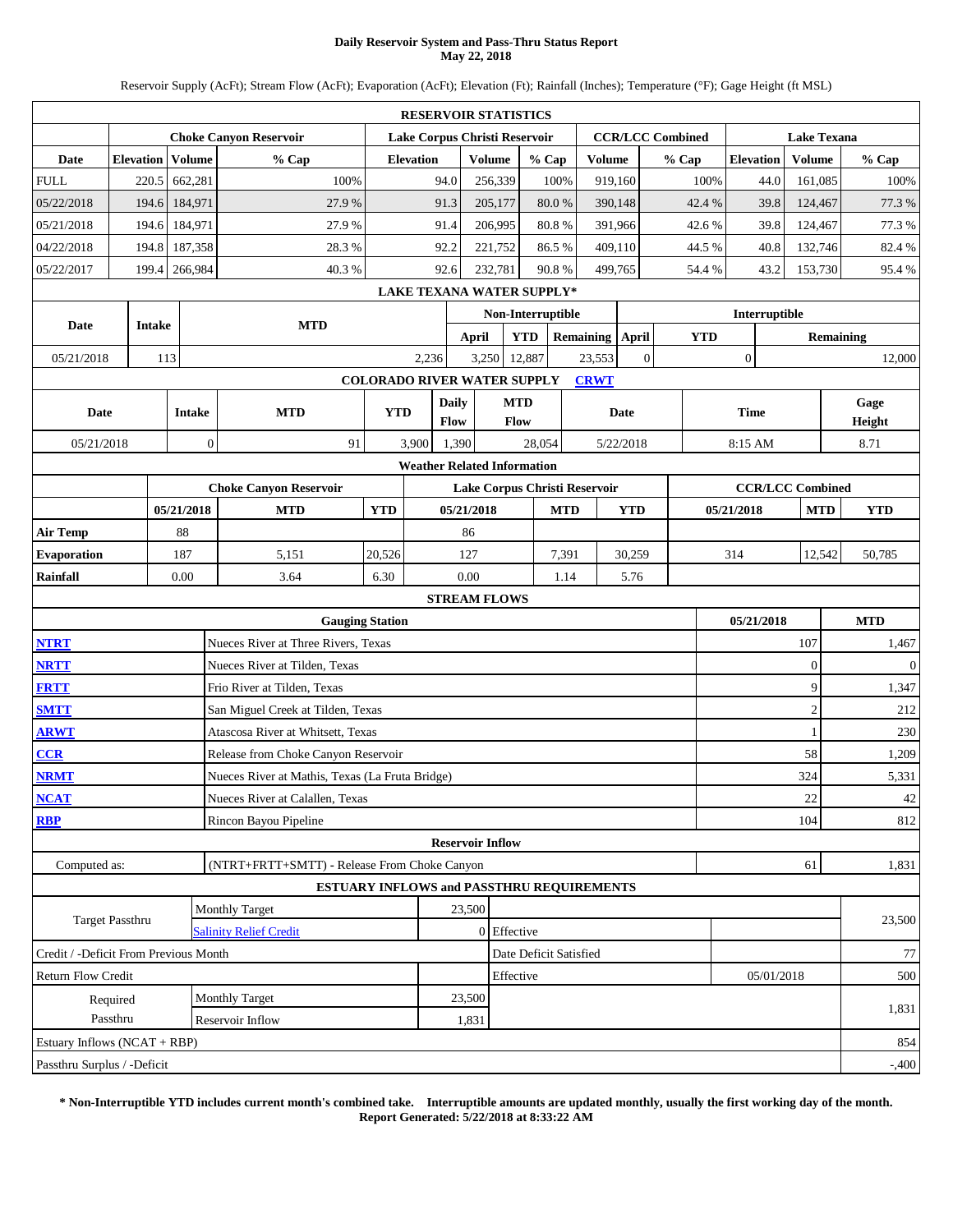### **Daily Reservoir System and Pass-Thru Status Report May 23, 2018**

Reservoir Supply (AcFt); Stream Flow (AcFt); Evaporation (AcFt); Elevation (Ft); Rainfall (Inches); Temperature (°F); Gage Height (ft MSL)

|                                                                                                                                                                                                                                                 |                  |        |               |                                                  |                                    |                  | <b>RESERVOIR STATISTICS</b>   |                    |                           |       |                 |                |                         |                  |                  |                    |  |                  |
|-------------------------------------------------------------------------------------------------------------------------------------------------------------------------------------------------------------------------------------------------|------------------|--------|---------------|--------------------------------------------------|------------------------------------|------------------|-------------------------------|--------------------|---------------------------|-------|-----------------|----------------|-------------------------|------------------|------------------|--------------------|--|------------------|
|                                                                                                                                                                                                                                                 |                  |        |               | <b>Choke Canyon Reservoir</b>                    |                                    |                  | Lake Corpus Christi Reservoir |                    |                           |       |                 |                | <b>CCR/LCC Combined</b> |                  |                  | <b>Lake Texana</b> |  |                  |
| Date                                                                                                                                                                                                                                            | <b>Elevation</b> |        | Volume        | % Cap                                            |                                    | <b>Elevation</b> |                               | <b>Volume</b>      | % Cap                     |       | <b>Volume</b>   |                | % Cap                   |                  | <b>Elevation</b> | Volume             |  | % Cap            |
| <b>FULL</b>                                                                                                                                                                                                                                     | 220.5            |        | 662,281       | 100%                                             |                                    | 94.0             |                               | 256,339            | 100%                      |       | 919,160         |                | 100%                    |                  | 44.0             | 161,085            |  | 100%             |
| 05/23/2018                                                                                                                                                                                                                                      | 194.5            |        | 183,785       | 27.7 %                                           |                                    | 91.3             |                               | 205,177            | $80.0\ \%$                |       | 388,962         |                | 42.3%                   |                  | 39.7             | 123,656            |  | 76.8%            |
| 05/22/2018                                                                                                                                                                                                                                      | 194.6            |        | 184,971       | 27.9%                                            |                                    | 91.3             |                               | 205,177            | 80.0%                     |       | 390,148         |                | 42.4%                   |                  | 39.8             | 124,467            |  | 77.3%            |
| 04/23/2018                                                                                                                                                                                                                                      | 194.8            |        | 187,358       | 28.3%                                            |                                    | 92.0             |                               | 218,027            | 85.1%                     |       | 405,385         |                | 44.1 %                  |                  | 40.8             | 132,745            |  | 82.4%            |
| 05/23/2017                                                                                                                                                                                                                                      | 199.4            |        | 266,681       | 40.2%                                            |                                    | 92.6             |                               | 232,071            | 90.5%                     |       | 498.752         |                | 54.3%                   |                  | 43.3             | 154,639            |  | 96.0%            |
|                                                                                                                                                                                                                                                 |                  |        |               |                                                  |                                    |                  |                               |                    | LAKE TEXANA WATER SUPPLY* |       |                 |                |                         |                  |                  |                    |  |                  |
| Date                                                                                                                                                                                                                                            |                  | Intake |               | <b>MTD</b>                                       |                                    |                  |                               |                    | Non-Interruptible         |       |                 |                |                         |                  | Interruptible    |                    |  |                  |
|                                                                                                                                                                                                                                                 |                  |        |               |                                                  |                                    |                  | <b>April</b>                  |                    | <b>YTD</b>                |       | Remaining April |                | <b>YTD</b>              |                  |                  |                    |  | <b>Remaining</b> |
| 05/22/2018                                                                                                                                                                                                                                      |                  | 74     |               |                                                  |                                    | 2,310            | 3,250                         |                    | 12,961                    |       | 23,479          | $\overline{0}$ |                         | $\boldsymbol{0}$ |                  |                    |  | 12,000           |
|                                                                                                                                                                                                                                                 |                  |        |               |                                                  | <b>COLORADO RIVER WATER SUPPLY</b> |                  |                               |                    |                           |       | <b>CRWT</b>     |                |                         |                  |                  |                    |  |                  |
| Date                                                                                                                                                                                                                                            |                  |        | <b>Intake</b> | <b>MTD</b>                                       | <b>YTD</b>                         |                  | <b>Daily</b><br>Flow          | <b>MTD</b><br>Flow |                           |       |                 | Date           |                         | <b>Time</b>      |                  |                    |  | Gage<br>Height   |
| 05/22/2018                                                                                                                                                                                                                                      |                  |        | $\mathbf{0}$  | 91                                               |                                    | 3,900            | 1,530                         |                    | 29,584                    |       |                 | 5/23/2018      |                         | 7:15 AM          |                  |                    |  | 9.14             |
|                                                                                                                                                                                                                                                 |                  |        |               |                                                  |                                    |                  |                               |                    |                           |       |                 |                |                         |                  |                  |                    |  |                  |
| <b>Weather Related Information</b><br><b>CCR/LCC Combined</b><br><b>Choke Canyon Reservoir</b><br>Lake Corpus Christi Reservoir<br>05/22/2018<br><b>MTD</b><br><b>YTD</b><br>05/22/2018<br><b>MTD</b><br><b>YTD</b><br>05/22/2018<br><b>MTD</b> |                  |        |               |                                                  |                                    |                  |                               |                    |                           |       |                 |                |                         |                  |                  |                    |  |                  |
|                                                                                                                                                                                                                                                 |                  |        |               |                                                  |                                    |                  |                               |                    |                           |       |                 |                | <b>YTD</b>              |                  |                  |                    |  |                  |
| <b>Air Temp</b>                                                                                                                                                                                                                                 |                  |        | 91            |                                                  |                                    |                  | 91                            |                    |                           |       |                 |                |                         |                  |                  |                    |  |                  |
| <b>Evaporation</b>                                                                                                                                                                                                                              |                  |        | 228           | 5,379                                            | 20,754                             |                  | 412                           |                    |                           | 7,803 |                 | 30,671         |                         | 640              |                  | 13,182             |  | 51,425           |
| <b>Rainfall</b>                                                                                                                                                                                                                                 |                  |        | 0.00          | 3.64                                             | 6.30                               |                  | 0.00                          |                    |                           | 1.14  |                 | 5.76           |                         |                  |                  |                    |  |                  |
|                                                                                                                                                                                                                                                 |                  |        |               |                                                  |                                    |                  | <b>STREAM FLOWS</b>           |                    |                           |       |                 |                |                         |                  |                  |                    |  |                  |
|                                                                                                                                                                                                                                                 |                  |        |               | <b>Gauging Station</b>                           |                                    |                  |                               |                    |                           |       |                 |                |                         |                  | 05/22/2018       |                    |  | <b>MTD</b>       |
| <b>NTRT</b>                                                                                                                                                                                                                                     |                  |        |               | Nueces River at Three Rivers, Texas              |                                    |                  |                               |                    |                           |       |                 |                |                         |                  |                  | 62                 |  | 1,529            |
| <b>NRTT</b>                                                                                                                                                                                                                                     |                  |        |               | Nueces River at Tilden, Texas                    |                                    |                  |                               |                    |                           |       |                 |                |                         |                  |                  | $\overline{0}$     |  | $\mathbf{0}$     |
| <b>FRTT</b>                                                                                                                                                                                                                                     |                  |        |               | Frio River at Tilden, Texas                      |                                    |                  |                               |                    |                           |       |                 |                |                         |                  |                  | 22                 |  | 1,369            |
| <b>SMTT</b>                                                                                                                                                                                                                                     |                  |        |               | San Miguel Creek at Tilden, Texas                |                                    |                  |                               |                    |                           |       |                 |                |                         |                  |                  | $\overline{0}$     |  | 212              |
| <b>ARWT</b>                                                                                                                                                                                                                                     |                  |        |               | Atascosa River at Whitsett, Texas                |                                    |                  |                               |                    |                           |       |                 |                |                         |                  |                  | $\overline{0}$     |  | 230              |
| CCR                                                                                                                                                                                                                                             |                  |        |               | Release from Choke Canyon Reservoir              |                                    |                  |                               |                    |                           |       |                 |                |                         |                  |                  | 58                 |  | 1,266            |
| <b>NRMT</b>                                                                                                                                                                                                                                     |                  |        |               | Nueces River at Mathis, Texas (La Fruta Bridge)  |                                    |                  |                               |                    |                           |       |                 |                |                         |                  |                  | 294                |  | 5,625            |
| <b>NCAT</b>                                                                                                                                                                                                                                     |                  |        |               | Nueces River at Calallen, Texas                  |                                    |                  |                               |                    |                           |       |                 |                |                         |                  |                  | 11                 |  | 53               |
| <b>RBP</b>                                                                                                                                                                                                                                      |                  |        |               | Rincon Bayou Pipeline                            |                                    |                  |                               |                    |                           |       |                 |                |                         |                  |                  | 96                 |  | 908              |
|                                                                                                                                                                                                                                                 |                  |        |               |                                                  |                                    |                  | <b>Reservoir Inflow</b>       |                    |                           |       |                 |                |                         |                  |                  |                    |  |                  |
| Computed as:                                                                                                                                                                                                                                    |                  |        |               | (NTRT+FRTT+SMTT) - Release From Choke Canyon     |                                    |                  |                               |                    |                           |       |                 |                |                         |                  |                  | 27                 |  | 1,858            |
|                                                                                                                                                                                                                                                 |                  |        |               | <b>ESTUARY INFLOWS and PASSTHRU REQUIREMENTS</b> |                                    |                  |                               |                    |                           |       |                 |                |                         |                  |                  |                    |  |                  |
|                                                                                                                                                                                                                                                 | Target Passthru  |        |               | <b>Monthly Target</b>                            |                                    |                  | 23,500                        |                    |                           |       |                 |                |                         |                  |                  |                    |  | 23,500           |
|                                                                                                                                                                                                                                                 |                  |        |               | <b>Salinity Relief Credit</b>                    |                                    |                  |                               | 0 Effective        |                           |       |                 |                |                         |                  |                  |                    |  |                  |
| Credit / -Deficit From Previous Month                                                                                                                                                                                                           |                  |        |               |                                                  |                                    |                  |                               |                    | Date Deficit Satisfied    |       |                 |                |                         |                  |                  |                    |  | 77               |
| <b>Return Flow Credit</b>                                                                                                                                                                                                                       |                  |        |               |                                                  |                                    |                  |                               | Effective          |                           |       |                 |                |                         |                  | 05/01/2018       |                    |  | 500              |
|                                                                                                                                                                                                                                                 | Required         |        |               | Monthly Target                                   |                                    |                  | 23,500                        |                    |                           |       |                 |                |                         |                  |                  |                    |  | 1,858            |
|                                                                                                                                                                                                                                                 | Passthru         |        |               | Reservoir Inflow                                 |                                    |                  | 1,858                         |                    |                           |       |                 |                |                         |                  |                  |                    |  |                  |
| Estuary Inflows (NCAT + RBP)                                                                                                                                                                                                                    |                  |        |               |                                                  |                                    |                  |                               |                    |                           |       |                 |                |                         |                  |                  |                    |  | 961              |
| Passthru Surplus / -Deficit                                                                                                                                                                                                                     |                  |        |               |                                                  |                                    |                  |                               |                    |                           |       |                 |                |                         |                  |                  |                    |  | $-320$           |

**\* Non-Interruptible YTD includes current month's combined take. Interruptible amounts are updated monthly, usually the first working day of the month. Report Generated: 5/23/2018 at 8:26:57 AM**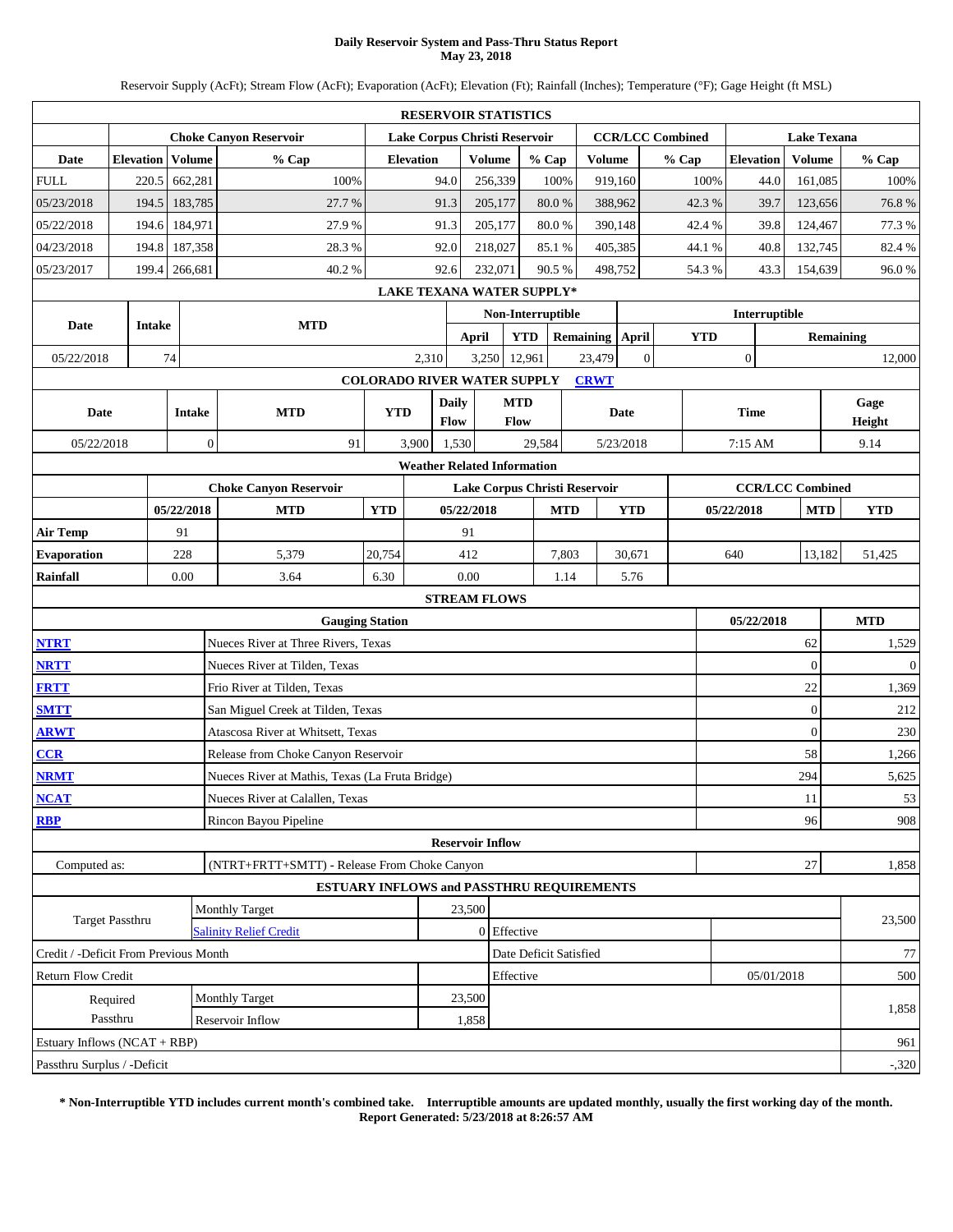### **Daily Reservoir System and Pass-Thru Status Report May 24, 2018**

Reservoir Supply (AcFt); Stream Flow (AcFt); Evaporation (AcFt); Elevation (Ft); Rainfall (Inches); Temperature (°F); Gage Height (ft MSL)

|                                                                                                                                                                                                                                                 |                  |        |               |                                                 |                                    | <b>RESERVOIR STATISTICS</b>      |                         |               |                        |       |                 |                |                         |                  |               |                    |  |                  |
|-------------------------------------------------------------------------------------------------------------------------------------------------------------------------------------------------------------------------------------------------|------------------|--------|---------------|-------------------------------------------------|------------------------------------|----------------------------------|-------------------------|---------------|------------------------|-------|-----------------|----------------|-------------------------|------------------|---------------|--------------------|--|------------------|
|                                                                                                                                                                                                                                                 |                  |        |               | <b>Choke Canyon Reservoir</b>                   |                                    | Lake Corpus Christi Reservoir    |                         |               |                        |       |                 |                | <b>CCR/LCC Combined</b> |                  |               | <b>Lake Texana</b> |  |                  |
| Date                                                                                                                                                                                                                                            | <b>Elevation</b> |        | <b>Volume</b> | % Cap                                           |                                    | <b>Elevation</b>                 |                         | <b>Volume</b> | % Cap                  |       | <b>Volume</b>   |                | % Cap                   | <b>Elevation</b> |               | Volume             |  | % Cap            |
| <b>FULL</b>                                                                                                                                                                                                                                     |                  | 220.5  | 662,281       | 100%                                            |                                    | 94.0                             |                         | 256,339       |                        | 100%  | 919,160         |                | 100%                    |                  | 44.0          | 161,085            |  | 100%             |
| 05/24/2018                                                                                                                                                                                                                                      |                  | 194.5  | 183,785       | 27.7 %                                          |                                    | 91.3                             |                         | 205,177       | 80.0%                  |       | 388,962         |                | 42.3%                   |                  | 39.7          | 123,656            |  | 76.8%            |
| 05/23/2018                                                                                                                                                                                                                                      |                  | 194.5  | 183,785       | 27.7%                                           |                                    | 91.3                             |                         | 205,177       | 80.0%                  |       | 388,962         |                | 42.3%                   |                  | 39.7          | 123,656            |  | 76.8%            |
| 04/24/2018                                                                                                                                                                                                                                      |                  | 194.8  | 187,358       | 28.3 %                                          |                                    | 92.0                             |                         | 218,027       | 85.1%                  |       | 405,385         |                | 44.1 %                  |                  | 40.7          | 131,905            |  | 81.9%            |
| 05/24/2017                                                                                                                                                                                                                                      |                  | 199.4  | 266,529       | 40.2%                                           |                                    | 92.6                             |                         | 232,426       | 90.7%                  |       | 498,955         |                | 54.3%                   |                  | 43.6          | 157,385            |  | 97.7%            |
|                                                                                                                                                                                                                                                 |                  |        |               |                                                 |                                    | <b>LAKE TEXANA WATER SUPPLY*</b> |                         |               |                        |       |                 |                |                         |                  |               |                    |  |                  |
| Date                                                                                                                                                                                                                                            |                  | Intake |               | <b>MTD</b>                                      |                                    |                                  |                         |               | Non-Interruptible      |       |                 |                |                         |                  | Interruptible |                    |  |                  |
|                                                                                                                                                                                                                                                 |                  |        |               |                                                 |                                    |                                  | April                   |               | <b>YTD</b>             |       | Remaining April |                | <b>YTD</b>              |                  |               |                    |  | <b>Remaining</b> |
| 05/23/2018                                                                                                                                                                                                                                      |                  | 114    |               |                                                 |                                    | 2,423                            |                         | 3,250         | 13,074                 |       | 23,366          | $\overline{0}$ |                         | $\mathbf{0}$     |               |                    |  | 12,000           |
|                                                                                                                                                                                                                                                 |                  |        |               |                                                 | <b>COLORADO RIVER WATER SUPPLY</b> |                                  |                         |               |                        |       | <b>CRWT</b>     |                |                         |                  |               |                    |  |                  |
| Date                                                                                                                                                                                                                                            |                  |        | <b>Intake</b> | <b>MTD</b>                                      | <b>YTD</b>                         |                                  | <b>Daily</b>            | <b>MTD</b>    |                        |       |                 | Date           |                         | <b>Time</b>      |               |                    |  | Gage             |
|                                                                                                                                                                                                                                                 |                  |        |               |                                                 |                                    |                                  | Flow                    | Flow          |                        |       |                 |                |                         |                  |               |                    |  | Height           |
| 05/23/2018                                                                                                                                                                                                                                      |                  |        |               | $\boldsymbol{0}$<br>91                          |                                    | 3,900                            | 1,953                   |               | 31,538                 |       |                 | 5/24/2018      |                         | 8:15 AM          |               |                    |  | 9.57             |
| <b>Weather Related Information</b><br><b>CCR/LCC Combined</b><br><b>Choke Canyon Reservoir</b><br>Lake Corpus Christi Reservoir<br><b>YTD</b><br>05/23/2018<br><b>MTD</b><br>05/23/2018<br><b>MTD</b><br><b>YTD</b><br>05/23/2018<br><b>MTD</b> |                  |        |               |                                                 |                                    |                                  |                         |               |                        |       |                 |                |                         |                  |               |                    |  |                  |
|                                                                                                                                                                                                                                                 |                  |        |               |                                                 |                                    |                                  |                         |               |                        |       |                 |                |                         |                  | <b>YTD</b>    |                    |  |                  |
| <b>Air Temp</b><br>93<br>90                                                                                                                                                                                                                     |                  |        |               |                                                 |                                    |                                  |                         |               |                        |       |                 |                |                         |                  |               |                    |  |                  |
| <b>Evaporation</b>                                                                                                                                                                                                                              |                  |        | 241           | 5,620                                           | 20,995                             |                                  | 338                     |               |                        | 8,141 |                 | 31,009         |                         | 579              |               | 13,761             |  | 52,004           |
| Rainfall                                                                                                                                                                                                                                        |                  |        | 0.00          | 3.64                                            | 6.30                               |                                  | 0.00                    |               |                        | 1.14  |                 | 5.76           |                         |                  |               |                    |  |                  |
|                                                                                                                                                                                                                                                 |                  |        |               |                                                 |                                    |                                  | <b>STREAM FLOWS</b>     |               |                        |       |                 |                |                         |                  |               |                    |  |                  |
|                                                                                                                                                                                                                                                 |                  |        |               |                                                 | <b>Gauging Station</b>             |                                  |                         |               |                        |       |                 |                |                         | 05/23/2018       |               |                    |  | <b>MTD</b>       |
| <b>NTRT</b>                                                                                                                                                                                                                                     |                  |        |               | Nueces River at Three Rivers, Texas             |                                    |                                  |                         |               |                        |       |                 |                |                         |                  |               | 55                 |  | 1,584            |
| <b>NRTT</b>                                                                                                                                                                                                                                     |                  |        |               | Nueces River at Tilden, Texas                   |                                    |                                  |                         |               |                        |       |                 |                |                         |                  |               | $\overline{0}$     |  | $\boldsymbol{0}$ |
| <b>FRTT</b>                                                                                                                                                                                                                                     |                  |        |               | Frio River at Tilden, Texas                     |                                    |                                  |                         |               |                        |       |                 |                |                         |                  |               | 9                  |  | 1,378            |
| <b>SMTT</b>                                                                                                                                                                                                                                     |                  |        |               | San Miguel Creek at Tilden, Texas               |                                    |                                  |                         |               |                        |       |                 |                |                         |                  |               | $\boldsymbol{0}$   |  | 212              |
| <b>ARWT</b>                                                                                                                                                                                                                                     |                  |        |               | Atascosa River at Whitsett, Texas               |                                    |                                  |                         |               |                        |       |                 |                |                         |                  |               | $\overline{0}$     |  | 231              |
| CCR                                                                                                                                                                                                                                             |                  |        |               | Release from Choke Canyon Reservoir             |                                    |                                  |                         |               |                        |       |                 |                |                         |                  |               | 58                 |  | 1,324            |
| <b>NRMT</b>                                                                                                                                                                                                                                     |                  |        |               | Nueces River at Mathis, Texas (La Fruta Bridge) |                                    |                                  |                         |               |                        |       |                 |                |                         |                  |               | 294                |  | 5,919            |
| <b>NCAT</b>                                                                                                                                                                                                                                     |                  |        |               | Nueces River at Calallen, Texas                 |                                    |                                  |                         |               |                        |       |                 |                |                         |                  |               | 8 <sub>l</sub>     |  | 61               |
| <b>RBP</b>                                                                                                                                                                                                                                      |                  |        |               | Rincon Bayou Pipeline                           |                                    |                                  |                         |               |                        |       |                 |                |                         |                  |               | 111                |  | 1,019            |
|                                                                                                                                                                                                                                                 |                  |        |               |                                                 |                                    |                                  | <b>Reservoir Inflow</b> |               |                        |       |                 |                |                         |                  |               |                    |  |                  |
| Computed as:                                                                                                                                                                                                                                    |                  |        |               | (NTRT+FRTT+SMTT) - Release From Choke Canyon    |                                    |                                  |                         |               |                        |       |                 |                |                         |                  |               | 6                  |  | 1,865            |
|                                                                                                                                                                                                                                                 |                  |        |               | ESTUARY INFLOWS and PASSTHRU REQUIREMENTS       |                                    |                                  |                         |               |                        |       |                 |                |                         |                  |               |                    |  |                  |
|                                                                                                                                                                                                                                                 | Target Passthru  |        |               | <b>Monthly Target</b>                           |                                    |                                  | 23,500                  |               |                        |       |                 |                |                         |                  |               |                    |  | 23,500           |
|                                                                                                                                                                                                                                                 |                  |        |               | <b>Salinity Relief Credit</b>                   |                                    |                                  |                         | 0 Effective   |                        |       |                 |                |                         |                  |               |                    |  |                  |
| Credit / -Deficit From Previous Month                                                                                                                                                                                                           |                  |        |               |                                                 |                                    |                                  |                         |               | Date Deficit Satisfied |       |                 |                |                         |                  |               |                    |  | 77               |
| Return Flow Credit                                                                                                                                                                                                                              |                  |        |               |                                                 |                                    |                                  |                         | Effective     |                        |       |                 |                |                         |                  | 05/01/2018    |                    |  | 500              |
|                                                                                                                                                                                                                                                 | Required         |        |               | <b>Monthly Target</b>                           |                                    |                                  | 23,500                  |               |                        |       |                 |                |                         |                  |               |                    |  | 1,865            |
|                                                                                                                                                                                                                                                 | Passthru         |        |               | Reservoir Inflow                                |                                    |                                  | 1,865                   |               |                        |       |                 |                |                         |                  |               |                    |  |                  |
| Estuary Inflows (NCAT + RBP)                                                                                                                                                                                                                    |                  |        |               |                                                 |                                    |                                  |                         |               |                        |       |                 |                |                         |                  |               |                    |  | 1,080            |
| Passthru Surplus / -Deficit                                                                                                                                                                                                                     |                  |        |               |                                                 |                                    |                                  |                         |               |                        |       |                 |                |                         |                  |               |                    |  | $-.208$          |

**\* Non-Interruptible YTD includes current month's combined take. Interruptible amounts are updated monthly, usually the first working day of the month. Report Generated: 5/24/2018 at 8:39:50 AM**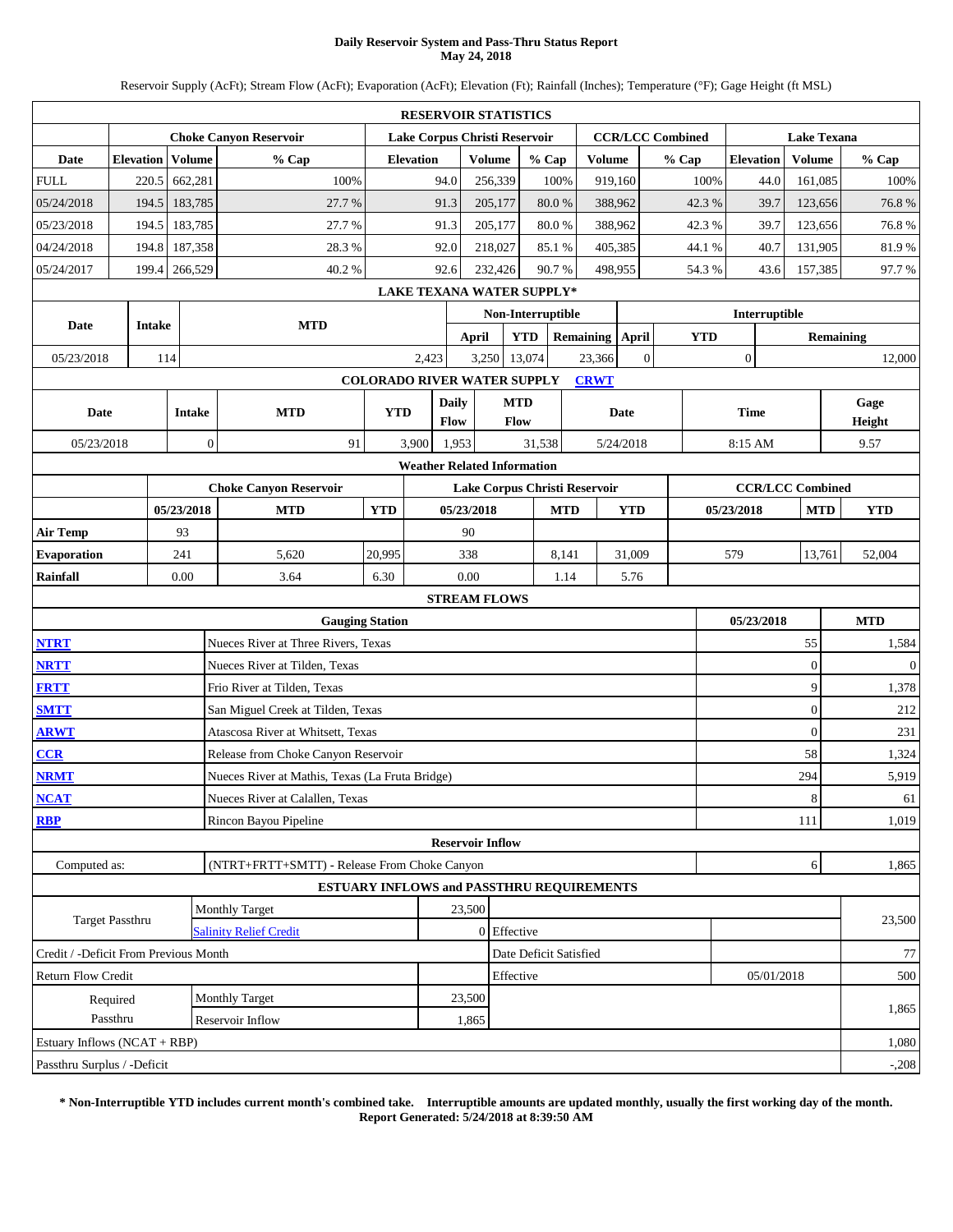### **Daily Reservoir System and Pass-Thru Status Report May 25, 2018**

Reservoir Supply (AcFt); Stream Flow (AcFt); Evaporation (AcFt); Elevation (Ft); Rainfall (Inches); Temperature (°F); Gage Height (ft MSL)

|                                                                                                                                                                                                                                                 |                      |        |               |                                                 |                                    |                  | <b>RESERVOIR STATISTICS</b> |               |                                  |       |                 |                |                         |            |                  |               |                    |  |                  |
|-------------------------------------------------------------------------------------------------------------------------------------------------------------------------------------------------------------------------------------------------|----------------------|--------|---------------|-------------------------------------------------|------------------------------------|------------------|-----------------------------|---------------|----------------------------------|-------|-----------------|----------------|-------------------------|------------|------------------|---------------|--------------------|--|------------------|
|                                                                                                                                                                                                                                                 |                      |        |               | <b>Choke Canyon Reservoir</b>                   |                                    |                  |                             |               | Lake Corpus Christi Reservoir    |       |                 |                | <b>CCR/LCC Combined</b> |            |                  |               | <b>Lake Texana</b> |  |                  |
| Date                                                                                                                                                                                                                                            | <b>Elevation</b>     |        | Volume        | % Cap                                           |                                    | <b>Elevation</b> |                             | <b>Volume</b> | % Cap                            |       | <b>Volume</b>   |                | % Cap                   |            | <b>Elevation</b> |               | Volume             |  | % Cap            |
| <b>FULL</b>                                                                                                                                                                                                                                     |                      | 220.5  | 662,281       | 100%                                            |                                    | 94.0             |                             | 256,339       |                                  | 100%  | 919,160         |                |                         | 100%       |                  | 44.0          | 161,085            |  | 100%             |
| 05/25/2018                                                                                                                                                                                                                                      |                      | 194.4  | 183,785       | 27.7 %                                          |                                    | 91.2             |                             | 203,365       | 79.3%                            |       | 387,150         |                |                         | 42.1 %     |                  | 39.7          | 123,656            |  | 76.8%            |
| 05/24/2018                                                                                                                                                                                                                                      |                      | 194.5  | 183,785       | 27.7%                                           |                                    | 91.3             |                             | 205,177       | 80.0%                            |       | 388,962         |                |                         | 42.3%      |                  | 39.7          | 123,656            |  | 76.8%            |
| 04/25/2018                                                                                                                                                                                                                                      |                      | 194.7  | 186,162       | 28.1%                                           |                                    | 92.0             |                             | 218,027       | 85.1%                            |       | 404,189         |                |                         | 44.0%      |                  | 40.7          | 131,905            |  | 81.9%            |
| 05/25/2017                                                                                                                                                                                                                                      |                      | 199.4  | 266,231       | 40.2%                                           |                                    | 92.5             |                             | 230,654       | 90.0%                            |       | 496,885         |                |                         | 54.1 %     |                  | 43.7          | 158,306            |  | 98.3%            |
|                                                                                                                                                                                                                                                 |                      |        |               |                                                 |                                    |                  |                             |               | <b>LAKE TEXANA WATER SUPPLY*</b> |       |                 |                |                         |            |                  |               |                    |  |                  |
| Date                                                                                                                                                                                                                                            |                      | Intake |               | <b>MTD</b>                                      |                                    |                  |                             |               | Non-Interruptible                |       |                 |                |                         |            |                  | Interruptible |                    |  |                  |
|                                                                                                                                                                                                                                                 |                      |        |               |                                                 |                                    |                  | <b>April</b>                |               | <b>YTD</b>                       |       | Remaining April |                |                         | <b>YTD</b> |                  |               |                    |  | <b>Remaining</b> |
| 05/24/2018                                                                                                                                                                                                                                      |                      | 114    |               |                                                 |                                    | 2,537            |                             | 3,250         | 13,188                           |       | 23,252          | $\overline{0}$ |                         |            | $\boldsymbol{0}$ |               |                    |  | 12,000           |
|                                                                                                                                                                                                                                                 |                      |        |               |                                                 | <b>COLORADO RIVER WATER SUPPLY</b> |                  |                             |               |                                  |       | <b>CRWT</b>     |                |                         |            |                  |               |                    |  |                  |
| Date                                                                                                                                                                                                                                            |                      |        | <b>Intake</b> | <b>MTD</b>                                      | <b>YTD</b>                         |                  | Daily<br>Flow               |               | <b>MTD</b><br>Flow               |       |                 | Date           |                         |            | <b>Time</b>      |               |                    |  | Gage<br>Height   |
| 05/24/2018                                                                                                                                                                                                                                      |                      |        | $\mathbf{0}$  | 91                                              |                                    | 3,900            | 2,283                       |               | 33,820                           |       |                 | 5/25/2018      |                         |            | 8:15 AM          |               |                    |  | 9.92             |
|                                                                                                                                                                                                                                                 |                      |        |               |                                                 |                                    |                  |                             |               |                                  |       |                 |                |                         |            |                  |               |                    |  |                  |
| <b>Weather Related Information</b><br><b>CCR/LCC Combined</b><br><b>Choke Canyon Reservoir</b><br>Lake Corpus Christi Reservoir<br>05/24/2018<br><b>MTD</b><br><b>YTD</b><br>05/24/2018<br><b>MTD</b><br><b>YTD</b><br>05/24/2018<br><b>MTD</b> |                      |        |               |                                                 |                                    |                  |                             |               |                                  |       |                 |                |                         |            |                  |               |                    |  |                  |
|                                                                                                                                                                                                                                                 |                      |        |               |                                                 |                                    |                  |                             |               |                                  |       |                 |                |                         |            | <b>YTD</b>       |               |                    |  |                  |
| 94<br>93<br><b>Air Temp</b>                                                                                                                                                                                                                     |                      |        |               |                                                 |                                    |                  |                             |               |                                  |       |                 |                |                         |            |                  |               |                    |  |                  |
| <b>Evaporation</b>                                                                                                                                                                                                                              |                      |        | 228           | 5,848                                           | 21,223                             |                  | 358                         |               |                                  | 8,499 |                 | 31,367         |                         |            | 586              |               | 14,347             |  | 52,590           |
| Rainfall                                                                                                                                                                                                                                        |                      |        | 0.00          | 3.64                                            | 6.30                               |                  | 0.00                        |               |                                  | 1.14  |                 | 5.76           |                         |            |                  |               |                    |  |                  |
|                                                                                                                                                                                                                                                 |                      |        |               |                                                 |                                    |                  | <b>STREAM FLOWS</b>         |               |                                  |       |                 |                |                         |            |                  |               |                    |  |                  |
|                                                                                                                                                                                                                                                 |                      |        |               | <b>Gauging Station</b>                          |                                    |                  |                             |               |                                  |       |                 |                |                         |            |                  | 05/24/2018    |                    |  | <b>MTD</b>       |
| <b>NTRT</b>                                                                                                                                                                                                                                     |                      |        |               | Nueces River at Three Rivers, Texas             |                                    |                  |                             |               |                                  |       |                 |                |                         |            |                  |               | 54                 |  | 1,638            |
| <b>NRTT</b>                                                                                                                                                                                                                                     |                      |        |               | Nueces River at Tilden, Texas                   |                                    |                  |                             |               |                                  |       |                 |                |                         |            |                  |               | $\overline{0}$     |  | $\mathbf{0}$     |
| <b>FRTT</b>                                                                                                                                                                                                                                     |                      |        |               | Frio River at Tilden, Texas                     |                                    |                  |                             |               |                                  |       |                 |                |                         |            |                  |               | $\overline{4}$     |  | 1,382            |
| <b>SMTT</b>                                                                                                                                                                                                                                     |                      |        |               | San Miguel Creek at Tilden, Texas               |                                    |                  |                             |               |                                  |       |                 |                |                         |            |                  |               | $\overline{0}$     |  | 212              |
| <b>ARWT</b>                                                                                                                                                                                                                                     |                      |        |               | Atascosa River at Whitsett, Texas               |                                    |                  |                             |               |                                  |       |                 |                |                         |            |                  |               | $\overline{0}$     |  | 231              |
| CCR                                                                                                                                                                                                                                             |                      |        |               | Release from Choke Canyon Reservoir             |                                    |                  |                             |               |                                  |       |                 |                |                         |            |                  |               | 58                 |  | 1,382            |
| <b>NRMT</b>                                                                                                                                                                                                                                     |                      |        |               | Nueces River at Mathis, Texas (La Fruta Bridge) |                                    |                  |                             |               |                                  |       |                 |                |                         |            |                  |               | 266                |  | 6,185            |
| <b>NCAT</b>                                                                                                                                                                                                                                     |                      |        |               | Nueces River at Calallen, Texas                 |                                    |                  |                             |               |                                  |       |                 |                |                         |            |                  |               | $\mathbf{0}$       |  | 61               |
| <b>RBP</b>                                                                                                                                                                                                                                      |                      |        |               | Rincon Bayou Pipeline                           |                                    |                  |                             |               |                                  |       |                 |                |                         |            |                  |               | 107                |  | 1,125            |
|                                                                                                                                                                                                                                                 |                      |        |               |                                                 |                                    |                  | <b>Reservoir Inflow</b>     |               |                                  |       |                 |                |                         |            |                  |               |                    |  |                  |
| Computed as:                                                                                                                                                                                                                                    |                      |        |               | (NTRT+FRTT+SMTT) - Release From Choke Canyon    |                                    |                  |                             |               |                                  |       |                 |                |                         |            |                  |               | $\mathbf{1}$       |  | 1,865            |
|                                                                                                                                                                                                                                                 |                      |        |               | ESTUARY INFLOWS and PASSTHRU REQUIREMENTS       |                                    |                  |                             |               |                                  |       |                 |                |                         |            |                  |               |                    |  |                  |
|                                                                                                                                                                                                                                                 | Target Passthru      |        |               | <b>Monthly Target</b>                           |                                    |                  | 23,500                      |               |                                  |       |                 |                |                         |            |                  |               |                    |  | 23,500           |
|                                                                                                                                                                                                                                                 |                      |        |               | <b>Salinity Relief Credit</b>                   |                                    |                  |                             | 0 Effective   |                                  |       |                 |                |                         |            |                  |               |                    |  |                  |
| Credit / -Deficit From Previous Month                                                                                                                                                                                                           |                      |        |               |                                                 |                                    |                  |                             |               | Date Deficit Satisfied           |       |                 |                |                         |            |                  |               |                    |  | 77               |
| <b>Return Flow Credit</b>                                                                                                                                                                                                                       |                      |        |               |                                                 |                                    |                  |                             | Effective     |                                  |       |                 |                |                         |            |                  | 05/01/2018    |                    |  | 500              |
|                                                                                                                                                                                                                                                 | Required<br>Passthru |        |               | Monthly Target                                  |                                    |                  | 23,500                      |               |                                  |       |                 |                |                         |            |                  |               |                    |  | 1,865            |
|                                                                                                                                                                                                                                                 |                      |        |               | Reservoir Inflow                                |                                    |                  | 1,865                       |               |                                  |       |                 |                |                         |            |                  |               |                    |  |                  |
| Estuary Inflows (NCAT + RBP)                                                                                                                                                                                                                    |                      |        |               |                                                 |                                    |                  |                             |               |                                  |       |                 |                |                         |            |                  |               |                    |  | 1,186            |
| Passthru Surplus / -Deficit                                                                                                                                                                                                                     |                      |        |               |                                                 |                                    |                  |                             |               |                                  |       |                 |                |                         |            |                  |               |                    |  | $-102$           |

**\* Non-Interruptible YTD includes current month's combined take. Interruptible amounts are updated monthly, usually the first working day of the month. Report Generated: 5/25/2018 at 9:15:43 AM**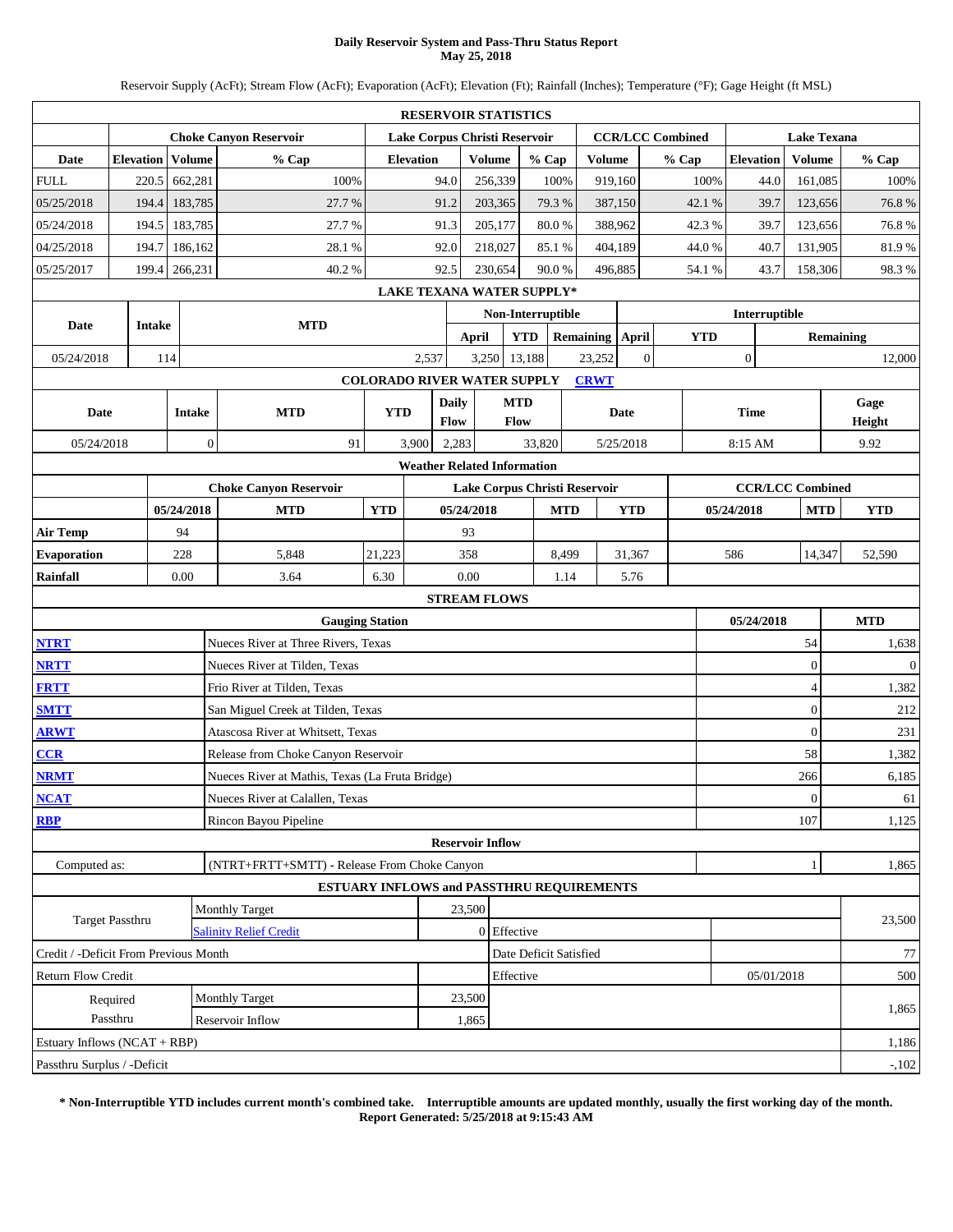### **Daily Reservoir System and Pass-Thru Status Report May 26, 2018**

Reservoir Supply (AcFt); Stream Flow (AcFt); Evaporation (AcFt); Elevation (Ft); Rainfall (Inches); Temperature (°F); Gage Height (ft MSL)

|                                                                                                                                                                                                                                                 |                      |        |               |                                                 |                                    |                  | <b>RESERVOIR STATISTICS</b>      |                    |                        |       |                 |                |                         |            |                  |               |                             |                  |
|-------------------------------------------------------------------------------------------------------------------------------------------------------------------------------------------------------------------------------------------------|----------------------|--------|---------------|-------------------------------------------------|------------------------------------|------------------|----------------------------------|--------------------|------------------------|-------|-----------------|----------------|-------------------------|------------|------------------|---------------|-----------------------------|------------------|
|                                                                                                                                                                                                                                                 |                      |        |               | <b>Choke Canyon Reservoir</b>                   |                                    |                  | Lake Corpus Christi Reservoir    |                    |                        |       |                 |                | <b>CCR/LCC Combined</b> |            |                  |               | <b>Lake Texana</b>          |                  |
| Date                                                                                                                                                                                                                                            | <b>Elevation</b>     |        | Volume        | % Cap                                           |                                    | <b>Elevation</b> |                                  | <b>Volume</b>      | % Cap                  |       | <b>Volume</b>   |                | % Cap                   |            | <b>Elevation</b> |               | Volume                      | % Cap            |
| <b>FULL</b>                                                                                                                                                                                                                                     | 220.5                |        | 662,281       | 100%                                            |                                    | 94.0             |                                  | 256,339            | 100%                   |       | 919,160         |                |                         | 100%       |                  | 44.0          | 161,085                     | 100%             |
| 05/26/2018                                                                                                                                                                                                                                      | 194.5                |        | 183,785       | 27.7 %                                          |                                    | 91.2             |                                  | 203,365            | 79.3%                  |       | 387,150         |                |                         | 42.1 %     |                  | 39.7          | 123,656                     | 76.8%            |
| 05/25/2018                                                                                                                                                                                                                                      | 194.4                |        | 183,785       | 27.7%                                           |                                    | 91.2             |                                  | 203,365            | 79.3%                  |       | 387,150         |                |                         | 42.1 %     |                  | 39.7          | 123,656                     | 76.8%            |
| 04/26/2018                                                                                                                                                                                                                                      | 194.7                |        | 186,162       | 28.1%                                           |                                    | 92.0             |                                  | 218,027            | 85.1%                  |       | 404,189         |                |                         | 44.0%      |                  | 40.6          | 131,068                     | 81.4%            |
| 05/26/2017                                                                                                                                                                                                                                      | 199.3                |        | 265,634       | 40.1%                                           |                                    | 92.5             |                                  | 230,654            | 90.0%                  |       | 496,288         |                |                         | 54.0%      |                  | 43.7          | 158,306                     | 98.3%            |
|                                                                                                                                                                                                                                                 |                      |        |               |                                                 |                                    |                  | <b>LAKE TEXANA WATER SUPPLY*</b> |                    |                        |       |                 |                |                         |            |                  |               |                             |                  |
| Date                                                                                                                                                                                                                                            |                      | Intake |               | <b>MTD</b>                                      |                                    |                  |                                  |                    | Non-Interruptible      |       |                 |                |                         |            |                  | Interruptible |                             |                  |
|                                                                                                                                                                                                                                                 |                      |        |               |                                                 |                                    |                  | <b>April</b>                     |                    | <b>YTD</b>             |       | Remaining April |                |                         | <b>YTD</b> |                  |               | <b>Remaining</b>            |                  |
| 05/25/2018                                                                                                                                                                                                                                      |                      | 114    |               |                                                 |                                    | 2,651            | 3,250                            |                    | 13,302                 |       | 23,138          | $\overline{0}$ |                         |            | $\boldsymbol{0}$ |               |                             | 12,000           |
|                                                                                                                                                                                                                                                 |                      |        |               |                                                 | <b>COLORADO RIVER WATER SUPPLY</b> |                  |                                  |                    |                        |       | <b>CRWT</b>     |                |                         |            |                  |               |                             |                  |
| Date                                                                                                                                                                                                                                            |                      |        | <b>Intake</b> | <b>MTD</b>                                      | <b>YTD</b>                         |                  | <b>Daily</b><br>Flow             | <b>MTD</b><br>Flow |                        |       |                 | Date           |                         |            | <b>Time</b>      |               |                             | Gage<br>Height   |
| 05/25/2018                                                                                                                                                                                                                                      |                      |        | $\mathbf{0}$  | 91                                              |                                    | 3,900            | 2,501                            |                    | 36,322                 |       |                 | 5/26/2018      |                         |            | 7:15 AM          |               |                             | 9.95             |
|                                                                                                                                                                                                                                                 |                      |        |               |                                                 |                                    |                  |                                  |                    |                        |       |                 |                |                         |            |                  |               |                             |                  |
| <b>Weather Related Information</b><br><b>CCR/LCC Combined</b><br><b>Choke Canyon Reservoir</b><br>Lake Corpus Christi Reservoir<br>05/25/2018<br><b>MTD</b><br><b>YTD</b><br>05/25/2018<br><b>MTD</b><br><b>YTD</b><br>05/25/2018<br><b>MTD</b> |                      |        |               |                                                 |                                    |                  |                                  |                    |                        |       |                 |                |                         |            |                  |               |                             |                  |
| 94                                                                                                                                                                                                                                              |                      |        |               |                                                 |                                    |                  |                                  |                    |                        |       |                 |                |                         |            |                  |               |                             | <b>YTD</b>       |
| <b>Air Temp</b>                                                                                                                                                                                                                                 |                      |        |               |                                                 |                                    |                  | 95                               |                    |                        |       |                 |                |                         |            |                  |               |                             |                  |
| <b>Evaporation</b>                                                                                                                                                                                                                              |                      |        | 269           | 6,117                                           | 21,492                             |                  | 369                              |                    |                        | 8,868 |                 | 31,736         |                         |            | 638              |               | 14,985                      | 53,228           |
| Rainfall                                                                                                                                                                                                                                        |                      |        | 0.00          | 3.64                                            | 6.30                               |                  | 0.00                             |                    |                        | 1.14  |                 | 5.76           |                         |            |                  |               |                             |                  |
|                                                                                                                                                                                                                                                 |                      |        |               |                                                 |                                    |                  | <b>STREAM FLOWS</b>              |                    |                        |       |                 |                |                         |            |                  |               |                             |                  |
|                                                                                                                                                                                                                                                 |                      |        |               | <b>Gauging Station</b>                          |                                    |                  |                                  |                    |                        |       |                 |                |                         |            | 05/25/2018       |               |                             | <b>MTD</b>       |
| <b>NTRT</b>                                                                                                                                                                                                                                     |                      |        |               | Nueces River at Three Rivers, Texas             |                                    |                  |                                  |                    |                        |       |                 |                |                         |            |                  |               | 54                          | 1,692            |
| <b>NRTT</b>                                                                                                                                                                                                                                     |                      |        |               | Nueces River at Tilden, Texas                   |                                    |                  |                                  |                    |                        |       |                 |                |                         |            |                  |               | $\overline{0}$              | $\mathbf{0}$     |
| <b>FRTT</b>                                                                                                                                                                                                                                     |                      |        |               | Frio River at Tilden, Texas                     |                                    |                  |                                  |                    |                        |       |                 |                |                         |            |                  |               | 3                           | 1,385            |
| <b>SMTT</b>                                                                                                                                                                                                                                     |                      |        |               | San Miguel Creek at Tilden, Texas               |                                    |                  |                                  |                    |                        |       |                 |                |                         |            |                  |               | $\overline{0}$              | 212              |
| <b>ARWT</b>                                                                                                                                                                                                                                     |                      |        |               | Atascosa River at Whitsett, Texas               |                                    |                  |                                  |                    |                        |       |                 |                |                         |            |                  |               | $\overline{0}$              | 231              |
| CCR                                                                                                                                                                                                                                             |                      |        |               | Release from Choke Canyon Reservoir             |                                    |                  |                                  |                    |                        |       |                 |                |                         |            |                  |               | 58                          | 1,439            |
| <b>NRMT</b>                                                                                                                                                                                                                                     |                      |        |               | Nueces River at Mathis, Texas (La Fruta Bridge) |                                    |                  |                                  |                    |                        |       |                 |                |                         |            |                  |               | 156                         | 6,341            |
| <b>NCAT</b>                                                                                                                                                                                                                                     |                      |        |               | Nueces River at Calallen, Texas                 |                                    |                  |                                  |                    |                        |       |                 |                |                         |            |                  |               | $\mathbf{0}$                | 62               |
| <b>RBP</b>                                                                                                                                                                                                                                      |                      |        |               | Rincon Bayou Pipeline                           |                                    |                  |                                  |                    |                        |       |                 |                |                         |            |                  |               | 105                         | 1,230            |
|                                                                                                                                                                                                                                                 |                      |        |               |                                                 |                                    |                  | <b>Reservoir Inflow</b>          |                    |                        |       |                 |                |                         |            |                  |               |                             |                  |
| Computed as:                                                                                                                                                                                                                                    |                      |        |               | (NTRT+FRTT+SMTT) - Release From Choke Canyon    |                                    |                  |                                  |                    |                        |       |                 |                |                         |            |                  |               | $\ensuremath{\mathfrak{Z}}$ | 1,869            |
|                                                                                                                                                                                                                                                 |                      |        |               | ESTUARY INFLOWS and PASSTHRU REQUIREMENTS       |                                    |                  |                                  |                    |                        |       |                 |                |                         |            |                  |               |                             |                  |
|                                                                                                                                                                                                                                                 | Target Passthru      |        |               | <b>Monthly Target</b>                           |                                    |                  | 23,500                           |                    |                        |       |                 |                |                         |            |                  |               |                             | 23,500           |
|                                                                                                                                                                                                                                                 |                      |        |               | <b>Salinity Relief Credit</b>                   |                                    |                  |                                  | 0 Effective        |                        |       |                 |                |                         |            |                  |               |                             |                  |
| Credit / -Deficit From Previous Month<br><b>Return Flow Credit</b>                                                                                                                                                                              |                      |        |               |                                                 |                                    |                  |                                  | Effective          | Date Deficit Satisfied |       |                 |                |                         |            |                  | 05/01/2018    |                             | 77<br>500        |
|                                                                                                                                                                                                                                                 |                      |        |               | Monthly Target                                  |                                    |                  | 23,500                           |                    |                        |       |                 |                |                         |            |                  |               |                             |                  |
|                                                                                                                                                                                                                                                 | Required<br>Passthru |        |               | Reservoir Inflow                                |                                    |                  | 1,869                            |                    |                        |       |                 |                |                         |            |                  |               |                             | 1,869            |
| Estuary Inflows (NCAT + RBP)                                                                                                                                                                                                                    |                      |        |               |                                                 |                                    |                  |                                  |                    |                        |       |                 |                |                         |            |                  |               |                             | 1,292            |
| Passthru Surplus / -Deficit                                                                                                                                                                                                                     |                      |        |               |                                                 |                                    |                  |                                  |                    |                        |       |                 |                |                         |            |                  |               |                             | $\boldsymbol{0}$ |
|                                                                                                                                                                                                                                                 |                      |        |               |                                                 |                                    |                  |                                  |                    |                        |       |                 |                |                         |            |                  |               |                             |                  |

**\* Non-Interruptible YTD includes current month's combined take. Interruptible amounts are updated monthly, usually the first working day of the month. Report Generated: 5/26/2018 at 8:07:45 AM**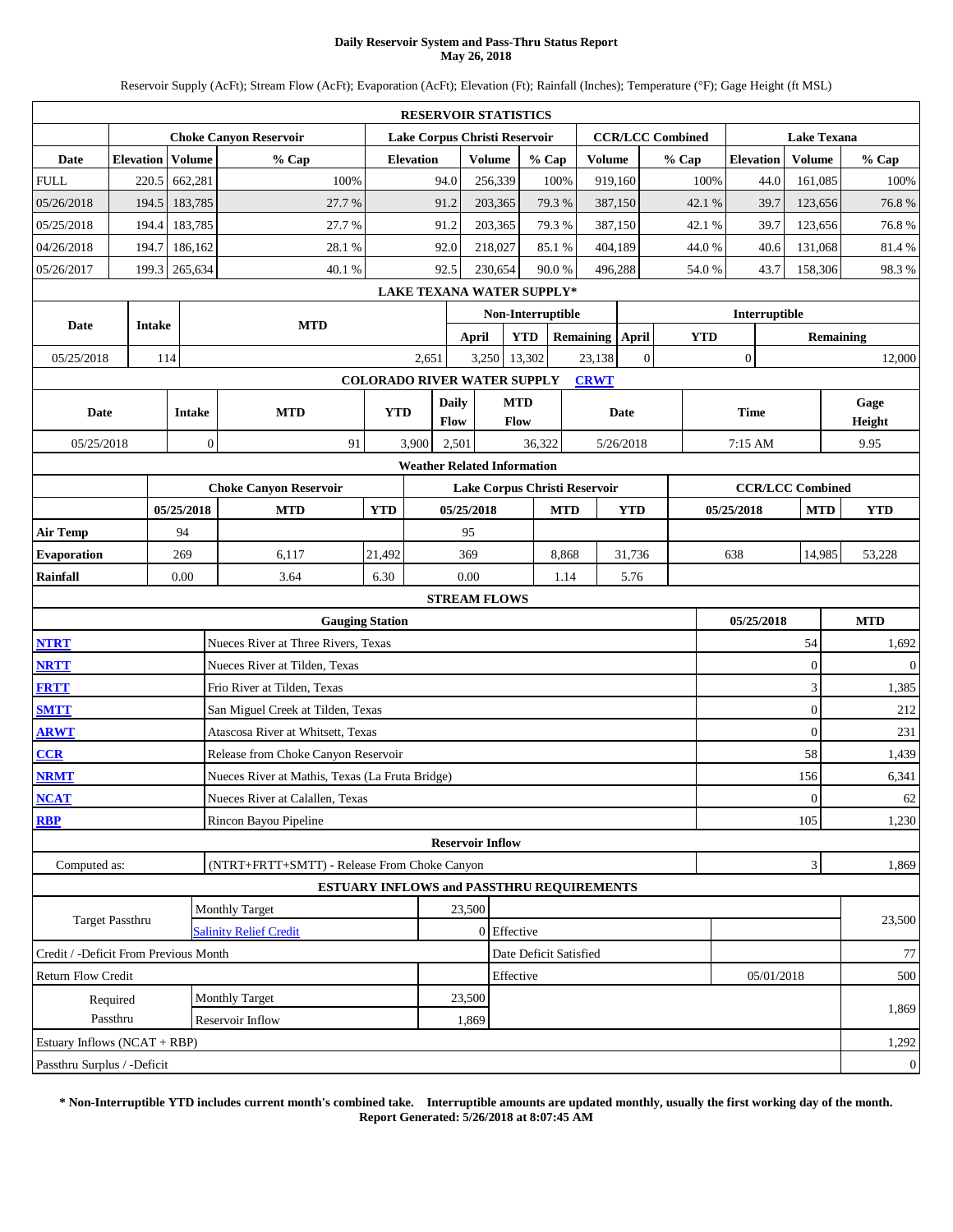### **Daily Reservoir System and Pass-Thru Status Report May 27, 2018**

Reservoir Supply (AcFt); Stream Flow (AcFt); Evaporation (AcFt); Elevation (Ft); Rainfall (Inches); Temperature (°F); Gage Height (ft MSL)

|                                                                                                                                                                                                                                                 |                  |        |               |                                                 |                                    |                  | <b>RESERVOIR STATISTICS</b>   |                    |                        |       |                 |                |                         |            |                  |               |                    |  |                  |
|-------------------------------------------------------------------------------------------------------------------------------------------------------------------------------------------------------------------------------------------------|------------------|--------|---------------|-------------------------------------------------|------------------------------------|------------------|-------------------------------|--------------------|------------------------|-------|-----------------|----------------|-------------------------|------------|------------------|---------------|--------------------|--|------------------|
|                                                                                                                                                                                                                                                 |                  |        |               | <b>Choke Canyon Reservoir</b>                   |                                    |                  | Lake Corpus Christi Reservoir |                    |                        |       |                 |                | <b>CCR/LCC Combined</b> |            |                  |               | <b>Lake Texana</b> |  |                  |
| Date                                                                                                                                                                                                                                            | <b>Elevation</b> |        | Volume        | % Cap                                           |                                    | <b>Elevation</b> |                               | <b>Volume</b>      | % Cap                  |       | <b>Volume</b>   |                | % Cap                   |            | <b>Elevation</b> |               | Volume             |  | % Cap            |
| <b>FULL</b>                                                                                                                                                                                                                                     | 220.5            |        | 662,281       | 100%                                            |                                    | 94.0             |                               | 256,339            | 100%                   |       | 919,160         |                |                         | 100%       |                  | 44.0          | 161,085            |  | 100%             |
| 05/27/2018                                                                                                                                                                                                                                      | 194.4            |        | 182,602       | 27.5 %                                          |                                    | 91.2             |                               | 203,365            | 79.3%                  |       | 385,967         |                |                         | 42.0%      |                  | 39.7          | 123,656            |  | 76.8%            |
| 05/26/2018                                                                                                                                                                                                                                      | 194.5            |        | 183,785       | 27.7 %                                          |                                    | 91.2             |                               | 203,365            | 79.3%                  |       | 387,150         |                |                         | 42.1 %     |                  | 39.7          | 123,656            |  | 76.8%            |
| 04/27/2018                                                                                                                                                                                                                                      | 194.7            |        | 186,162       | 28.1%                                           |                                    | 92.0             |                               | 218,027            | 85.1%                  |       | 404,189         |                |                         | 44.0%      |                  | 40.6          | 131,068            |  | 81.4%            |
| 05/27/2017                                                                                                                                                                                                                                      | 199.4            |        | 265,932       | 40.1%                                           |                                    | 92.5             |                               | 230,124            | 89.8%                  |       | 496.056         |                |                         | 54.0%      |                  | 43.7          | 158,306            |  | 98.3%            |
|                                                                                                                                                                                                                                                 |                  |        |               |                                                 |                                    |                  | LAKE TEXANA WATER SUPPLY*     |                    |                        |       |                 |                |                         |            |                  |               |                    |  |                  |
| Date                                                                                                                                                                                                                                            |                  | Intake |               | <b>MTD</b>                                      |                                    |                  |                               |                    | Non-Interruptible      |       |                 |                |                         |            |                  | Interruptible |                    |  |                  |
|                                                                                                                                                                                                                                                 |                  |        |               |                                                 |                                    |                  | <b>April</b>                  |                    | <b>YTD</b>             |       | Remaining April |                |                         | <b>YTD</b> |                  |               |                    |  | <b>Remaining</b> |
| 05/26/2018                                                                                                                                                                                                                                      |                  | 114    |               |                                                 |                                    | 2,765            | 3,250                         |                    | 13,416                 |       | 23,024          | $\overline{0}$ |                         |            | $\boldsymbol{0}$ |               |                    |  | 12,000           |
|                                                                                                                                                                                                                                                 |                  |        |               |                                                 | <b>COLORADO RIVER WATER SUPPLY</b> |                  |                               |                    |                        |       | <b>CRWT</b>     |                |                         |            |                  |               |                    |  |                  |
| Date                                                                                                                                                                                                                                            |                  |        | <b>Intake</b> | <b>MTD</b>                                      | <b>YTD</b>                         |                  | <b>Daily</b><br>Flow          | <b>MTD</b><br>Flow |                        |       |                 | Date           |                         |            | <b>Time</b>      |               |                    |  | Gage<br>Height   |
| 05/26/2018                                                                                                                                                                                                                                      |                  |        | $\mathbf{0}$  | 91                                              |                                    | 3,900            | 2,442                         |                    | 38,763                 |       |                 | 5/27/2018      |                         |            | 7:15 AM          |               |                    |  | 9.84             |
|                                                                                                                                                                                                                                                 |                  |        |               |                                                 |                                    |                  |                               |                    |                        |       |                 |                |                         |            |                  |               |                    |  |                  |
| <b>Weather Related Information</b><br><b>CCR/LCC Combined</b><br><b>Choke Canyon Reservoir</b><br>Lake Corpus Christi Reservoir<br>05/26/2018<br><b>MTD</b><br><b>YTD</b><br>05/26/2018<br><b>MTD</b><br><b>YTD</b><br>05/26/2018<br><b>MTD</b> |                  |        |               |                                                 |                                    |                  |                               |                    |                        |       |                 |                |                         |            |                  |               |                    |  |                  |
| 97                                                                                                                                                                                                                                              |                  |        |               |                                                 |                                    |                  |                               |                    |                        |       |                 |                |                         |            |                  | <b>YTD</b>    |                    |  |                  |
| <b>Air Temp</b>                                                                                                                                                                                                                                 |                  |        |               |                                                 |                                    |                  | 95                            |                    |                        |       |                 |                |                         |            |                  |               |                    |  |                  |
| <b>Evaporation</b>                                                                                                                                                                                                                              |                  |        | 296           | 6,413                                           | 21,788                             |                  | 453                           |                    |                        | 9,321 |                 | 32,189         |                         |            | 749              |               | 15,734             |  | 53,977           |
| Rainfall                                                                                                                                                                                                                                        |                  |        | 0.00          | 3.64                                            | 6.30                               |                  | 0.00                          |                    |                        | 1.14  |                 | 5.76           |                         |            |                  |               |                    |  |                  |
|                                                                                                                                                                                                                                                 |                  |        |               |                                                 |                                    |                  | <b>STREAM FLOWS</b>           |                    |                        |       |                 |                |                         |            |                  |               |                    |  |                  |
|                                                                                                                                                                                                                                                 |                  |        |               | <b>Gauging Station</b>                          |                                    |                  |                               |                    |                        |       |                 |                |                         |            |                  | 05/26/2018    |                    |  | <b>MTD</b>       |
| <b>NTRT</b>                                                                                                                                                                                                                                     |                  |        |               | Nueces River at Three Rivers, Texas             |                                    |                  |                               |                    |                        |       |                 |                |                         |            |                  |               | 53                 |  | 1,745            |
| <b>NRTT</b>                                                                                                                                                                                                                                     |                  |        |               | Nueces River at Tilden, Texas                   |                                    |                  |                               |                    |                        |       |                 |                |                         |            |                  |               | $\theta$           |  | $\mathbf{0}$     |
| <b>FRTT</b>                                                                                                                                                                                                                                     |                  |        |               | Frio River at Tilden, Texas                     |                                    |                  |                               |                    |                        |       |                 |                |                         |            |                  |               | 2                  |  | 1,387            |
| <b>SMTT</b>                                                                                                                                                                                                                                     |                  |        |               | San Miguel Creek at Tilden, Texas               |                                    |                  |                               |                    |                        |       |                 |                |                         |            |                  |               | $\overline{0}$     |  | 212              |
| <b>ARWT</b>                                                                                                                                                                                                                                     |                  |        |               | Atascosa River at Whitsett, Texas               |                                    |                  |                               |                    |                        |       |                 |                |                         |            |                  |               | $\overline{4}$     |  | 235              |
| CCR                                                                                                                                                                                                                                             |                  |        |               | Release from Choke Canyon Reservoir             |                                    |                  |                               |                    |                        |       |                 |                |                         |            |                  |               | 58                 |  | 1,497            |
| <b>NRMT</b>                                                                                                                                                                                                                                     |                  |        |               | Nueces River at Mathis, Texas (La Fruta Bridge) |                                    |                  |                               |                    |                        |       |                 |                |                         |            |                  |               | 165                |  | 6,506            |
| <b>NCAT</b>                                                                                                                                                                                                                                     |                  |        |               | Nueces River at Calallen, Texas                 |                                    |                  |                               |                    |                        |       |                 |                |                         |            |                  |               | $\vert 0 \vert$    |  | 62               |
| <b>RBP</b>                                                                                                                                                                                                                                      |                  |        |               | Rincon Bayou Pipeline                           |                                    |                  |                               |                    |                        |       |                 |                |                         |            |                  |               | 46                 |  | 1,276            |
|                                                                                                                                                                                                                                                 |                  |        |               |                                                 |                                    |                  | <b>Reservoir Inflow</b>       |                    |                        |       |                 |                |                         |            |                  |               |                    |  |                  |
| Computed as:                                                                                                                                                                                                                                    |                  |        |               | (NTRT+FRTT+SMTT) - Release From Choke Canyon    |                                    |                  |                               |                    |                        |       |                 |                |                         |            |                  |               | 6                  |  | 1,875            |
|                                                                                                                                                                                                                                                 |                  |        |               | ESTUARY INFLOWS and PASSTHRU REQUIREMENTS       |                                    |                  |                               |                    |                        |       |                 |                |                         |            |                  |               |                    |  |                  |
|                                                                                                                                                                                                                                                 | Target Passthru  |        |               | <b>Monthly Target</b>                           |                                    |                  | 23,500                        |                    |                        |       |                 |                |                         |            |                  |               |                    |  | 23,500           |
|                                                                                                                                                                                                                                                 |                  |        |               | <b>Salinity Relief Credit</b>                   |                                    |                  |                               | 0 Effective        |                        |       |                 |                |                         |            |                  |               |                    |  |                  |
| Credit / -Deficit From Previous Month                                                                                                                                                                                                           |                  |        |               |                                                 |                                    |                  |                               |                    | Date Deficit Satisfied |       |                 |                |                         |            |                  |               |                    |  | 77               |
| <b>Return Flow Credit</b>                                                                                                                                                                                                                       |                  |        |               |                                                 |                                    |                  |                               | Effective          |                        |       |                 |                |                         |            |                  | 05/01/2018    |                    |  | 500              |
|                                                                                                                                                                                                                                                 | Required         |        |               | Monthly Target                                  |                                    |                  | 23,500                        |                    |                        |       |                 |                |                         |            |                  |               |                    |  | 1,875            |
|                                                                                                                                                                                                                                                 | Passthru         |        |               | Reservoir Inflow                                |                                    |                  | 1,875                         |                    |                        |       |                 |                |                         |            |                  |               |                    |  |                  |
| Estuary Inflows (NCAT + RBP)                                                                                                                                                                                                                    |                  |        |               |                                                 |                                    |                  |                               |                    |                        |       |                 |                |                         |            |                  |               |                    |  | 1,338            |
| Passthru Surplus / -Deficit                                                                                                                                                                                                                     |                  |        |               |                                                 |                                    |                  |                               |                    |                        |       |                 |                |                         |            |                  |               |                    |  | $40\,$           |

**\* Non-Interruptible YTD includes current month's combined take. Interruptible amounts are updated monthly, usually the first working day of the month. Report Generated: 5/27/2018 at 8:12:32 AM**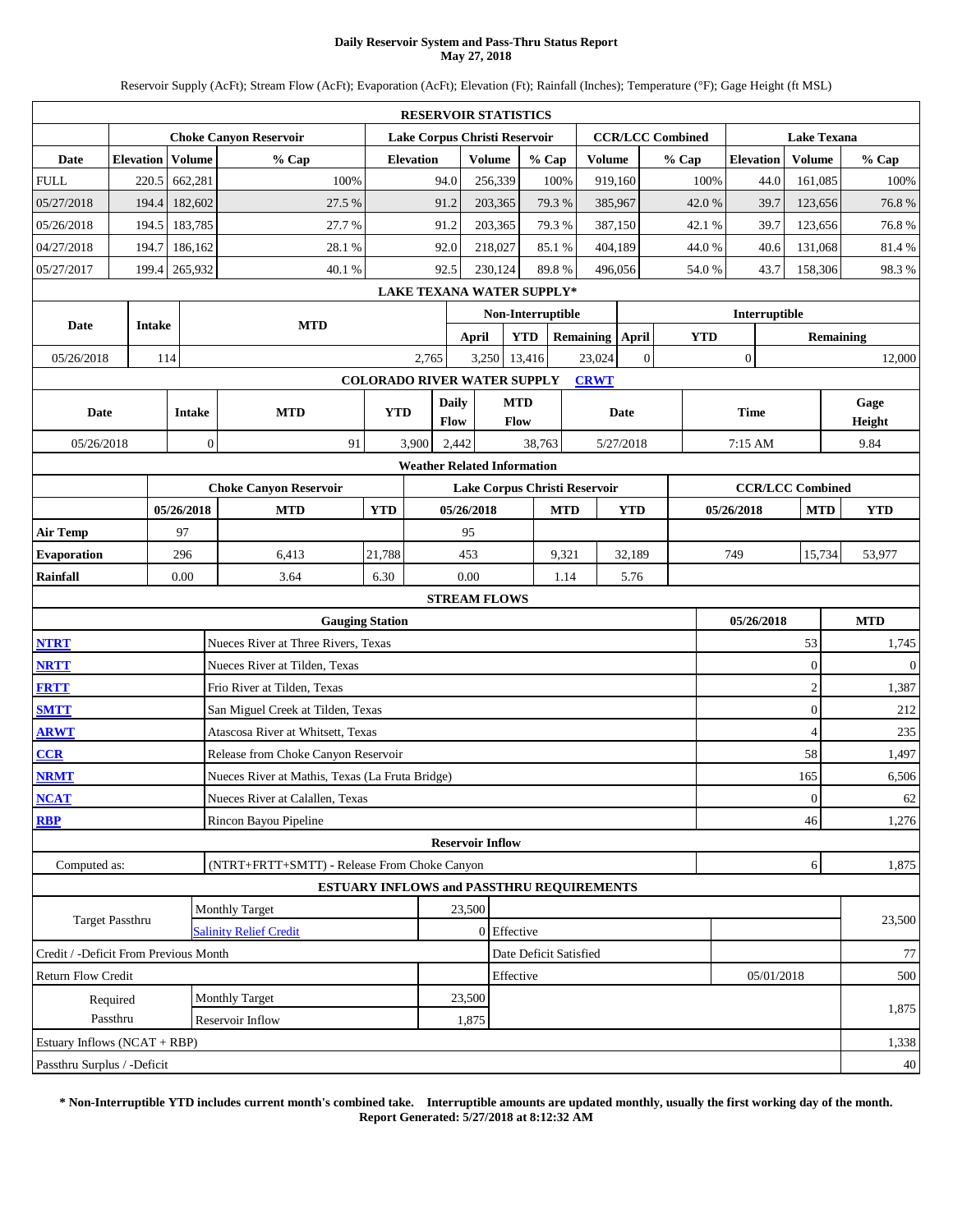### **Daily Reservoir System and Pass-Thru Status Report May 28, 2018**

Reservoir Supply (AcFt); Stream Flow (AcFt); Evaporation (AcFt); Elevation (Ft); Rainfall (Inches); Temperature (°F); Gage Height (ft MSL)

|                                       |                                                                        |               |              |                                                 |                                    |                  | <b>RESERVOIR STATISTICS</b>        |                           |                               |                 |               |                |                         |            |                  |             |                         |                    |              |  |
|---------------------------------------|------------------------------------------------------------------------|---------------|--------------|-------------------------------------------------|------------------------------------|------------------|------------------------------------|---------------------------|-------------------------------|-----------------|---------------|----------------|-------------------------|------------|------------------|-------------|-------------------------|--------------------|--------------|--|
|                                       | <b>Choke Canyon Reservoir</b><br>Lake Corpus Christi Reservoir         |               |              |                                                 |                                    |                  |                                    |                           |                               |                 |               |                | <b>CCR/LCC Combined</b> |            |                  |             |                         | <b>Lake Texana</b> |              |  |
| Date                                  | <b>Elevation</b>                                                       |               | Volume       | % Cap                                           |                                    | <b>Elevation</b> |                                    | <b>Volume</b>             | % Cap                         |                 | <b>Volume</b> |                | % Cap                   |            | <b>Elevation</b> |             | Volume                  |                    | % Cap        |  |
| <b>FULL</b>                           | 220.5                                                                  |               | 662,281      | 100%                                            |                                    | 94.0             |                                    | 256,339                   | 100%                          |                 | 919,160       |                |                         | 100%       |                  | 44.0        | 161,085                 |                    | 100%         |  |
| 05/28/2018                            | 194.4                                                                  |               | 182,602      | 27.5 %                                          |                                    | 91.1             |                                    | 201,561                   | 78.6%                         |                 | 384,163       |                |                         | 41.8%      |                  | 39.7        | 123,656                 |                    | 76.8%        |  |
| 05/27/2018                            | 194.4                                                                  |               | 182,602      | 27.5 %                                          |                                    | 91.2             |                                    | 203,365                   | 79.3%                         |                 | 385,967       |                |                         | 42.0%      |                  | 39.7        | 123,656                 |                    | 76.8%        |  |
| 04/28/2018                            | 194.7                                                                  |               | 186,162      | 28.1%                                           |                                    | 91.9             |                                    | 216,174                   | 84.3 %                        |                 | 402,336       |                |                         | 43.8%      |                  | 40.6        | 131,068                 |                    | 81.4%        |  |
| 05/28/2017                            | 199.4                                                                  |               | 266,529      | 40.2%                                           |                                    | 92.5             |                                    | 230.301                   | 89.8%                         |                 | 496,830       |                |                         | 54.1 %     |                  | 43.7        | 158,306                 |                    | 98.3%        |  |
|                                       | <b>LAKE TEXANA WATER SUPPLY*</b><br>Non-Interruptible<br>Interruptible |               |              |                                                 |                                    |                  |                                    |                           |                               |                 |               |                |                         |            |                  |             |                         |                    |              |  |
| Date                                  |                                                                        | Intake        |              | <b>MTD</b>                                      |                                    |                  |                                    |                           |                               |                 |               |                |                         |            |                  |             |                         |                    |              |  |
|                                       |                                                                        |               |              |                                                 |                                    | <b>April</b>     |                                    | <b>YTD</b>                |                               | Remaining April |               |                | <b>YTD</b>              |            |                  |             | <b>Remaining</b>        |                    |              |  |
| 05/27/2018                            |                                                                        | 114           |              |                                                 |                                    | 2,879            | 3,250                              |                           | 13,530                        |                 | 22,910        | $\overline{0}$ |                         |            | $\boldsymbol{0}$ |             |                         | 12,000             |              |  |
|                                       |                                                                        |               |              |                                                 | <b>COLORADO RIVER WATER SUPPLY</b> |                  |                                    |                           |                               |                 | <b>CRWT</b>   |                |                         |            |                  |             |                         |                    |              |  |
| Date                                  |                                                                        | <b>Intake</b> |              | <b>MTD</b>                                      | <b>YTD</b>                         |                  | <b>Daily</b><br>Flow               | <b>MTD</b><br><b>Flow</b> |                               |                 |               | Date           |                         |            |                  | <b>Time</b> |                         | Gage<br>Height     |              |  |
| 05/27/2018                            |                                                                        |               | $\mathbf{0}$ | 91                                              |                                    | 3,900            | 2,342                              |                           | 41,105                        |                 |               | 5/28/2018      |                         |            | 7:15 AM          |             |                         |                    | 9.64         |  |
|                                       |                                                                        |               |              |                                                 |                                    |                  | <b>Weather Related Information</b> |                           |                               |                 |               |                |                         |            |                  |             |                         |                    |              |  |
|                                       |                                                                        |               |              | <b>Choke Canyon Reservoir</b>                   |                                    |                  |                                    |                           | Lake Corpus Christi Reservoir |                 |               |                |                         |            |                  |             | <b>CCR/LCC Combined</b> |                    |              |  |
|                                       |                                                                        |               | 05/27/2018   | <b>MTD</b>                                      | <b>YTD</b>                         |                  | 05/27/2018                         |                           |                               | <b>MTD</b>      |               | <b>YTD</b>     |                         | 05/27/2018 |                  |             | <b>MTD</b>              |                    | <b>YTD</b>   |  |
| <b>Air Temp</b>                       |                                                                        |               | 97           |                                                 |                                    |                  | 96                                 |                           |                               |                 |               |                |                         |            |                  |             |                         |                    |              |  |
| <b>Evaporation</b>                    | 275<br>6,688<br>22,063<br>325<br>9,646<br>32,514<br>600<br>16,334      |               |              |                                                 |                                    |                  |                                    |                           |                               |                 | 54,577        |                |                         |            |                  |             |                         |                    |              |  |
| Rainfall                              | 0.00<br>3.64<br>6.30                                                   |               |              |                                                 |                                    |                  |                                    |                           |                               | 1.14<br>5.76    |               |                |                         |            |                  |             |                         |                    |              |  |
|                                       |                                                                        |               |              |                                                 |                                    |                  | <b>STREAM FLOWS</b>                |                           |                               |                 |               |                |                         |            |                  |             |                         |                    |              |  |
|                                       |                                                                        |               |              | <b>Gauging Station</b>                          |                                    |                  |                                    |                           |                               |                 |               |                |                         | 05/27/2018 |                  |             | <b>MTD</b>              |                    |              |  |
| <b>NTRT</b>                           |                                                                        |               |              | Nueces River at Three Rivers, Texas             |                                    |                  |                                    |                           |                               |                 |               |                |                         |            |                  |             | 53                      |                    | 1,798        |  |
| <b>NRTT</b>                           |                                                                        |               |              | Nueces River at Tilden, Texas                   |                                    |                  |                                    |                           |                               |                 |               |                |                         |            |                  |             | $\theta$                |                    | $\mathbf{0}$ |  |
| <b>FRTT</b>                           |                                                                        |               |              | Frio River at Tilden, Texas                     |                                    |                  |                                    |                           |                               |                 |               |                |                         |            |                  |             | 1                       |                    | 1,388        |  |
| <b>SMTT</b>                           |                                                                        |               |              | San Miguel Creek at Tilden, Texas               |                                    |                  |                                    |                           |                               |                 |               |                |                         |            |                  |             | $\overline{0}$          |                    | 212          |  |
| <b>ARWT</b>                           |                                                                        |               |              | Atascosa River at Whitsett, Texas               |                                    |                  |                                    |                           |                               |                 |               |                |                         |            |                  |             | 5                       |                    | $240\,$      |  |
| CCR                                   |                                                                        |               |              | Release from Choke Canyon Reservoir             |                                    |                  |                                    |                           |                               |                 |               |                |                         |            |                  |             | 58                      |                    | 1,554        |  |
| <b>NRMT</b>                           |                                                                        |               |              | Nueces River at Mathis, Texas (La Fruta Bridge) |                                    |                  |                                    |                           |                               |                 |               |                |                         |            |                  |             | 180                     |                    | 6,686        |  |
| <b>NCAT</b>                           |                                                                        |               |              | Nueces River at Calallen, Texas                 |                                    |                  |                                    |                           |                               |                 |               |                |                         |            |                  |             | $\mathbf{0}$            |                    | 62           |  |
| <b>RBP</b>                            |                                                                        |               |              | Rincon Bayou Pipeline                           |                                    |                  |                                    |                           |                               |                 |               |                |                         |            |                  |             | $\overline{0}$          |                    | 1,276        |  |
|                                       |                                                                        |               |              |                                                 |                                    |                  | <b>Reservoir Inflow</b>            |                           |                               |                 |               |                |                         |            |                  |             |                         |                    |              |  |
| Computed as:                          |                                                                        |               |              | (NTRT+FRTT+SMTT) - Release From Choke Canyon    |                                    |                  |                                    |                           |                               |                 |               |                |                         |            |                  |             | 6                       |                    | 1,881        |  |
|                                       |                                                                        |               |              | ESTUARY INFLOWS and PASSTHRU REQUIREMENTS       |                                    |                  |                                    |                           |                               |                 |               |                |                         |            |                  |             |                         |                    |              |  |
|                                       | Target Passthru                                                        |               |              | <b>Monthly Target</b>                           |                                    |                  | 23,500                             |                           |                               |                 |               |                |                         |            |                  |             |                         |                    | 23,500       |  |
|                                       |                                                                        |               |              | <b>Salinity Relief Credit</b>                   |                                    |                  |                                    | 0 Effective               |                               |                 |               |                |                         |            |                  |             |                         |                    |              |  |
| Credit / -Deficit From Previous Month |                                                                        |               |              |                                                 |                                    |                  |                                    |                           | Date Deficit Satisfied        |                 |               |                |                         |            |                  |             |                         |                    | 77           |  |
| <b>Return Flow Credit</b>             |                                                                        |               |              |                                                 |                                    |                  |                                    | Effective                 |                               |                 |               |                |                         |            |                  | 05/01/2018  |                         |                    | 500          |  |
|                                       | Required                                                               |               |              | Monthly Target                                  |                                    |                  | 23,500                             |                           |                               |                 |               |                |                         |            |                  |             |                         |                    | 1,881        |  |
|                                       | Passthru                                                               |               |              | Reservoir Inflow                                |                                    |                  | 1,881                              |                           |                               |                 |               |                |                         |            |                  |             |                         |                    |              |  |
| Estuary Inflows (NCAT + RBP)          |                                                                        |               |              |                                                 |                                    |                  |                                    |                           |                               |                 |               |                |                         |            |                  |             |                         |                    | 1,338        |  |
| Passthru Surplus / -Deficit           |                                                                        |               |              |                                                 |                                    |                  |                                    |                           |                               |                 |               |                |                         |            |                  |             |                         |                    | $34\,$       |  |

**\* Non-Interruptible YTD includes current month's combined take. Interruptible amounts are updated monthly, usually the first working day of the month. Report Generated: 5/28/2018 at 8:58:40 AM**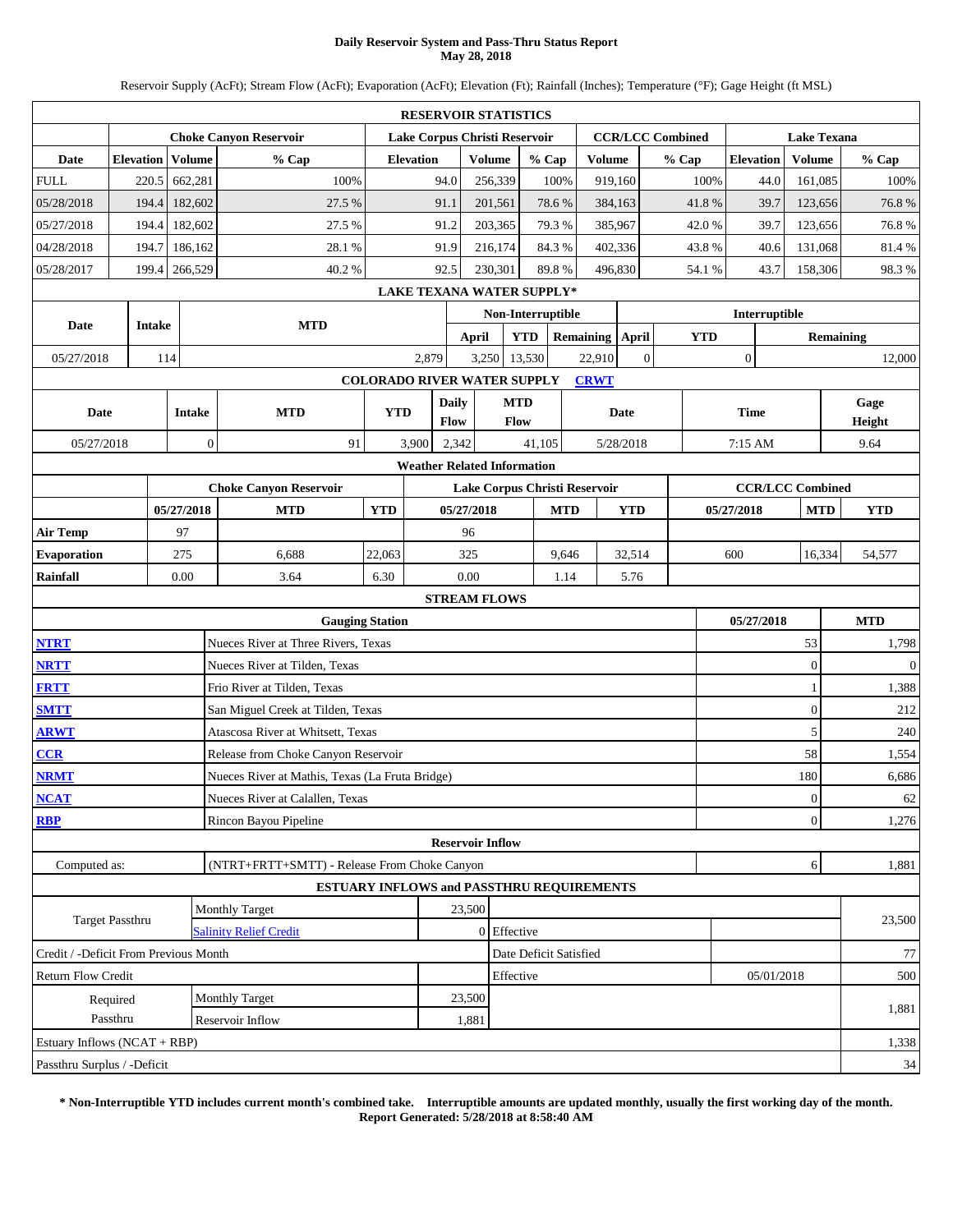### **Daily Reservoir System and Pass-Thru Status Report May 29, 2018**

Reservoir Supply (AcFt); Stream Flow (AcFt); Evaporation (AcFt); Elevation (Ft); Rainfall (Inches); Temperature (°F); Gage Height (ft MSL)

|                                       |                                                                                    |        |               |                                                 |                                    |       | <b>RESERVOIR STATISTICS</b>        |               |                           |        |                               |                         |                |               |                  |                    |                         |                  |              |  |
|---------------------------------------|------------------------------------------------------------------------------------|--------|---------------|-------------------------------------------------|------------------------------------|-------|------------------------------------|---------------|---------------------------|--------|-------------------------------|-------------------------|----------------|---------------|------------------|--------------------|-------------------------|------------------|--------------|--|
|                                       | <b>Choke Canyon Reservoir</b><br>Lake Corpus Christi Reservoir<br><b>Elevation</b> |        |               |                                                 |                                    |       |                                    |               |                           |        |                               | <b>CCR/LCC Combined</b> |                |               |                  | <b>Lake Texana</b> |                         |                  |              |  |
| Date                                  | <b>Elevation</b>                                                                   |        | Volume        | % Cap                                           |                                    |       |                                    | <b>Volume</b> | % Cap                     |        | <b>Volume</b>                 |                         | % Cap          |               | <b>Elevation</b> |                    | Volume                  |                  | % Cap        |  |
| <b>FULL</b>                           | 220.5                                                                              |        | 662,281       | 100%                                            |                                    | 94.0  |                                    | 256,339       |                           | 100%   | 919,160                       |                         |                | 100%          |                  | 44.0               | 161,085                 |                  | 100%         |  |
| 05/29/2018                            | 194.3                                                                              |        | 182,602       | 27.5 %                                          |                                    | 91.1  |                                    | 201,561       | 78.6%                     |        | 384,163                       |                         |                | 41.8%         |                  | 39.7               | 123,656                 |                  | 76.8%        |  |
| 05/28/2018                            | 194.4                                                                              |        | 182,602       | 27.5 %                                          |                                    | 91.1  |                                    | 201,561       | 78.6%                     |        | 384,163                       |                         |                | 41.8%         |                  | 39.7               | 123,656                 |                  | 76.8%        |  |
| 04/29/2018                            | 194.7                                                                              |        | 186,162       | 28.1%                                           |                                    | 91.9  |                                    | 216,174       | 84.3 %                    |        | 402,336                       |                         |                | 43.8%         |                  | 40.6               | 131,068                 |                  | 81.4%        |  |
| 05/29/2017                            | 199.4                                                                              |        | 266,231       | 40.2%                                           |                                    | 92.6  |                                    | 231,186       | 90.2%                     |        | 497,417                       |                         |                | 54.1 %        |                  | 43.7               | 158,306                 |                  | 98.3%        |  |
|                                       | LAKE TEXANA WATER SUPPLY*<br>Non-Interruptible                                     |        |               |                                                 |                                    |       |                                    |               |                           |        |                               |                         |                |               |                  |                    |                         |                  |              |  |
| Date                                  |                                                                                    | Intake |               | <b>MTD</b>                                      |                                    |       |                                    |               |                           |        |                               |                         |                | Interruptible |                  |                    |                         |                  |              |  |
|                                       |                                                                                    |        |               |                                                 |                                    |       | <b>April</b>                       |               | <b>YTD</b>                |        |                               | Remaining April         |                | <b>YTD</b>    |                  |                    |                         | <b>Remaining</b> |              |  |
| 05/28/2018                            |                                                                                    | 114    |               |                                                 |                                    | 2,993 |                                    | 3,250         | 13,644                    |        | 22,796                        |                         | $\overline{0}$ |               | $\boldsymbol{0}$ |                    |                         | 12,000           |              |  |
|                                       |                                                                                    |        |               |                                                 | <b>COLORADO RIVER WATER SUPPLY</b> |       |                                    |               |                           |        | <b>CRWT</b>                   |                         |                |               |                  |                    |                         |                  |              |  |
| Date                                  |                                                                                    |        | <b>Intake</b> | <b>MTD</b>                                      | <b>YTD</b>                         |       | <b>Daily</b><br>Flow               |               | <b>MTD</b><br><b>Flow</b> |        |                               | Date                    |                |               | <b>Time</b>      |                    |                         | Gage<br>Height   |              |  |
| 05/28/2018                            |                                                                                    |        | $\mathbf{0}$  | 91                                              |                                    | 3,900 | 2,184                              |               | 43,289                    |        |                               | 5/29/2018               |                |               | 7:15 AM          |                    |                         |                  | 9.47         |  |
|                                       |                                                                                    |        |               |                                                 |                                    |       | <b>Weather Related Information</b> |               |                           |        |                               |                         |                |               |                  |                    |                         |                  |              |  |
|                                       |                                                                                    |        |               | <b>Choke Canyon Reservoir</b>                   |                                    |       |                                    |               |                           |        | Lake Corpus Christi Reservoir |                         |                |               |                  |                    | <b>CCR/LCC Combined</b> |                  |              |  |
|                                       |                                                                                    |        | 05/28/2018    | <b>MTD</b>                                      | <b>YTD</b>                         |       | 05/28/2018                         |               | <b>MTD</b>                |        |                               | <b>YTD</b>              |                |               | 05/28/2018       |                    | <b>MTD</b>              |                  | <b>YTD</b>   |  |
| <b>Air Temp</b>                       |                                                                                    |        | 97            |                                                 |                                    |       | 95                                 |               |                           |        |                               |                         |                |               |                  |                    |                         |                  |              |  |
| <b>Evaporation</b>                    | 22,338<br>275<br>6,963<br>325<br>9,971<br>32,839<br>600                            |        |               |                                                 |                                    |       |                                    |               |                           | 16,934 |                               | 55,177                  |                |               |                  |                    |                         |                  |              |  |
| Rainfall                              | 0.00<br>3.64<br>6.30                                                               |        |               |                                                 |                                    |       |                                    |               |                           | 1.14   |                               | 5.76                    |                |               |                  |                    |                         |                  |              |  |
|                                       |                                                                                    |        |               |                                                 |                                    |       | <b>STREAM FLOWS</b>                |               |                           |        |                               |                         |                |               |                  |                    |                         |                  |              |  |
|                                       |                                                                                    |        |               | <b>Gauging Station</b>                          |                                    |       |                                    |               |                           |        |                               |                         |                | 05/28/2018    |                  |                    | <b>MTD</b>              |                  |              |  |
| <b>NTRT</b>                           |                                                                                    |        |               | Nueces River at Three Rivers, Texas             |                                    |       |                                    |               |                           |        |                               |                         |                |               |                  |                    | 57                      |                  | 1,855        |  |
| <b>NRTT</b>                           |                                                                                    |        |               | Nueces River at Tilden, Texas                   |                                    |       |                                    |               |                           |        |                               |                         |                |               |                  |                    | $\theta$                |                  | $\mathbf{0}$ |  |
| <b>FRTT</b>                           |                                                                                    |        |               | Frio River at Tilden, Texas                     |                                    |       |                                    |               |                           |        |                               |                         |                |               |                  |                    | 1                       |                  | 1,389        |  |
| <b>SMTT</b>                           |                                                                                    |        |               | San Miguel Creek at Tilden, Texas               |                                    |       |                                    |               |                           |        |                               |                         |                |               |                  |                    | $\overline{0}$          |                  | 212          |  |
| <b>ARWT</b>                           |                                                                                    |        |               | Atascosa River at Whitsett, Texas               |                                    |       |                                    |               |                           |        |                               |                         |                |               |                  |                    | 3                       |                  | 243          |  |
| CCR                                   |                                                                                    |        |               | Release from Choke Canyon Reservoir             |                                    |       |                                    |               |                           |        |                               |                         |                |               |                  |                    | 58                      |                  | 1,612        |  |
| <b>NRMT</b>                           |                                                                                    |        |               | Nueces River at Mathis, Texas (La Fruta Bridge) |                                    |       |                                    |               |                           |        |                               |                         |                |               |                  |                    | 198                     |                  | 6,885        |  |
| <b>NCAT</b>                           |                                                                                    |        |               | Nueces River at Calallen, Texas                 |                                    |       |                                    |               |                           |        |                               |                         |                |               |                  |                    | $\mathbf{0}$            |                  | 62           |  |
| <b>RBP</b>                            |                                                                                    |        |               | Rincon Bayou Pipeline                           |                                    |       |                                    |               |                           |        |                               |                         |                |               |                  |                    | $\overline{0}$          |                  | 1,276        |  |
|                                       |                                                                                    |        |               |                                                 |                                    |       | <b>Reservoir Inflow</b>            |               |                           |        |                               |                         |                |               |                  |                    |                         |                  |              |  |
| Computed as:                          |                                                                                    |        |               | (NTRT+FRTT+SMTT) - Release From Choke Canyon    |                                    |       |                                    |               |                           |        |                               |                         |                |               |                  |                    | $\mathbf{0}$            |                  | 1,881        |  |
|                                       |                                                                                    |        |               | ESTUARY INFLOWS and PASSTHRU REQUIREMENTS       |                                    |       |                                    |               |                           |        |                               |                         |                |               |                  |                    |                         |                  |              |  |
|                                       | Target Passthru                                                                    |        |               | <b>Monthly Target</b>                           |                                    |       | 23,500                             |               |                           |        |                               |                         |                |               |                  |                    |                         |                  | 23,500       |  |
|                                       |                                                                                    |        |               | <b>Salinity Relief Credit</b>                   |                                    |       |                                    | 0 Effective   |                           |        |                               |                         |                |               |                  |                    |                         |                  |              |  |
| Credit / -Deficit From Previous Month |                                                                                    |        |               |                                                 |                                    |       |                                    |               | Date Deficit Satisfied    |        |                               |                         |                |               |                  |                    |                         |                  | 77           |  |
| <b>Return Flow Credit</b>             |                                                                                    |        |               |                                                 |                                    |       |                                    | Effective     |                           |        |                               |                         |                |               |                  | 05/01/2018         |                         |                  | 500          |  |
|                                       | Required<br>Passthru                                                               |        |               | Monthly Target<br>Reservoir Inflow              |                                    |       | 23,500<br>1,881                    |               |                           |        |                               |                         |                |               |                  |                    |                         |                  | 1,881        |  |
| Estuary Inflows (NCAT + RBP)          |                                                                                    |        |               |                                                 |                                    |       |                                    |               |                           |        |                               |                         |                |               |                  |                    |                         |                  | 1,338        |  |
| Passthru Surplus / -Deficit           |                                                                                    |        |               |                                                 |                                    |       |                                    |               |                           |        |                               |                         |                |               |                  |                    |                         |                  | $34\,$       |  |
|                                       |                                                                                    |        |               |                                                 |                                    |       |                                    |               |                           |        |                               |                         |                |               |                  |                    |                         |                  |              |  |

**\* Non-Interruptible YTD includes current month's combined take. Interruptible amounts are updated monthly, usually the first working day of the month. Report Generated: 5/29/2018 at 9:08:47 AM**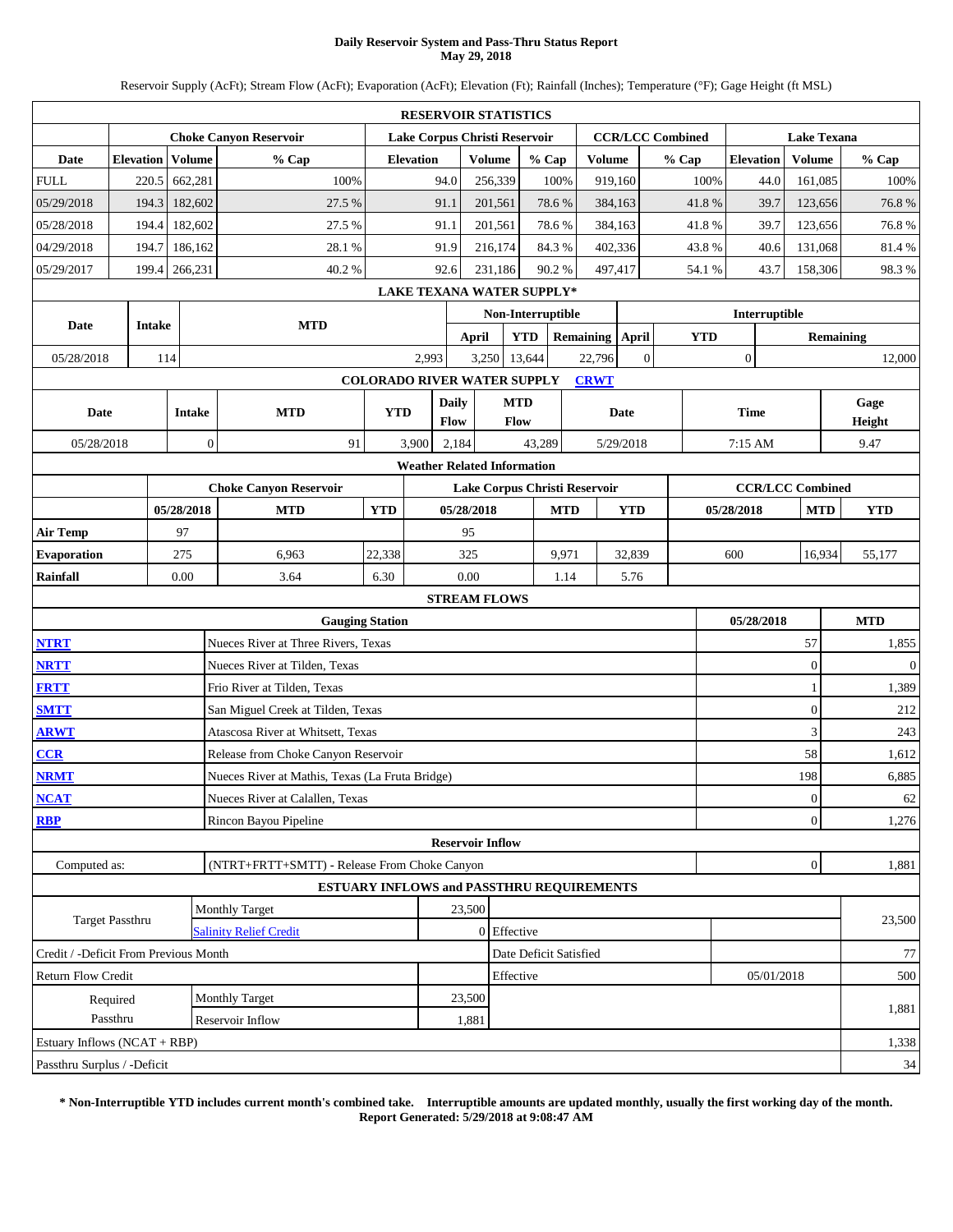### **Daily Reservoir System and Pass-Thru Status Report May 30, 2018**

Reservoir Supply (AcFt); Stream Flow (AcFt); Evaporation (AcFt); Elevation (Ft); Rainfall (Inches); Temperature (°F); Gage Height (ft MSL)

|                                       |                                                                |            |                  |                                                 |            |                   |                         | <b>RESERVOIR STATISTICS</b>        |            |                  |                         |                  |             |                         |  |                  |                  |  |  |
|---------------------------------------|----------------------------------------------------------------|------------|------------------|-------------------------------------------------|------------|-------------------|-------------------------|------------------------------------|------------|------------------|-------------------------|------------------|-------------|-------------------------|--|------------------|------------------|--|--|
|                                       | <b>Choke Canyon Reservoir</b><br>Lake Corpus Christi Reservoir |            |                  |                                                 |            |                   |                         |                                    |            |                  | <b>CCR/LCC Combined</b> |                  |             | <b>Lake Texana</b>      |  |                  |                  |  |  |
| Date                                  | <b>Elevation</b>                                               |            | Volume           | % Cap                                           |            | <b>Elevation</b>  |                         | Volume                             | % Cap      |                  | <b>Volume</b>           | % Cap            |             | <b>Elevation</b>        |  | <b>Volume</b>    | % Cap            |  |  |
| <b>FULL</b>                           | 220.5                                                          |            | 662,281          | 100%                                            |            |                   | 94.0                    | 256,339                            | 100%       |                  | 919,160                 |                  | 100%        | 44.0                    |  | 161,085          | 100%             |  |  |
| 05/30/2018                            | 194.3                                                          |            | 181,425          | 27.4 %                                          |            |                   | 91.0                    | 199,764                            | 77.9%      |                  | 381,189                 |                  | 41.5%       | 39.6                    |  | 122,849          | 76.3%            |  |  |
| 05/29/2018                            | 194.3                                                          |            | 182,602          | 27.5 %                                          |            |                   | 91.1                    | 201,561                            | 78.6%      |                  | 384,163                 |                  | 41.8%       | 39.7                    |  | 123,656          | 76.8%            |  |  |
| 04/30/2018                            | 194.6                                                          |            | 184,971          | 27.9%                                           |            |                   | 91.9                    | 216,174                            | 84.3%      |                  | 401,145                 |                  | 43.6%       | 40.6                    |  | 131,068          | 81.4%            |  |  |
| 05/30/2017                            | 199.5                                                          |            | 267,893          | 40.4 %                                          |            |                   | 92.4                    | 228,533                            | 89.2%      |                  | 496,426                 |                  | 54.0 %      | 43.7                    |  | 158,306          | 98.3%            |  |  |
|                                       |                                                                |            |                  |                                                 |            |                   |                         | <b>LAKE TEXANA WATER SUPPLY*</b>   |            |                  |                         |                  |             |                         |  |                  |                  |  |  |
| Date                                  | Intake                                                         |            |                  | <b>MTD</b>                                      |            | Non-Interruptible |                         |                                    |            |                  |                         | Interruptible    |             |                         |  |                  |                  |  |  |
|                                       |                                                                |            |                  |                                                 |            |                   | <b>April</b>            | <b>YTD</b>                         |            | <b>Remaining</b> | April                   |                  | <b>YTD</b>  |                         |  |                  | <b>Remaining</b> |  |  |
| 05/29/2018                            |                                                                | 115        |                  |                                                 |            | 3,108             |                         | 3,250 13,759                       |            | 22,681           |                         | $\boldsymbol{0}$ |             | $\boldsymbol{0}$        |  |                  | 12,000           |  |  |
|                                       |                                                                |            |                  |                                                 |            |                   |                         | <b>COLORADO RIVER WATER SUPPLY</b> |            | <b>CRWT</b>      |                         |                  |             |                         |  |                  |                  |  |  |
| Date                                  |                                                                |            | <b>Intake</b>    | <b>MTD</b>                                      | <b>YTD</b> |                   | Daily<br><b>Flow</b>    | <b>MTD</b><br>Flow                 |            |                  | Date                    |                  | <b>Time</b> |                         |  |                  | Gage<br>Height   |  |  |
| 05/29/2018                            |                                                                |            | $\boldsymbol{0}$ | 91                                              |            | 3,900             | 2,064                   |                                    | 45,353     |                  | 5/30/2018               |                  |             | 8:15 AM                 |  |                  | 9.27             |  |  |
|                                       |                                                                |            |                  |                                                 |            |                   |                         | <b>Weather Related Information</b> |            |                  |                         |                  |             |                         |  |                  |                  |  |  |
|                                       |                                                                |            |                  | <b>Choke Canyon Reservoir</b>                   |            |                   |                         | Lake Corpus Christi Reservoir      |            |                  |                         |                  |             | <b>CCR/LCC Combined</b> |  |                  |                  |  |  |
|                                       |                                                                | 05/29/2018 |                  | <b>MTD</b>                                      | <b>YTD</b> |                   | 05/29/2018              |                                    | <b>MTD</b> |                  | <b>YTD</b>              |                  | 05/29/2018  |                         |  | <b>MTD</b>       | <b>YTD</b>       |  |  |
| <b>Air Temp</b>                       |                                                                | 96         |                  |                                                 |            |                   | 96                      |                                    |            |                  |                         |                  |             |                         |  |                  |                  |  |  |
| <b>Evaporation</b>                    |                                                                | 294        |                  | 7,257                                           | 22,632     |                   | 438                     |                                    | 10,409     |                  | 33,277                  | 17,666           | 55,909      |                         |  |                  |                  |  |  |
| Rainfall                              | 0.00<br>3.64<br>6.30<br>0.00<br>1.14<br>5.76                   |            |                  |                                                 |            |                   |                         |                                    |            |                  |                         |                  |             |                         |  |                  |                  |  |  |
|                                       |                                                                |            |                  |                                                 |            |                   |                         | <b>STREAM FLOWS</b>                |            |                  |                         |                  |             |                         |  |                  |                  |  |  |
|                                       |                                                                |            |                  | <b>Gauging Station</b>                          |            |                   |                         |                                    |            |                  | 05/29/2018              |                  |             | <b>MTD</b>              |  |                  |                  |  |  |
| <b>NTRT</b>                           |                                                                |            |                  | Nueces River at Three Rivers, Texas             |            |                   |                         |                                    |            |                  |                         |                  |             |                         |  | 55               | 1,911            |  |  |
| <b>NRTT</b>                           |                                                                |            |                  | Nueces River at Tilden, Texas                   |            |                   |                         |                                    |            |                  |                         |                  |             |                         |  | $\mathbf{0}$     | $\mathbf{0}$     |  |  |
| <b>FRTT</b>                           |                                                                |            |                  | Frio River at Tilden, Texas                     |            |                   |                         |                                    |            |                  |                         |                  |             |                         |  | $\boldsymbol{0}$ | 1,389            |  |  |
| <b>SMTT</b>                           |                                                                |            |                  | San Miguel Creek at Tilden, Texas               |            |                   |                         |                                    |            |                  |                         |                  |             |                         |  | $\overline{0}$   | 212              |  |  |
| <b>ARWT</b>                           |                                                                |            |                  | Atascosa River at Whitsett, Texas               |            |                   |                         |                                    |            |                  |                         |                  |             |                         |  | $\mathbf{1}$     | 244              |  |  |
| CCR                                   |                                                                |            |                  | Release from Choke Canyon Reservoir             |            |                   |                         |                                    |            |                  |                         |                  |             |                         |  | 58               | 1,669            |  |  |
| <b>NRMT</b>                           |                                                                |            |                  | Nueces River at Mathis, Texas (La Fruta Bridge) |            |                   |                         |                                    |            |                  |                         |                  |             |                         |  | 214              | 7,099            |  |  |
| <b>NCAT</b>                           |                                                                |            |                  | Nueces River at Calallen, Texas                 |            |                   |                         |                                    |            |                  |                         |                  |             |                         |  | $\vert 0 \vert$  | 62               |  |  |
| <b>RBP</b>                            |                                                                |            |                  | Rincon Bayou Pipeline                           |            |                   |                         |                                    |            |                  |                         |                  |             |                         |  | $\mathbf{0}$     | 1,276            |  |  |
|                                       |                                                                |            |                  |                                                 |            |                   | <b>Reservoir Inflow</b> |                                    |            |                  |                         |                  |             |                         |  |                  |                  |  |  |
| Computed as:                          |                                                                |            |                  | (NTRT+FRTT+SMTT) - Release From Choke Canyon    |            |                   |                         |                                    |            |                  |                         |                  |             |                         |  | $\overline{c}$   | 1,883            |  |  |
|                                       |                                                                |            |                  | ESTUARY INFLOWS and PASSTHRU REQUIREMENTS       |            |                   |                         |                                    |            |                  |                         |                  |             |                         |  |                  |                  |  |  |
|                                       | Target Passthru                                                |            |                  | <b>Monthly Target</b>                           |            |                   | 23,500                  |                                    |            |                  |                         |                  |             |                         |  |                  | 23,500           |  |  |
|                                       |                                                                |            |                  | <b>Salinity Relief Credit</b>                   |            |                   |                         | 0 Effective                        |            |                  |                         |                  |             |                         |  |                  |                  |  |  |
| Credit / -Deficit From Previous Month |                                                                |            |                  |                                                 |            |                   |                         | Date Deficit Satisfied             |            |                  |                         |                  |             |                         |  |                  | 77               |  |  |
| <b>Return Flow Credit</b>             |                                                                |            |                  |                                                 |            |                   |                         | Effective                          |            |                  |                         |                  |             | 05/01/2018              |  |                  | 500              |  |  |
|                                       | Required<br>Passthru                                           |            |                  | Monthly Target<br>Reservoir Inflow              |            |                   | 23,500                  |                                    |            |                  |                         |                  |             |                         |  |                  | 1,883            |  |  |
| Estuary Inflows (NCAT + RBP)          |                                                                |            |                  |                                                 |            |                   | 1,883                   |                                    |            |                  |                         |                  |             |                         |  |                  | 1,338            |  |  |
| Passthru Surplus / -Deficit           |                                                                |            |                  |                                                 |            |                   |                         |                                    |            |                  |                         |                  |             |                         |  |                  | $32\,$           |  |  |
|                                       |                                                                |            |                  |                                                 |            |                   |                         |                                    |            |                  |                         |                  |             |                         |  |                  |                  |  |  |

**\* Non-Interruptible YTD includes current month's combined take. Interruptible amounts are updated monthly, usually the first working day of the month. Report Generated: 5/30/2018 at 9:41:23 AM**